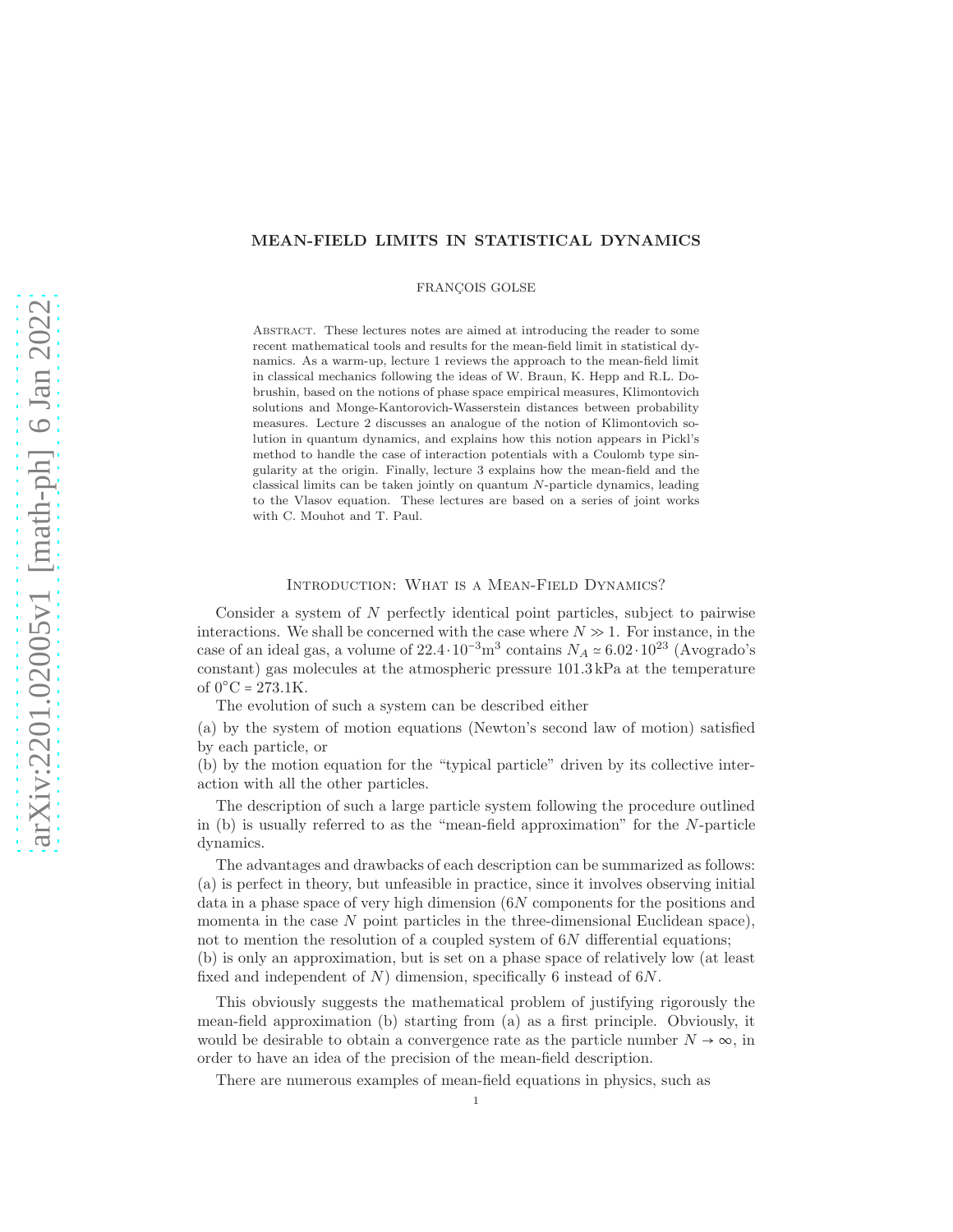(i) the Vlasov-Poisson or Vlasov-Maxwell systems used in the modeling of collisionless plasmas or ionized gases [\[21\]](#page-44-0), or

(ii) the Hartree or Hartree-Fock equations used in quantum chemistry ab initio computations [\[49,](#page-45-0) [15\]](#page-44-1).

More recently, various mean-field theories have been proposed to describe the motion of living agents (such as the Vicsek, or Cucker-Smale models used to describe flocking or swarming). In the present lectures, we shall mostly focus on wellknown models studied in mathematical physics, but the reader should be aware that the ideas presented here could also be used in different contexts. For the same reason, our list of references will be very incomplete as regards these relatively new applications of the mean-field theory.

## **OUTLINE**

The purpose of these lecture notes is to introduce some new methods to handle the mean-field and classical limits in quantum mechanics. As a warm-up, we begin with Dobrushin's convergence rate estimate for the mean-field limit in classical mechanics, assuming that the interaction force field is bounded and Lipschitz continuous (see [\[16\]](#page-44-2)). One of the most innovative features in Dobrushin's bound is the use of optimal transport distances, specifically the Wasserstein metric of exponent 1 — also referred to as the Monge-Kantorovich(-Rubinstein) metric: see chapter 7 in [\[50\]](#page-45-1) for a complete presentation of Wasserstein distances. Another key feature of Dobrushin's estimate is the notion of Klimontovich solution (of the Vlasov equation). Specifically, the phase space empirical measure for a N-tuple of identical point particles is a weak solution of the Vlasov equation if and only if the N particles evolve according to Newton's second law of motion.

With Dobrushin's work as a motivation, the following objects have been defined in the past decade to handle the analogous problems in quantum mechanics:

(a) an analogue of the Wasserstein distance of exponent 2 for comparing a quantum density operator to a classical probability density, or two quantum density operators, and

(b) a quantum analogue of Klimontovich solutions in quantum mechanics.

Lectures 2 and 3 discuss both the mean-field and the classical limits for the quantum N-body problem by means of the mathematical tools defined in  $(a)-(b)$ . We have deliberately chosen to ignore the "historic" approach of the quantum meanfield limit, involving BBGKY hierarchies. One of the drawbacks of the BBGKY hierarchy approach is the lack of uniformity in the semiclassical regime. Since this is one of our main interests in this course, we have decided not to include a presentation of the BBGKY hierarchy approach. The interested reader can find a rather detailed presentation of the fundamental mathematical techniques pertaining to the BBGKY hierarchy approach in [\[22\]](#page-44-3).

### Table of Contents

Lecture 1: From Newton to Vlasov (mean-field limit in classical mechanics)

Lecture 2: From Schrödinger to Hartree (mean-field limit in quantum mechanics)

Lecture 3: Mean-field and classical limits in quantum mechanics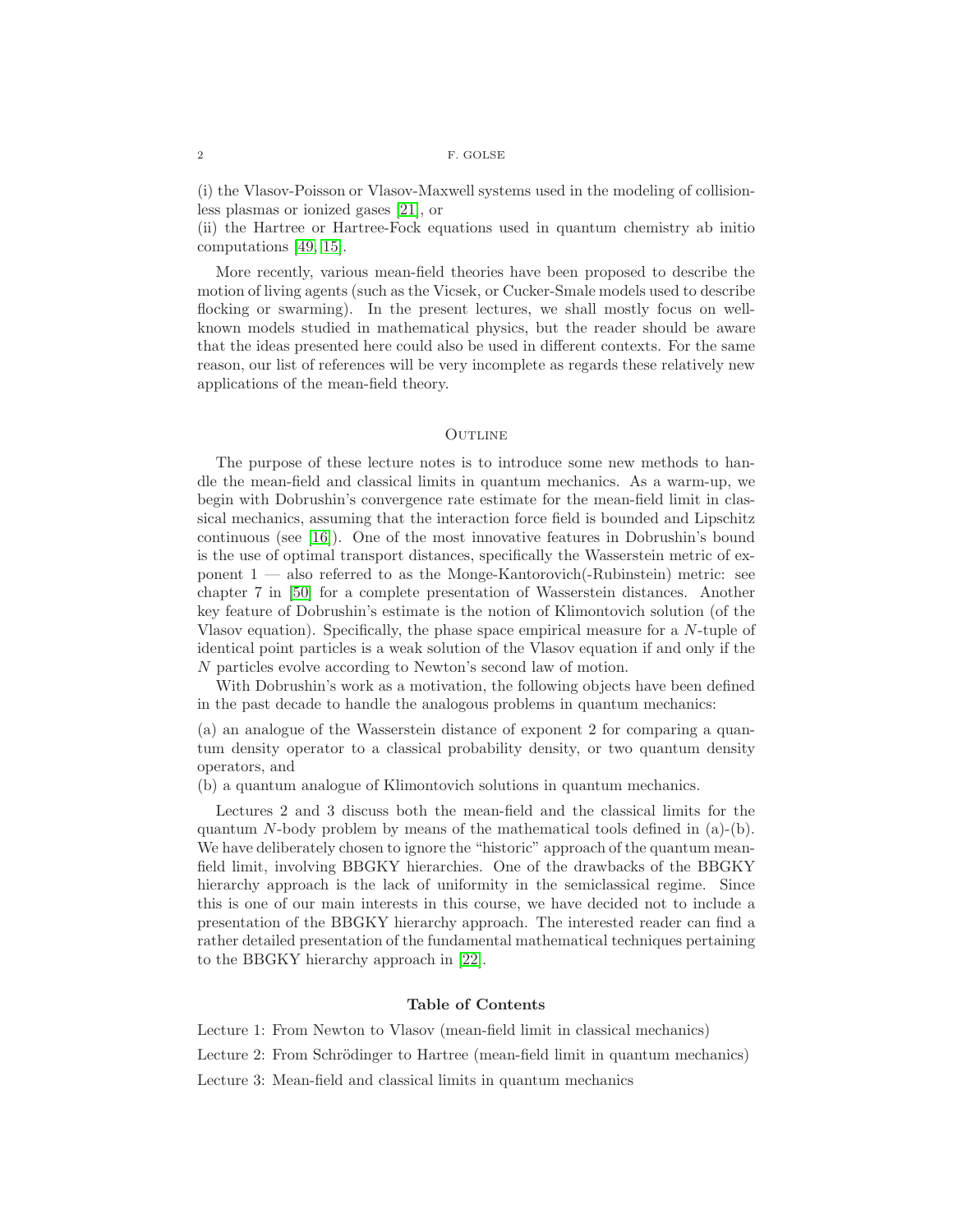1. Lecture 1: From Newton to Vlasov (Mean-Field Limit in Classical Mechanics)

1.1. The N-Body Problem in Classical Mechanics. Consider a system of N identical point particles of mass m moving in the spatial domain  $\mathbb{R}^d$ , subject to a pairwise interaction potential  $V \equiv V(z) \in \mathbf{R}$ .

Let us write Newton's second law of motion for the jth particle:

$$
\begin{cases}\n m\dot{x}_j = \xi_j, & j = 1, \dots, N, \\
 \dot{\xi}_j = \sum_{\substack{k=1 \\ k \neq j}}^N -\nabla V(x_j - x_k).\n\end{cases}
$$

Here  $x_j \in \mathbf{R}^d$  and  $\xi_j \in \mathbf{R}^d$  are respectively the position and momentum of the jth particle. The notation  $\dot{z}(t)$  designates the time derivative  $\frac{dz}{dt}(t)$ , as usual in rational mechanics. Thus the first equation above is the kinematic definition of the momentum of the jth particle, while  $-\nabla V(x_j - x_k)$  is the force exerted by the k-th particle at the position  $x_k$  on the jth particle at the position  $x_i$ .

For instance, the interaction potential  $V$  could be the repulsive Coulomb potential between particles with the same electric charge (in the context of plasma physics), or the attractive gravitational potential (in the context of astronomy). In both examples, the interaction potential  $V \equiv V(z)$  is singular at  $z = 0$ .

For the sake of mathematical simplicity, we shall assume that the interaction potential V satisfies the following conditions:

### Assumptions on V

(H1) 
$$
V(z) = V(-z)
$$
 for all  $z \in \mathbb{R}^d$ ,  
\n(H2)  $V \in C^1(\mathbb{R}^d)$ , and  $\nabla V \in L^{\infty}(\mathbb{R}^d) \cap \text{Lip}(\mathbb{R}^d)$ .

Assumption (H1) corresponds to Newton's 3rd law: if the jth and the kth particles interact via the potential V, the force  $-\nabla V(x_j - x_k)$  exerted on the jth particle by the kth particle is the opposite of the force  $-\nabla V(x_k - x_j)$  exerted by the jth particle on the kth particle.

Henceforth, we systematically use the following notation to designate the Ntuple of positions and momenta of the N particles:

<span id="page-2-0"></span>
$$
X_N \coloneqq (x_1, \ldots, x_N) \in \mathbf{R}^{dN}
$$
, and  $\Xi_N \coloneqq (\xi_1, \ldots, \xi_N) \in \mathbf{R}^{dN}$ .

By the Cauchy-Lipschitz theorem, for each N-tuple of initial positions  $X_N^{in} \in \mathbb{R}^{dN}$ and momenta  $\Xi_N^{in} \in \mathbf{R}^{dN}$ , the differential system above has a unique solution

(1) 
$$
t \mapsto \Phi(t, X_N^{in}, \Xi_N^{in}) = (X_N(t), \Xi_N(t))
$$

passing through  $(X_N^{in}, \Xi_N^{in})$  at time  $t = 0$  and defined for all  $t \in \mathbb{R}$ .

1.2. **Mean Field Scaling.** Define scaled time  $\hat{t}$ , position  $\hat{x}_j$  and momentum  $\hat{\xi}_j$  for the jth particle by the formulas

$$
\hat{t} = t/N
$$
,  $\hat{x}_j(\hat{t}) = x_j(t)$ ,  $\hat{\xi}_j(\hat{t}) = \xi_j(t)$ .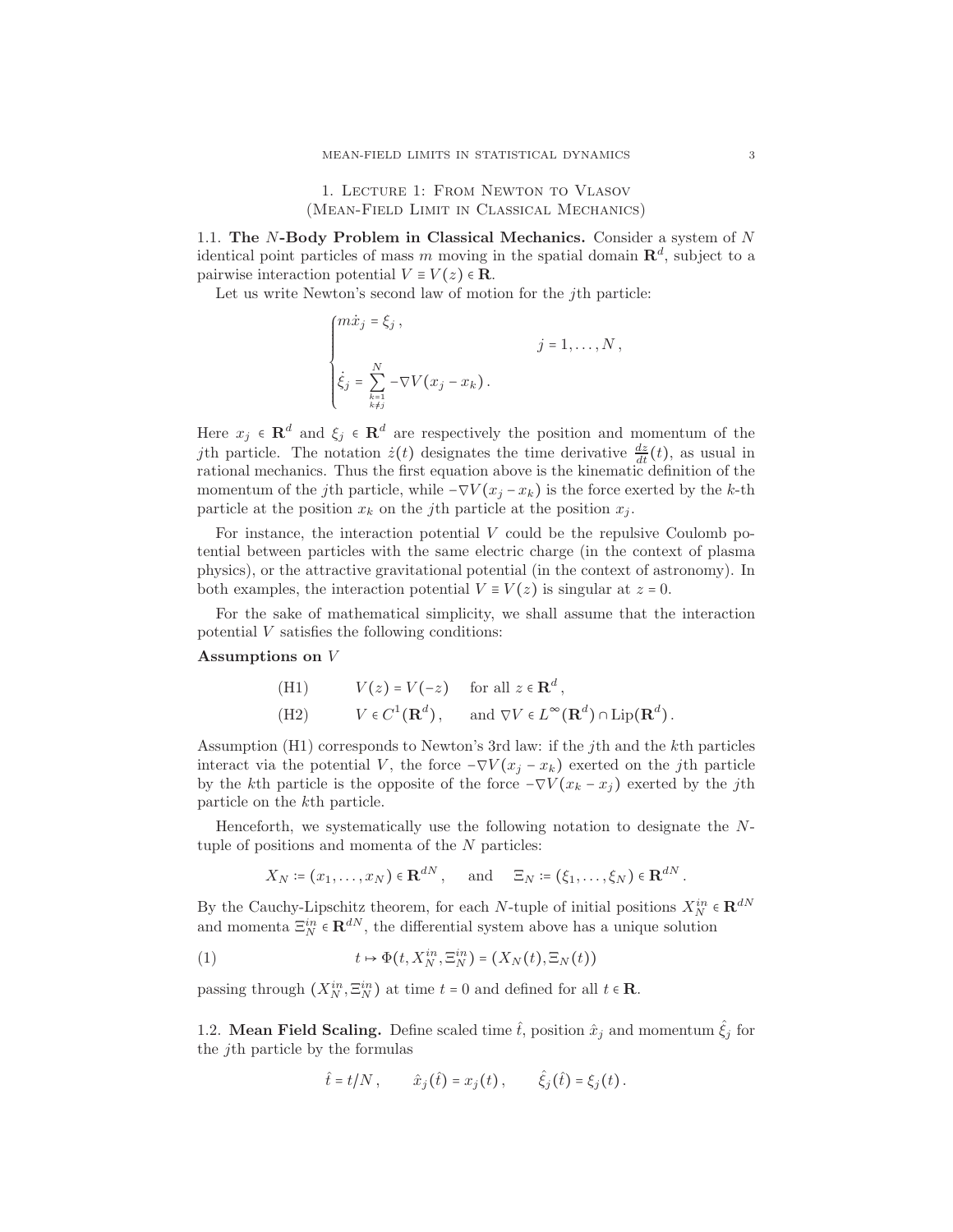In terms of these new dynamical quantities and time variable, the motion equations take the form

$$
\begin{cases} mN\frac{d\hat{x}_j}{d\hat{t}} = \hat{\xi}_j, \\ & j = 1, \dots, N, \\ N\frac{d\hat{\xi}_j}{d\hat{t}} = \sum_{\substack{k=1 \ k \neq j}}^N -\nabla V(\hat{x}_j - \hat{x}_k), \end{cases}
$$

At this point, we assume that the total mass of the  $N$ -particle system is finite in other words that the mass of each particle is of order  $1/N$ :

 $Nm = 1$ .

Therefore, after dropping hats on all variables, and reverting to the original notation  $\dot{z}(t)$  to designate the time derivative of  $z(t)$ , our starting point is the scaled system of Newton's second laws of motion for each particle:

(2) 
$$
\begin{cases} \dot{x}_j = \xi_j, \\ \dot{\xi}_j = \frac{1}{N} \sum_{\substack{k=1 \\ k \neq j}}^N -\nabla V(x_j - x_k). \end{cases} \quad j = 1, ..., N,
$$

1.3. Vlasov Equation. Our target equation, on the other hand, is the mean-field motion equation in classical mechanics, henceforth designated in general as the Vlasov equation (although the original Vlasov equation was written specifically for electrons in a plasma [\[51\]](#page-45-2)).

The unknown of the Vlasov equation is a single-particle phase space number density  $f \equiv f(t, x, v)$ , the number density of particles at the position  $x \in \mathbb{R}^d$  with momentum  $\xi \in \mathbf{R}^d$  at time t. For each t, the function  $(x,\xi) \mapsto f(t,x,\xi)$  is a probability density on  $\mathbf{R}^d \times \mathbf{R}^d$ . More generally, one could think of f as a timedependent Borel probability on the single-particle phase space  $\mathbb{R}^d \times \mathbb{R}^d$ , in which case we shall write it as  $f(t, dx d\xi)$ .

The Vlasov equation for  $f$  takes the form

$$
(\partial_t + \xi \cdot \nabla_x) f - \nabla_x V_f \cdot \nabla_{\xi} f = 0, \qquad x, \xi \in \mathbf{R}^d,
$$

where  $V_f \equiv V_f(t, x)$  is the *mean-field potential* defined by the following formula

$$
V_f(t,x) \coloneqq \iint_{\mathbf{R}^d \times \mathbf{R}^d} V(x-y) f(t, dy) = (V \star f(t, \cdot))(x), \qquad x \in \mathbf{R}^d.
$$

In other words, one can think of  $(x,\xi)$  as the position and momentum of the typical particle. The method of characteristics for the Vlasov equation tells us that

$$
f(t, x(t), \xi(t)) = \text{Const.}\,
$$

where  $t \mapsto (x(t), \xi(t))$  is a solution of the differential system

$$
\begin{cases} \dot{x}(t) = \xi(t), \\ \dot{\xi}(t) = -\nabla_x V_f(t, x(t)). \end{cases}
$$

In other words, the probability density  $f$  is pushed forward by the flow of the differential system involving the mean-field potential, the self-consistent potential defined by  $f$  itself.

$$
_{4}
$$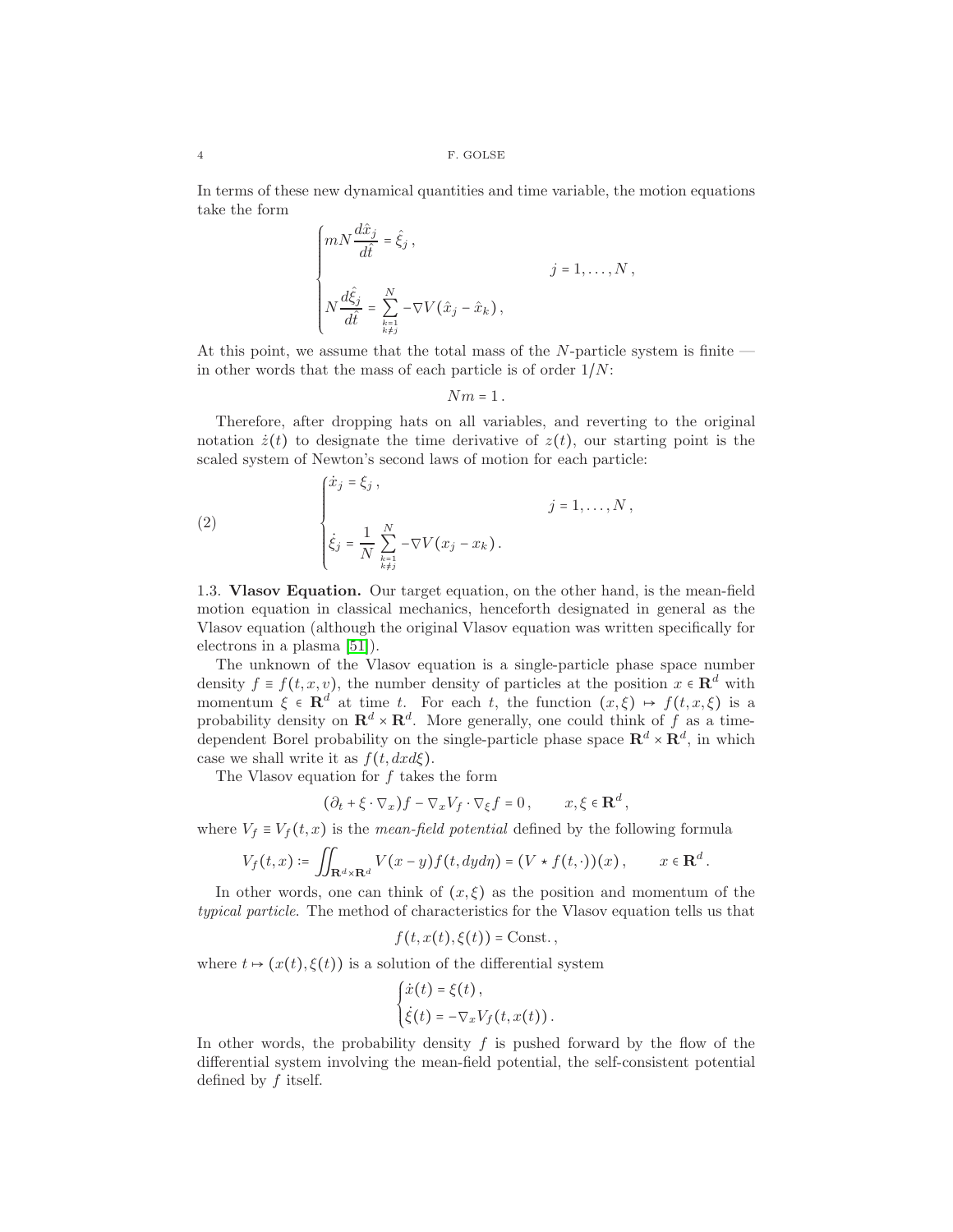Henceforth, the set of Borel probability measures on  $\mathbb{R}^n$  is denoted  $\mathcal{P}(\mathbb{R}^n)$ , and for each  $k > 0$ , we denote by  $P_k(\mathbf{R}^n)$  the set of Borel probability measures with finite k-th order moment on  $\mathbb{R}^n$ , i.e.

$$
\mu \in \mathcal{P}_k(\mathbf{R}^n) \iff \mu \in \mathcal{P}(\mathbf{R}^n) \text{ and } \int_{\mathbf{R}^n} |x|^k \mu(dx) < \infty.
$$

The following existence and uniqueness result for the Vlasov equation is easy to prove (the proof is a simple variant of the proof of the Cauchy-Lipschitz theorem, and is left to the reader).

**Theorem 1.1.** For each initial data  $f^{in} \in \mathcal{P}_1(\mathbf{R}^{2d})$ , there exists a unique weak solution  $f \in C([0, +\infty); w - \mathcal{P}(\mathbf{R}^{2d}))$  of the Vlasov equation such that  $f|_{t=0} = f^{in}$ .

(Here, the notation  $w - P(\mathbf{R}^n)$  designates the set  $P(\mathbf{R}^n)$  equipped with its weak topology.)

1.4. Empirical Measure and Klimontovich Solutions. Consider a system of N identical particles with positions and momenta  $x_1, \xi_1, \ldots, x_n, \xi_N \in \mathbb{R}^d$ . The Nparticle phase space empirical measure of this particle system is

$$
\mu_{(X_N,\Xi_N)} \coloneqq \frac{1}{N} \sum_{k=1}^N \delta_{x_k,\xi_k} \in \mathcal{P}(\mathbf{R}^d \times \mathbf{R}^d).
$$

In other words, the N-particle phase space empirical measure is a symmetric function of the N-tuple of positions and momenta of the particles with values in the set of probability measures on the single-particle phase space.

Theorem 1.2 (Klimontovich). The two conditions below are equivalent

(a) the vector-valued function  $\mathbf{R} \ni t \mapsto (X_N, \Xi_N)(t) \in \mathbf{R}^{2dN}$  is a solution of Newton's differential system of motion equations, and

(b) the measure-valued function  $\mathbf{R} \ni t \mapsto \mu_{(X_N, \Xi_N)(t)} \in \mathcal{P}(\mathbf{R}^{2d})$  is weak solution of the Vlasov equation that is weakly continuous in time.

*Proof.* Since  $V \in C^1(\mathbf{R}^d)$  (by (H2)) and V is even (by (H1)), then  $\nabla V$  is odd, so that  $\nabla V(0) = 0$ . Therefore

$$
\frac{1}{N} \sum_{\substack{k=1 \ k \neq j}}^N \nabla V(x_j(t) - x_k(t)) = \frac{1}{N} \sum_{k=1}^N \nabla V(x_j(t) - x_k(t))
$$
\n
$$
= \int_{\mathbf{R}^{2d}} \nabla V(x_j(t) - z) \mu_{(X_N, \Xi_N)(t)}(dz d\zeta)
$$

Thus Newton's second law of motion for the jth particle is the defining differential system for the characteristic curves of the Vlasov equation, localized at  $(x_j(t), \xi_j(t))$ . This observation and the method of characteristics immediately imply the announced result. imply the announced result.

Therefore, let  $f^{in}$  be a probability density on  $\mathbf{R}^d \times \mathbf{R}^d$ , and choose a N-tuple of positions  $X_N^{in}$  and momenta  $\Xi_N^{in}$  so that

$$
\mu_{(X_N^{in}, \Xi_N^{in})} \to f^{in}
$$

weakly in  $\mathcal{P}(\mathbf{R}^{2d})$  as  $N \to \infty$ . Denoting by  $\Phi(t, \cdot)$  the flow generated by the system of Newton's motion equations, Klimontovich's theorem reduces the question of whether

$$
\mu_{\Phi(t/N,X_N^{in},\Xi_N^{in})} \to f(t)
$$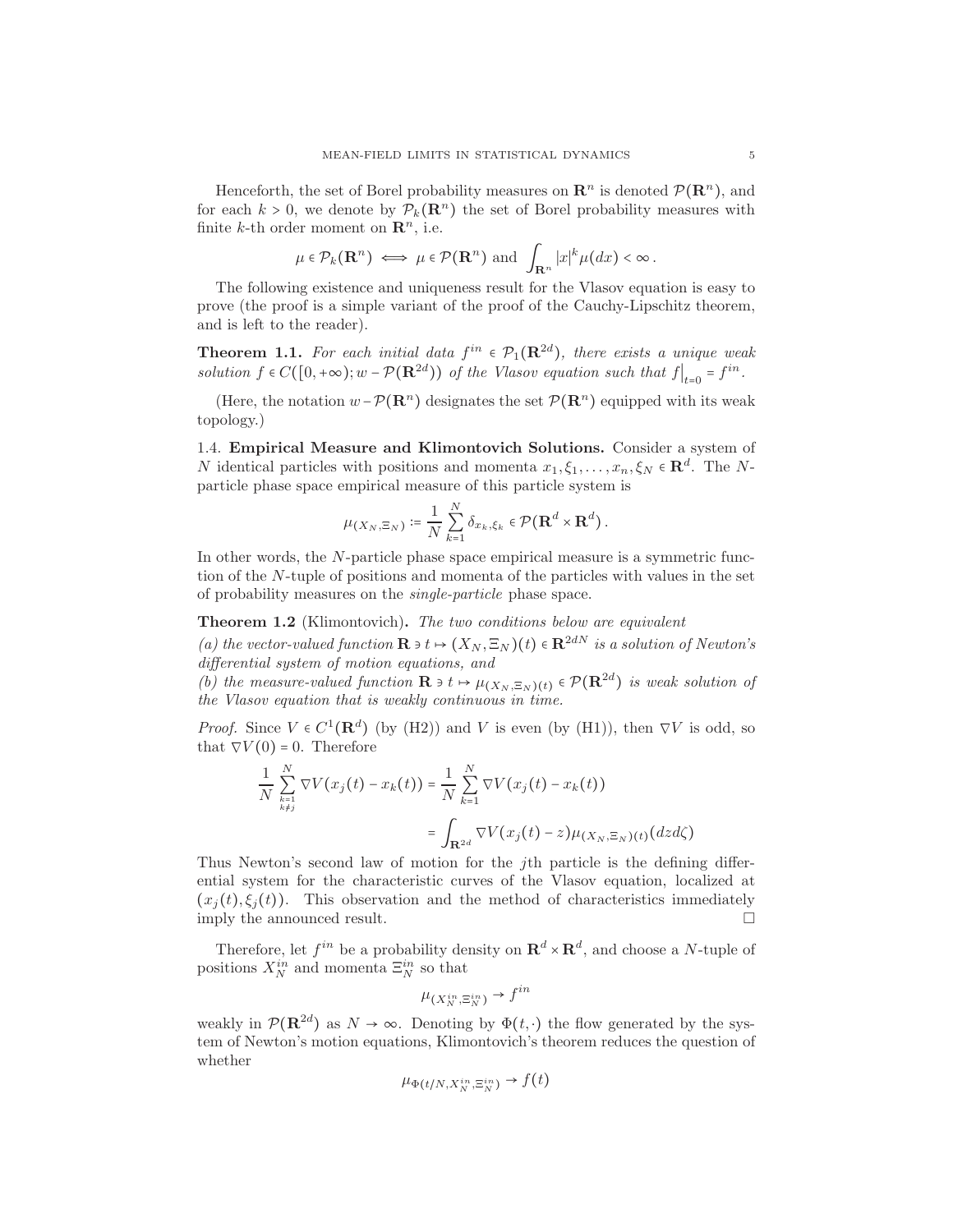weakly in  $\mathcal{P}(\mathbf{R}^{2d})$  as  $N \to \infty$  for each  $t \geq 0$  to the continuous dependence of the solution of the Vlasov equation in terms of its initial data for the weak topology of probability measures. This has been observed by Braun and Hepp in [\[14\]](#page-44-4).

1.5. Wasserstein Distances. In his remarkable paper [\[16\]](#page-44-2), Dobrushin has improved the weak compactness argument used in [\[14\]](#page-44-4) (see also [\[43\]](#page-45-3) for a first approach to the same problem), and obtained a convergence rate formulated in terms of the Wasserstein distance of exponent one. Before stating Dobrushin's result, we first recall some basic facts on Wasserstein distances. The books [\[50,](#page-45-1) [1\]](#page-43-0) are excellent references for a more detailed study of these distances.

**Definition 1.3** (Couplings of probability measures). For each pair  $\mu, \nu \in \mathcal{P}(\mathbf{R}^n)$ , a coupling of  $\mu$  and  $\nu$  is a probability measure  $\pi \in \mathcal{P}(\mathbb{R}^n \times \mathbb{R}^n)$  such that

$$
\iint_{\mathbf{R}^n \times \mathbf{R}^n} (\phi(x) + \psi(y)) \sigma(dx dy) = \int_{\mathbf{R}^n} \phi(x) \mu(dx) + \int_{\mathbf{R}^n} \psi(y) \nu(dy)
$$

The set of couplings of  $\mu, \nu$  will be henceforth denoted  $\mathcal{C}(\mu, \nu)$ ; it is an easy exercise (left to the reader) to check that

$$
\mu, \nu \in \mathcal{P}_p(\mathbf{R}^n) \implies \mathcal{C}(\mu, \nu) \subset \mathcal{P}_p(\mathbf{R}^n \times \mathbf{R}^n)
$$

(In the literature on optimal transport, couplings are very often referred to as "transport plans".)

**Definition 1.4** (Monge-Kantorovich or Wasserstein Distances). Let  $p \in [1, \infty)$ ; for each  $\mu, \nu \in \mathcal{P}_p(\mathbf{R}^n)$ , the Monge-Kantorovich, or Wasserstein distance of exponent p between  $\mu$  and  $\nu$  is

$$
dist_{MK,p}(\mu,\nu) = \inf_{\pi \in C(\mu,\nu)} \left( \iint_{\mathbf{R}^n \times \mathbf{R}^n} |x - y|^p \pi(dxdy) \right)^{1/p}
$$

A fundamental result on these distances is the following formula, which is a special case of *Monge-Kantorovich duality* (see Theorem 1.3 in chapter 1 of  $[50]$ ):

$$
\mathrm{dist}_{\mathrm{MK},p}(\mu,\nu)^p = \sup_{\phi(x)+\psi(y)\leq |x-y|^p\atop \phi,\psi\in C_b(\mathbf{R}^n)} \left( \int_{\mathbf{R}^n} \phi(x)\mu(dx) + \int_{\mathbf{R}^n} \psi(x)\nu(dx) \right).
$$

In particular

$$
dist_{MK,1}(\mu,\nu) = \sup_{\underset{\phi \in C_b(\mathbf{R}^n)}{\text{Lip}(\phi) \leq 1}} \left| \int_{\mathbf{R}^n} \phi(z) \mu(dz) - \int_{\mathbf{R}^n} \phi(z) \nu(dz) \right|
$$

(this is the Kantorovich-Rubinstein theorem, stated as Theorem 1.14 in [\[50\]](#page-45-1)).

1.6. Dobrushin's Inequality. Let us return to the derivation of the Vlasov equation from the system of Newton's second law of motion written for each particle.

**Theorem 1.5** (Dobrushin's inequality). Assume that V satisfies (H1)-(H2). Let  $f^{in} \in \mathcal{P}_1(\mathbf{R}^{2d})$ , and let f be the (weak) solution of the Vlasov equation with initial data  $f^{in}$ . Let  $t \mapsto (X_N, \Xi_N)(t)$  be the solution of Newton's scaled differential system (??) with initial data  $(X_N^{in}, \Xi_N^{in})$ . Then, for each  $t \geq 0$ ,

dist<sub>MK,1</sub>
$$
(\mu_{(X_N,\Xi_N)(t)},f(t,\cdot)) \leq \text{dist}_{MK,1}(\mu_{(X_N^{in},\Xi_N^{in})},f^{in})e^{t+2\text{Lip}(\nabla V)t}
$$
.

The proof of Dobrushin's inequality is important to understand how the Monge-Kantorovich-Wasserstein distances can be used in the analysis of PDEs, and we shall present it in detail.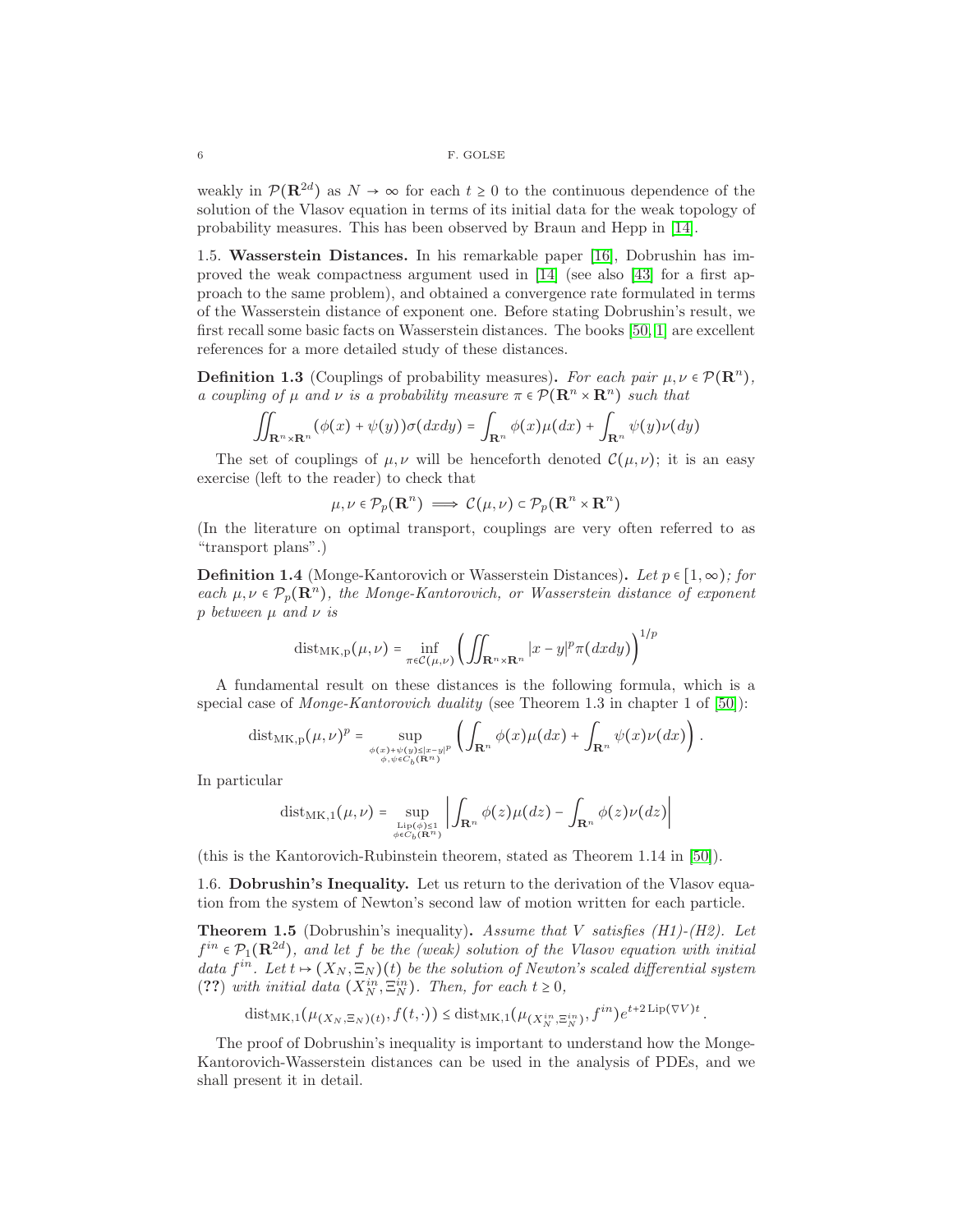Proof. Of course, there is nothing special with the choice of an empirical measure as one of the Vlasov solutions. Therefore, let  $f^{in}$  and  $g^{in} \in \mathcal{P}_1(\mathbf{R}^{2d})$ , and let f and g be the solutions of the Vlasov equation

$$
\partial_t f + \left\{ \frac{1}{2} |\xi|^2 + V_f(t, x), f \right\} = 0, \qquad f \Big|_{t=0} = f^{in},
$$
  

$$
\partial_t g + \left\{ \frac{1}{2} |\eta|^2 + V_g(t, y), g \right\} = 0, \qquad g \Big|_{t=0} = g^{in}.
$$

We have used here the notion of *Poisson bracket*, which is classical in rational mechanics, and whose definition is recalled below:

$$
\{\phi,\psi\}(z,\zeta) \coloneqq \nabla_{\zeta}\phi(z,\zeta) \cdot \nabla_z \psi(z,\zeta) - \nabla_z \phi(z,\zeta) \cdot \nabla_{\zeta} \psi(z,\zeta),
$$

for all  $\phi, \psi \in C^1(\mathbf{R}^n_z \times \mathbf{R}^n_{\zeta}).$ 

Step 1: propagation of 1st order moment. Since we seek to estimate the Wasserstein distance of exponent 1 between two solutions of the Vlasov equation, we first prove that these solutions have finite first order moments for all times.

<span id="page-6-0"></span>**Lemma 1.6.** The weak solution  $f \in C([0, +\infty), w - \mathcal{P}(\mathbb{R}^{2d}))$  satisfies

$$
M_1(t) \coloneqq \int_{\mathbf{R}^{2d}} (|x| + |\xi|) f(t, dx d\xi) \le M_1(0) e^{t(\max(1, \text{Lip}(\nabla V)) + \text{Lip}(\nabla V))}
$$

for all  $t \geq 0$ .

*Proof of Lemma [1.6.](#page-6-0)* Multiplying both sides of the Vlasov equation by  $|x|+|\xi|$ , and integrating by parts shows that

$$
\dot{M}_1(t) = \int_{\mathbf{R}^{2d}} \left\{ \frac{1}{2} |\xi|^2 + V_f(t, x), |x| + |\xi| \right\} f(t, dx d\xi)
$$
  
= 
$$
\int_{\mathbf{R}^{2d}} (\xi \cdot \frac{x}{|x|} - \nabla V_f(t, x) \cdot \frac{\xi}{|\xi|}) f(t, dx d\xi)
$$
  
\$\leq \int\_{\mathbf{R}^{2d}} (|\xi| + |\nabla V\_f(t, x)|) f(t, dx d\xi)\$.

Observe that

$$
\begin{aligned} |\nabla_x V_f(t,x) - \nabla_x V_f(t,0)| \\ \leq \int_{\mathbf{R}^{2d}} |\nabla V(x-z) - \nabla V(-z))| f(t,dz d\zeta) \leq \text{Lip}(\nabla V)|x| \,, \end{aligned}
$$

since  $f(t, \cdot, \cdot)$  is a probability measure, while

$$
\nabla V(0) = 0 \implies |\nabla_x V_f(t,0)| \leq \int_{\mathbf{R}^{2d}} |\nabla V(-z)| f(t, dz) \leq \text{Lip}(\nabla V) \int_{\mathbf{R}^{2d}} |z| f(t, dz) \leq \text{Lip}(\nabla V) M_1(t).
$$

Hence

$$
\dot{M}_1(t) \leq \int_{\mathbf{R}^{2d}} (|\xi| + \mathrm{Lip}(\nabla V)(|x| + M_1(t))) f(t, dx d\xi)
$$
  
\n
$$
\leq (\max(1, \mathrm{Lip}(\nabla V)) + \mathrm{Lip}(\nabla V)) M_1(t),
$$

and the sought inequality follows from Gronwall's lemma.  $\Box$ 

Step 2: propagation of couplings. Let  $h^{in} \in \mathcal{C}(f^{in}, g^{in})$ ; we seek to construct an element of  $C(f(t), g(t))$  for all  $t \geq 0$ . One way of doing this (by no means the only one) is provided by the following lemma.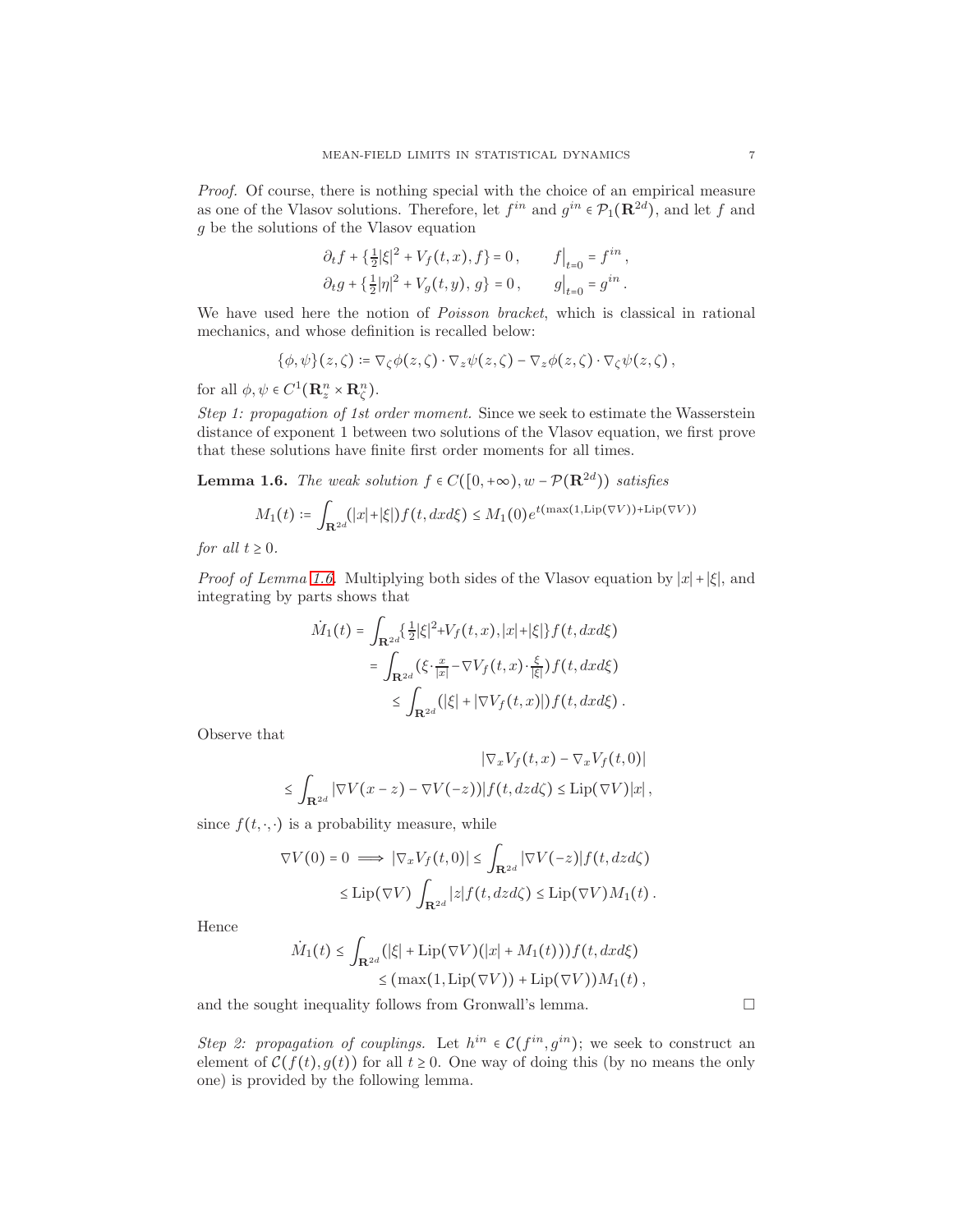<span id="page-7-0"></span>**Lemma 1.7.** Let h be the weak solution of the Liouville equation in  $\mathbb{R}^{2d}_{x,\xi} \times \mathbb{R}^{2d}_{y,\eta}$ 

$$
\partial_t h + \left\{ \frac{1}{2} |\xi|^2 + \frac{1}{2} |\eta|^2 + V_f(t, x) + V_g(t, y), h \right\} = 0, \qquad h\big|_{t=0} = h^{in},
$$

where  $h^{in} \in \mathcal{C}(f^{in}, g^{in})$ . The Poisson bracket used here corresponds to choosing  $n = 2d$ , with  $z = (x, y)$  and  $\zeta = (\xi, \eta)$ . Then

$$
h^{in} \in C(f^{in}, g^{in}) \implies h(t) \in C(f(t), g(t)) \quad \text{ for each } t \ge 0.
$$

*Proof of Lemma [1.7.](#page-7-0)* For each  $\phi \in C_c^1(\mathbf{R}^{2d})$ , one has

$$
\frac{d}{dt} \int_{\mathbf{R}^{4d}} \phi(x,\xi) h(t, dx d\xi dy d\eta)
$$
\n
$$
= \int_{\mathbf{R}^{4d}} \left\{ \frac{1}{2} |\xi|^2 + \frac{1}{2} |\eta|^2 + V_f(t,x) + V_g(t,y), \phi(x,\xi) \right\} h(t, dx d\xi dy d\eta)
$$
\n
$$
= \int_{\mathbf{R}^{4d}} \left\{ \frac{1}{2} |\xi|^2 + V_f(t,x), \phi(x,\xi) \right\} h(t, dx d\xi dy d\eta).
$$

By uniqueness of the solution of the Liouville equation with initial data  $f^{in}$  with Hamiltonian

$$
\frac{1}{2}|\xi|^2 + V_f(t,x),
$$

this implies that the first marginal of  $h(t)$  is

$$
\int_{\mathbf{R}^{2d}} h(t) dy d\eta = f(t) .
$$

Step 3: growth of the Monge-Kantorovich distance. With h defined in Step 2, consider the quantity

$$
D(t) \coloneqq \int_{\mathbf{R}^{4d}} (|x-y|+|\xi-\eta|) h(t, dx d\xi dy d\eta).
$$

Then

$$
\dot{D}(t) = \int_{\mathbf{R}^{4d}} B(t, x, \xi, y, \eta) h(t, dx d\xi dy d\eta),
$$

with

$$
B(t, x, \xi, y, \eta) = \left\{ \frac{1}{2} |\xi|^2 + \frac{1}{2} |\eta|^2 + V_f(t, x) + V_g(t, y), |x - y| + |\xi - \eta| \right\}
$$
  

$$
= (\xi - \eta) \cdot \frac{x - y}{|x - y|} - (\nabla_x V_f(t, x) - \nabla_y V_g(t, y)) \cdot \frac{\xi - \eta}{|\xi - \eta|}
$$
  

$$
\leq |\xi - \eta| + |\nabla_x V_f(t, x) - \nabla_y V_g(t, y)|.
$$

Now

$$
|\nabla_x V_f(t, x) - \nabla_y V_g(t, y)|
$$
  
\n
$$
\leq \int_{\mathbf{R}^{2d}} |\nabla V(x - z) - \nabla V(y - z)| f(t, dz) d\zeta
$$
  
\n
$$
+ \left| \int_{\mathbf{R}^{2d}} \nabla V(y - z) f(t, dz) d\zeta - \int_{\mathbf{R}^{2d}} \nabla V(y - z) g(t, dz) d\zeta \right|
$$
  
\n
$$
\leq \text{Lip}(\nabla V)|x - y| + \text{Lip}(\nabla V) \text{dist}_{\mathbf{M}\mathbf{K},1}(f(t), g(t)),
$$

since  $f(t, \cdot, \text{ edot})$  is a probability measure, so that

$$
B(t, x, \xi, y, \eta) \leq |\xi - \eta| + \text{Lip}(\nabla V)|x - y| + \text{Lip}(\nabla V) \text{dist}_{MK, 1}(f(t), g(t)).
$$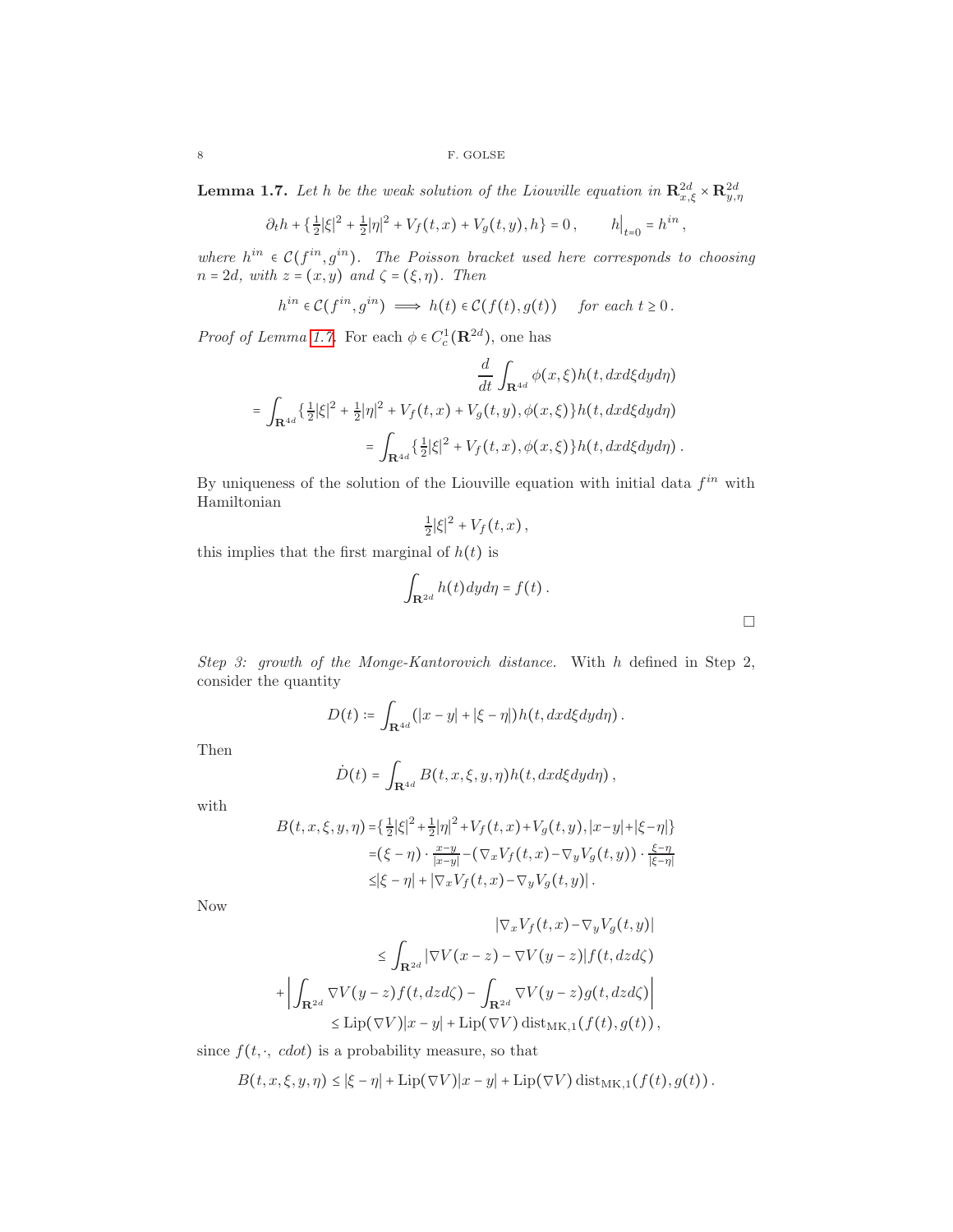Hence

$$
\dot{D}(t) \leq \int_{\mathbf{R}^{4d}} (|\xi - \eta| + \text{Lip}(\nabla V)|x - y|) h(t, dx d\xi dy d\eta) + \text{Lip}(\nabla V) \text{dist}_{MK,1}(f(t), g(t)))
$$
\n
$$
\leq \max(1, \text{Lip}(\nabla V)) D(t) + \text{Lip}(\nabla V) \text{dist}_{MK,1}(f(t), g(t))).
$$

By Lemma [1.7,](#page-7-0) for each  $t \geq 0$ , one has  $h(t) \in \mathcal{C}(f(t), g(t))$ , and hence

 $dist_{MK,1}(f(t), q(t)) \leq D(t)$ ,

so that

$$
\dot{D}(t) \leq (\max(1, \text{Lip}(\nabla V)) + \text{Lip}(\nabla V)) D(t).
$$

On the other hand, by Gronwall's lemma,

dist<sub>MK,1</sub> $(f(t), g(t))) \le D(t) \le D(0)e^{t(\max(1, \text{Lip}(\nabla V)) + \text{Lip}(\nabla V))}$ .

Minimizing the last right hand side in  $h^{in} \in \mathcal{C}(f^{in}, g^{in})$  implies that

 $dist_{MK,1}(f(t),g(t))) \leq dist_{MK,1}(f^{in},g^{in})e^{t(max(1,Lip(\nabla V))+Lip(\nabla V))}.$ 

 $\Box$ 

1.7. Applications of Dobrushin's Inequality to the Mean-Field Limit. By Theorem 7.12 in chapter 7 of [\[50\]](#page-45-1), the Monge-Kantorovich distance  $dist_{MK,1}$ metrizes the weak topology of probability measures on  $\mathcal{P}_1(\mathbf{R}^{2d})$  — see [\[50\]](#page-45-1) for a more precise statement, including the convergence of linearly growing test functions at infinity. By a density argument, pick a sequence of initial position and momenta  $(X_N^{in}, \Xi_N^{in})$  such that

$$
\mu_{X_N^{in}, \Xi_N^{in}} \to f^{in}
$$
 weakly in  $\mathcal{P}(\mathbb{R}^{2d})$ 

and

$$
\frac{1}{N} \sum_{j=1}^{N} (|x_{j,N}^{in}| + |\xi_{j,N}^{in}|) \to \int_{\mathbf{R}^{2d}} (|x| + |\xi|) f^{in} (dx d\xi)
$$

 $\sqrt{2}$ 

as  $N \rightarrow \infty$ . By Theorem 7.12 in chapter 7 of [\[50\]](#page-45-1),

$$
\mathrm{dist}_{\mathrm{MK},1}(\mu_{X_N^{in},\Xi_N^{in}},f^{in})\to 0 \quad \text{ as } N\to\infty\,,
$$

and Dobrushin's inequality implies that

$$
dist_{MK,1}(\mu_{X_N(t),\Xi_N(t)}, f(t)) \to 0 \quad \text{ for each } t \ge 0 \text{ as } N \to \infty.
$$

This justifies the mean-field limit in classical mechanics for identical point particles interacting via a potential  $V$  satisfying assumptions (H1)-(H2).

However, one can improve this result and obtain a quantitative statement with a convergence rate, provided that one can estimate the speed of convergence of the initial empirical measure  $\mu_{X_N^{in}, \Xi_N^{in}}$  to  $f^{in}$ . This can be done by using quantitative variants of the strong law of large numbers. The following bound has been obtained by Fournier and Guillin [\[19\]](#page-44-5).

**Theorem 1.8** (Fournier-Guillin). Assume that  $f^{in} \in \mathcal{P}_q(\mathbf{R}^{2d})$  with  $1 < q \neq \frac{2d}{2d-1}$ and  $d \geq 3$ . Then

$$
\int_{\mathbf{R}^{2dN}} \text{dist}_{MK,1}(\mu_{(X_N^{in}, \Xi_N^{in})}, f^{in}) \prod_{j=1}^N f^{in}(dx_j d\xi_j) \le CM_q^{\frac{1}{q}} \left( \frac{1}{N^{\frac{1}{q}}} + \frac{1}{N^{1-\frac{1}{q}}} \right),
$$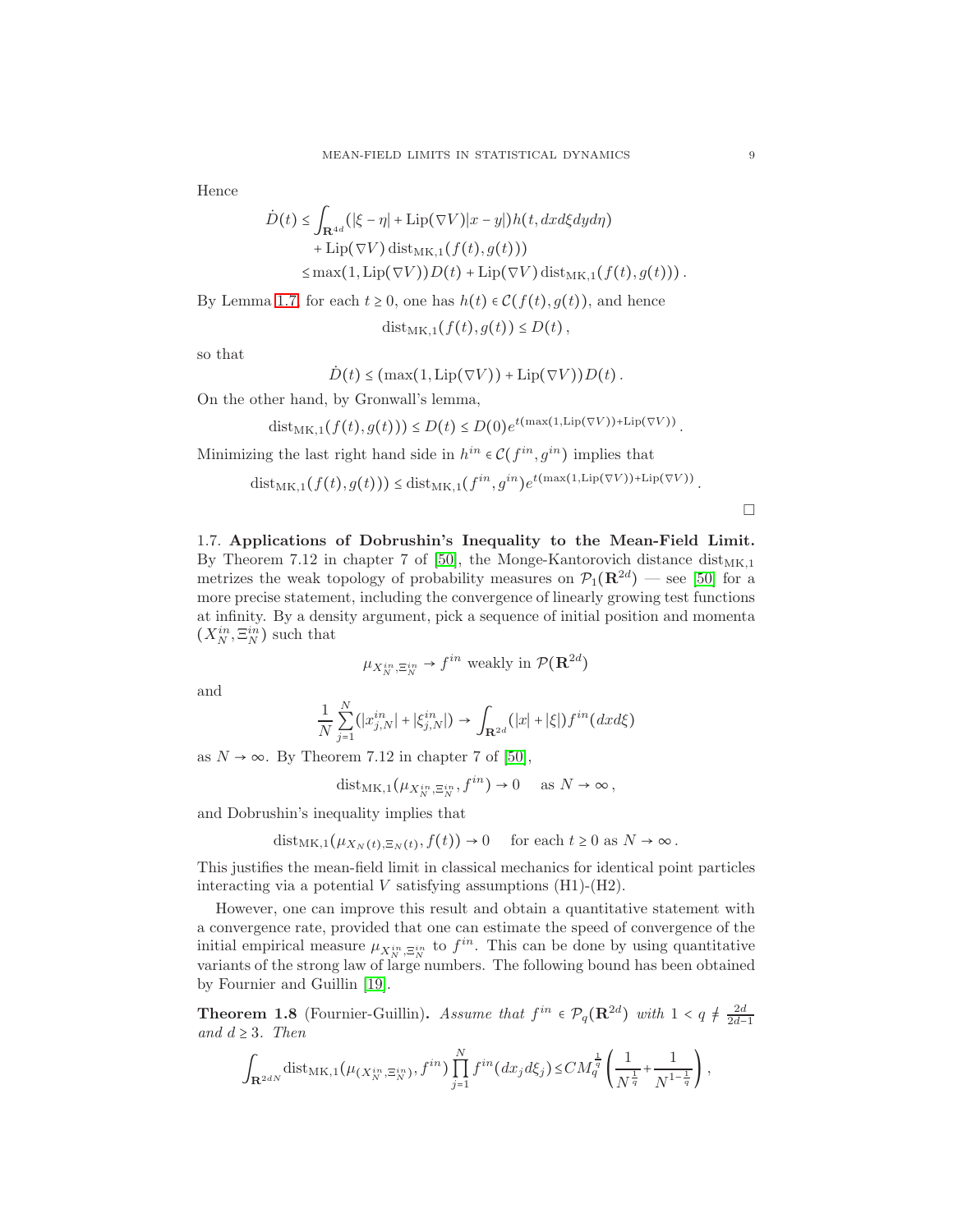where

$$
M_q \coloneqq \iint_{\mathbf{R}^d \times \mathbf{R}^d} (|x| + |\xi|)^q f^{in}(x, \xi) dx d\xi < \infty.
$$

Using both the Dobrushin inequality and the Fournier-Guillin bound leads to the following statement on the mean-field limit in classical mechanics.

**Corollary 1.9.** Let  $f^{in} \in \mathcal{P}_q(\mathbf{R}^{2d})$  with  $1 < q \neq \frac{2d}{2d-1}$  and  $d \geq 3$ , and let V satisfy (H1)-(H2). Let f be the solution of the Vlasov equation with initial data  $f|_{t=0} = f^{in}$ , and let  $\Phi(t, \cdot)$  be the one-parameter flow [\(1\)](#page-2-0). Then

$$
\int_{\mathbf{R}^{2dN}} \text{dist}_{MK,1}(\mu_{\Phi(t/N,X_N^{in},\Xi_N^{in})}, f(t,\cdot)) \prod_{j=1}^N f^{in}(dx_j d\xi_j)
$$
  

$$
\leq CM_q^{1/q} e^{t+2\text{Lip}(\nabla V)t} \left(N^{-\frac{1}{q}} + N^{-(1-\frac{1}{q})}\right).
$$

There are several limitations in the derivation of the Vlasov equation from the classical N-body dynamics which are inherent to the Dobrushin approach.

First and foremost, Dobrushin's method seems limited to Lipschitz continuous interaction forces. This is a serious drawback, since it rules out such physically interesting interactions as the Coulomb, or screened Coulomb, or Yukawa repulsive potentials, as well as the Newton's gravitational potential. The Dobrushin approach can be modified to treat singular force fields that are less singular at the origin than the Coulomb or gravitational forces (see [\[33,](#page-44-6) [34\]](#page-45-4)). Another possibility is to start from a mollified interaction at the origin, removing the regularization parameter as  $N \rightarrow \infty$  (see [\[39,](#page-45-5) [38\]](#page-45-6)).

Another potentially annoying peculiarity of the Dobrushin approach to the justification of the mean-field limit in classical mechanics is that it uses mathematical objects which seem particular to the classical setting, and whose extension to quantum dynamics seems far from obvious (phase space empirical measures, individual particle trajectories, Klimontovich solutions and so on).

# 2. LECTURE 2: FROM SCHRÖDINGER TO HARTREE (Mean-Field Limit in Quantum Mechanics)

2.1. The Quantum  $N$ -Body Dynamics. The state at time  $t$  of an  $N$ -particle system in quantum mechanics is described by its wave function

$$
\Psi_N \equiv \Psi_N(t, x_1, \dots, x_N) \in \mathbf{C},
$$

assumed to satisfy the normalization condition

$$
\int_{\mathbf{R}^{dN}} |\Psi_N(t, X_N)|^2 dX_N = 1, \quad \text{with } X_N \coloneqq (x_1, \dots, x_N) .
$$

We recall that  $|\Psi_N(t, X_N)|^2 dX_N$  should be thought of as the joint probability of finding particle 1 in an infinitesimal neighborhood of volume  $dx_1$  centered at position  $x_1 \in \mathbb{R}^d$ , particle 2 in an infinitesimal neighborhood of volume  $dx_2$  centered at position  $x_2 \in \mathbf{R}^d$ , ..., and particle N in an infinitesimal neighborhood of volume  $dx_N$  centered at position  $x_N \in \mathbf{R}^d$ .

The wave function is governed by the Schrödinger equation

$$
i\hbar \partial_t \Psi_N = \mathcal{H}_N \Psi_n \,, \qquad \Psi_N \big|_{t=0} = \Psi_N^{in} \,,
$$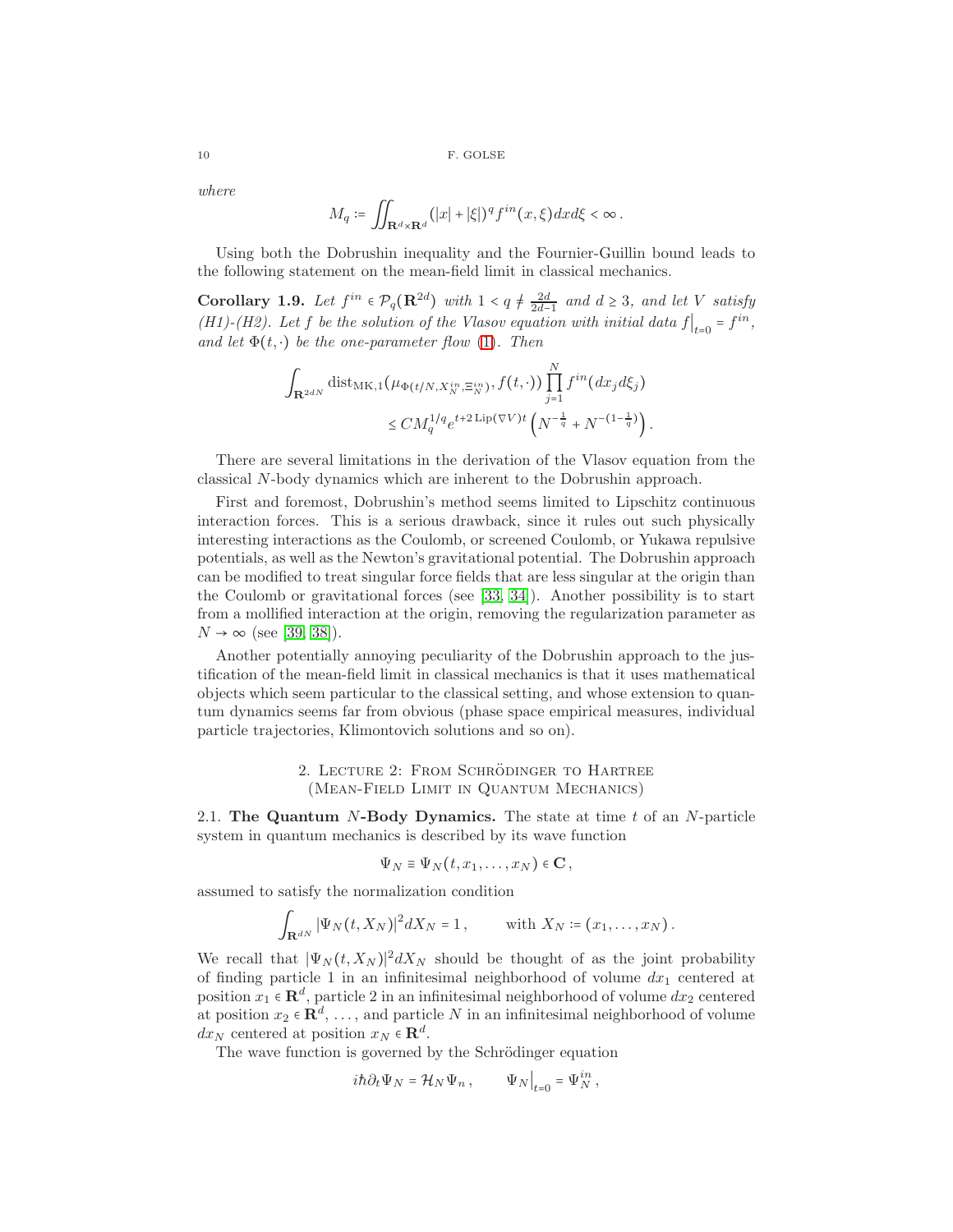with quantum N-body Hamiltonian

$$
\mathcal{H}_N \coloneqq \sum_{j=1}^N \underbrace{-\frac{1}{2m} \hbar^2 \Delta_{x_j}}_{\text{kinetic energy}} + \sum_{1 \le j < k \le N} \underbrace{V(x_j - x_k)}_{\text{potential energy}}
$$

The Schrödinger equation is the quantum analogue of the system of Newton's motion equation in classical mechanics presented in lecture 1. While the existence of the classical dynamics rests on the Cauchy-Lipschitz theorem, which requires the interaction force field  $\nabla V$  to be Lipschitz continuous, the existence of the quantum N-particle dynamics follows from the following fundamental result due to T. Kato [\[35\]](#page-45-7).

**Theorem 2.1** (Kato). If  $d = 3$ , and if for some  $R > 0$ ,

(H3) 
$$
V|_{B(0,R)} \in L^2(B(0,R)) \quad \text{while } V|_{\mathbf{R}^3 \times B(0,R)} \in L^\infty(\mathbf{R}^3 \times B(0,R))
$$

for each  $N > 1$  and each  $m, h > 0$ , the operator  $\mathcal{H}_N$ , which is defined as a linear map from  $\mathcal{S}(\mathbf{R}^{dN})$  to  $L^2(\mathbf{R}^{dN})$ , has an unbounded self-adjoint extension on  $L^2(\mathbf{R}^{3N})$ .

In particular, this extension generates a unitary group  $e^{-it\mathcal{H}_N}$  on  $L^2(\mathbf{R}^{3N})$  (by Stone's theorem).

Notice that the condition (H3) on the potential used in Kato's theorem to define the quantum N-body dynamics is much weaker than the condition (H2) used to define the classical N-body dynamics via the Cauchy-Lipschitz theorem. In particular, Kato's condition (H3) is satisfied by the repulsive Coulomb potential between identical charged particles, a special case of considerable interest in atomic physics.

2.2. The Quantum Mean-Field Dynamics. Exactly as in the context of classical dynamics, we assume that the total mass of our  $N$  particle system is of order 1 as  $N \to \infty$ , i.e.  $Nm = 1$ , and consider the dynamics in time  $\hat{t} = t/N$ , i.e. the unitary group

$$
\exp\left(-\frac{it}{\hbar N}\mathcal{H}_N\right)=\exp\left(-\frac{it}{\hbar}\widehat{\mathcal{H}_N}\right)
$$

where

$$
\widehat{\mathcal{H}}_N := \frac{\mathcal{H}_N}{N} = \sum_{j=1}^N -\frac{1}{2} \hbar^2 \Delta_{x_j} + \frac{1}{N} \sum_{1 \le j < k \le N} V(x_j - x_k) \, .
$$

Henceforth we consider as our starting point the Schrödinger equation defined by  $\widehat{\mathcal{H}_N}$ . For notational simplicity, we also drop the hat on the rescaled Hamiltonian  $\widehat{H_N}$ .

By analogy with the classical problem studied in lecture 1, it is natural to replace the N-body potential acting on the jth particle, viz.

$$
\frac{1}{N}\sum_{\stackrel{k=1}{k\neq j}}^N V(x_j-x_k)
$$

with its mean-field approximation, which is the convolution of  $V$  with the single particle density function at time t, i.e.  $|\psi(t,x)|^2$ , where  $\psi = \psi(t,x)$  is the wave function of the typical particle in the N-particle system under consideration. In other words, the mean-field potential is

$$
V_{\psi}(t,x) \coloneqq V \star |\psi(t,\cdot)|^2(x) = \int_{\mathbf{R}^d} V(x-y) |\psi(t,y)|^2 dy.
$$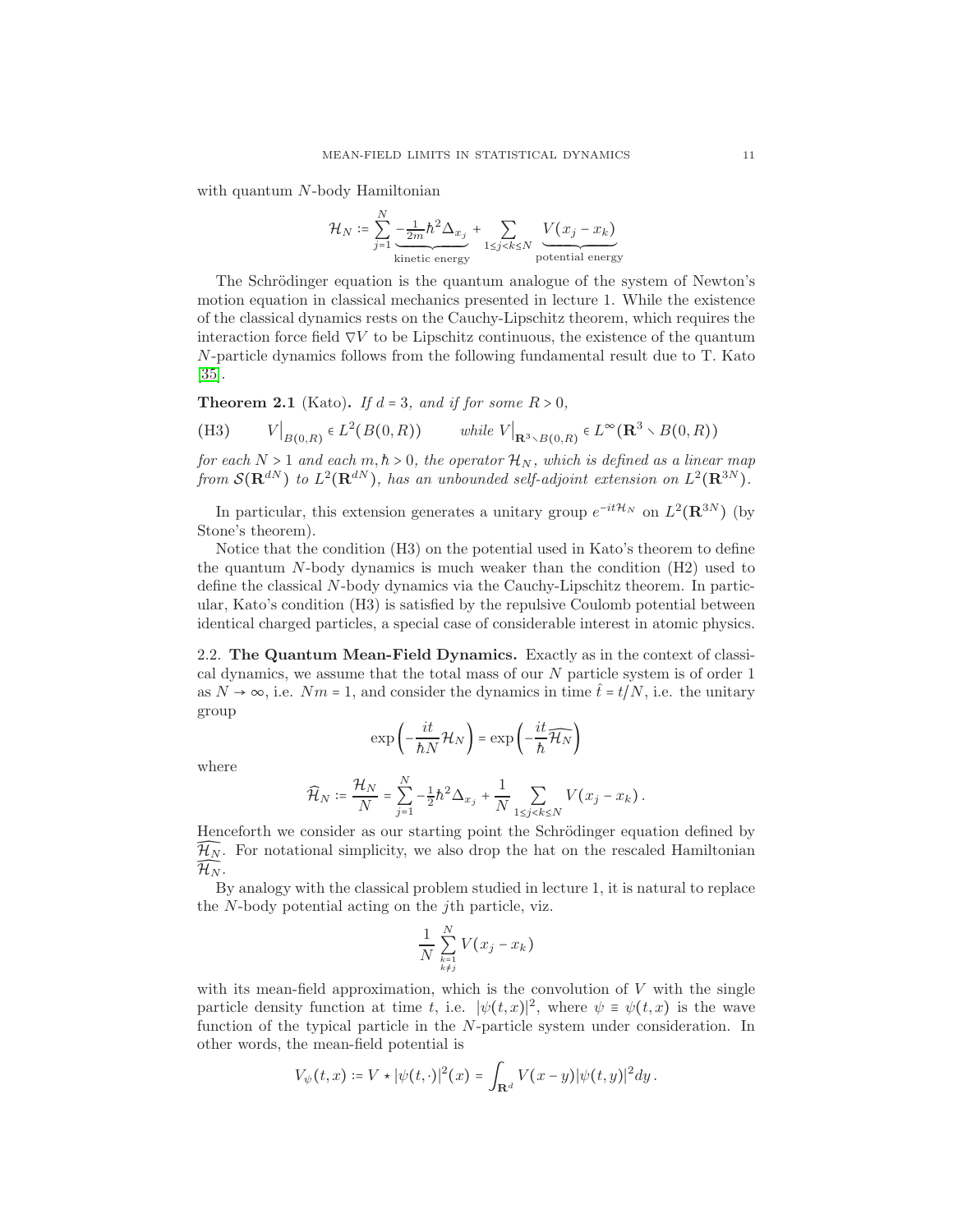The corresponding mean-field Hamiltonian is the operator

$$
-\frac{1}{2}\hbar^2\Delta_x+V_\psi(t,x)\,,
$$

and the single particle wave function  $\psi$  describing the quantum state of the typical particle satisfies the time-dependent Hartree (TDH) equation

$$
i\hbar\partial_t\psi(t,x)=-\frac{1}{2}\hbar^2\Delta_x\psi(t,x)+V_\psi(t,x)\psi(t,x),\qquad \psi\big|_{t=0}=\psi^{in}.
$$

The following (formal) computations are left to the reader as (easy) exercises: the conservation of particle number is

$$
\frac{d}{dt} \int_{\mathbf{R}^d} |\psi(t,x)|^2 dx = 0,
$$

leading to the propagation of the normalization condition:

$$
\|\psi(t,\cdot)\|_{L^2(\mathbf{R}^d)} = \|\psi^{in}\|_{L^2(\mathbf{R}^d)} = 1, \qquad t \ge 0.
$$

The conservation of energy takes the form

$$
\frac{d}{dt}\left(\int_{\mathbf{R}^d}\frac{1}{2}\hbar^2|\nabla_x\psi(t,x)|^2dx+\frac{1}{2}\iint_{\mathbf{R}^d\times\mathbf{R}^d}V(x-y)|\psi(t,x)|^2|\psi(t,y)|^2dxdy\right)=0\,,
$$

so that, if  $\psi^{in}$  has finite energy and if  $V \geq 0$  on  $\mathbb{R}^d$ , then the solution of the TDH equation satisfies

$$
\psi \in L^{\infty}((0,\infty);H^1(\mathbf{R}^d)).
$$

2.3. Reduced Density Operators. Henceforth assume that  $\Psi_N(t, \cdot)$  is a symmetric function of the position variables for each particle. This symmetry assump- $\{\text{tion}^1 \text{ corresponds to assuming that the particles are bosons (i.e. have integral spin:}\}$  $\{\text{tion}^1 \text{ corresponds to assuming that the particles are bosons (i.e. have integral spin:}\}$  $\{\text{tion}^1 \text{ corresponds to assuming that the particles are bosons (i.e. have integral spin:}\}$ see §61 in [\[37\]](#page-45-8)). Thus, for all  $\sigma \in \mathfrak{S}_N$ , for a.e.  $X_N \in \mathbb{R}^{Nd}$  and all  $t \geq 0$ , one has

$$
U_{\sigma}\Psi_N(t,X_N)\coloneqq\Psi_N(t,x_{\sigma^{-1}(1)},\ldots,x_{\sigma^{-1}(N)})=\Psi_N(t,X_N).
$$

To the wave function  $\Psi_N$ , one associates the N-body density operator  $R_N(t)$  on  $\mathfrak{H}$ with integral kernel

$$
r_N(t, X_N, Y_N) \coloneqq \Psi_N(t, X_N) \Psi_N(t, Y_N).
$$

Obviously,  $R_N(t)$  is the orthogonal projection on the line  $C\Psi_N$  in the Hilbert space  $\mathfrak{H}_N = L^2(\mathbf{R}^{dN})$ , since  $\Psi_N(t, \cdot)$  is assumed to satisfy the normalization condition

$$
\|\Psi_N(t,\cdot)\|_{L^2(\mathbf{R}^{dN})}=1.
$$

For each  $k = 1, \ldots, N - 1$ , the k-particle reduced density operator is the integral operator denoted  $R_{N:k}(t)$  on  $\mathfrak{H}_k = L^2(\mathbf{R}^{dk})$  with integral kernel

$$
r_{N:k}(t,X_k,Y_k) \coloneqq \int_{\mathbf{R}^{d(N-k)}} r_N(t,X_k,Z_{k,N},Y_k,Z_{k,N}) dZ_{k,N},
$$

where we have denoted

$$
Z_{k,N}\coloneqq (z_{k+1},\ldots,z_N)\,.
$$

<span id="page-11-0"></span><sup>&</sup>lt;sup>1</sup>The assumption that the particles considered here are bosons is not necessary for most of the mathematical results considered in this lecture. However, the mean-field scaling assumed in this and the next lecture is specific to bosons, and differs from the one used in the case of fermions (particles with half-integral spin): see Remark (7) below, at the end of lecture 2. Except for the mean-field scaling, most of the results discussed in this lecture hold for a system of indistinguishable particles, bosons or fermions.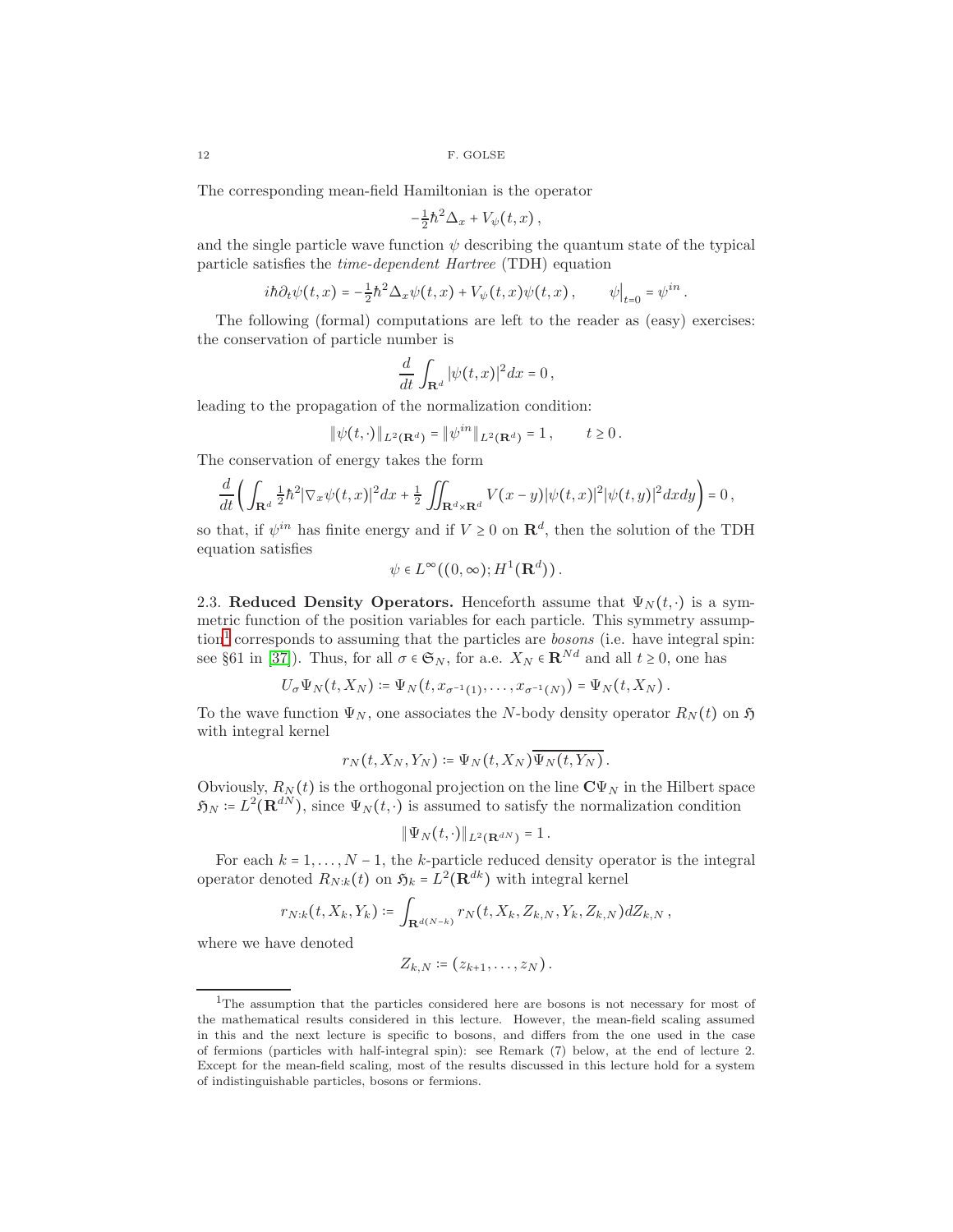In the sequel, we shall systematically use Dirac's bra-ket notation: each function  $\Phi_N \in L^2(\mathbf{R}^{dN})$  defines a vector of  $\mathfrak{H}_N$  denoted  $|\Phi_N\rangle$  (a ket, involving only a closing bracket). Similarly, to each  $\Psi_N \in L^2(\mathbf{R}^{dN})$ , one associates the linear functional

$$
\mathfrak{H}_N \ni \Phi_N \mapsto \int_{\mathbf{R}^{dN}} \overline{\Psi_N(X_N)} \Phi_N\big(X_N\big) dX_N = \big\langle \Psi_N \big| \Phi_N\big\rangle \in \mathbf{C} \, .
$$

Since the function  $\Phi_N$  can be viewed as the vector  $|\Phi_N\rangle$  of  $\mathfrak{H}_N$ , the notation  $\langle\cdot|\cdot\rangle$ for the inner product in the Hilbert space  $\mathfrak{H}_N$  makes it natural to denote this linear functional as  $\langle \Psi_N |$  (a bra, involving only an opening bracket).

2.4. Quantum Klimontovich Solutions. After these preliminaries, we arrive at the main task in this lecture, namely defining the quantum analogue of the notions of empirical measure and Klimontovich solution in classical mechanics. The material in this section is taken from [\[27\]](#page-44-7). We first define these notions, and then explain why these definitions are natural by analogy with the classical setting.

As above, we set  $\mathfrak{H} = L^2(\mathbf{R}^d; \mathbf{C})$  (the single-particle Hilbert space in space dimension d), and for each integer  $N \ge 1$  (the particle number)  $\mathfrak{H}_N = L^2(\mathbf{R}^{dN}; \mathbf{C})$ (the *N*-particle Hilbert space). For each integer  $k = 1, \ldots, N$ , set

$$
J_k: \mathcal{L}(\mathfrak{H}) \ni A \mapsto J_k A \coloneqq \underbrace{I_{\mathfrak{H}} \otimes \ldots \otimes A \otimes \ldots \otimes I_{\mathfrak{H}}}_{A \text{ on the } k\text{-th variable}} \in \mathcal{L}(\mathfrak{H}_N).
$$

With this notation, we first define the quantum analogue of the notion of empirical measure.

**Definition 2.2.** For each  $N > 1$ , we set

$$
\mathcal{M}_N^{in} \coloneqq \frac{1}{N} \sum_{k=1}^N J_k \in \mathcal{L}(\mathcal{L}(\mathfrak{H}), \mathcal{L}_s(\mathfrak{H}_N)),
$$

where  $\mathcal{L}(E, F)$  designates the set of continuous linear maps from the Banach space E to the Banach space F, while

$$
\mathcal{L}_s(\mathfrak{H}_N) \coloneqq \{ T \in \mathcal{L}(\mathfrak{H}_N) \text{ s.t. } U_{\sigma} T U_{\sigma}^* = T \text{ for all } \sigma \in \mathfrak{S}_N \}.
$$

Why this is indeed a natural quantum analogue of the notion of phase space empirical measure in classical mechanics may require some explanation.

In quantum mechanics, one associates to physical quantities (such as position, momentum, energy, angular momentum . . . ) self-adjoint operators with pure point spectrum and a complete orthonormal set of eigenfunctions in the Hilbert space of the system considered. Such operators are called "observables" in the language of quantum mechanics, and the "expected value" of the physical quantity corresponding to the operator  $A = A^*$  for the system in the state associated to the wave function  $\Psi$  is

### $\langle \Psi | A | \Psi \rangle \in \mathbf{R}$ .

(Indeed, let  $(\phi_i)_{i\geq 1}$  be a complete orthonormal system such that  $A\psi_i = a_i\psi_i$  with  $k \neq j \implies a_k \neq a_j$ ; the probability that the physical quantity associated with the observable A takes the value  $a_j$  on the system in the state associated to the wave function  $\Psi$  is  $p_j = |\langle \phi_j | \Psi \rangle|^2$  (assuming of course that  $||\Psi|| = 1$ ). Thus

$$
\langle \Psi | A | \Psi \rangle = \sum_{j \ge 1} a_j p_j \,,
$$

which confirms the interpretation of  $\langle \Psi | A | \Psi \rangle$  as a mathematical expectation.) See §§1-7 in chapter V of [\[41\]](#page-45-9) for more detail on these important notions.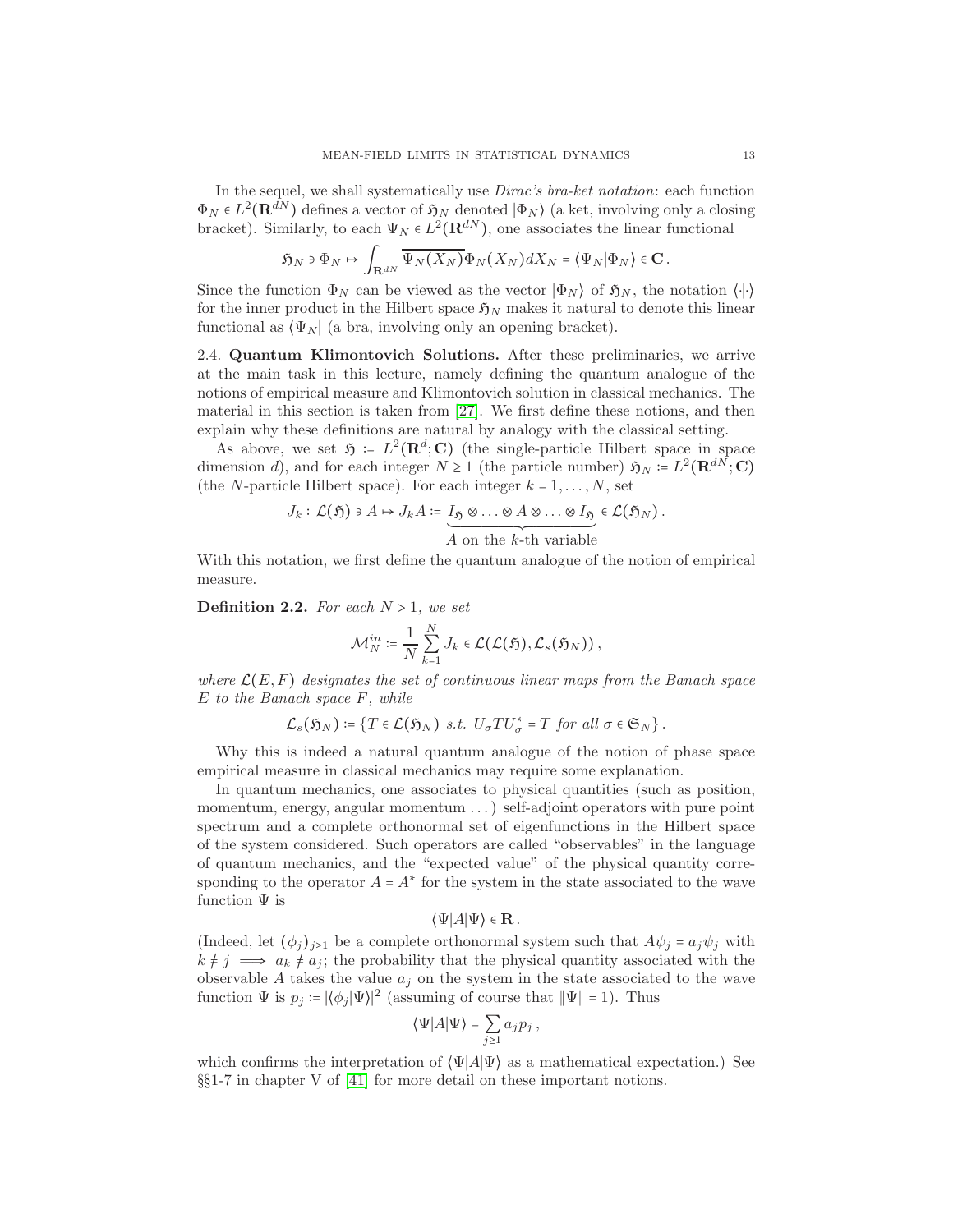Thus, if  $A = A^* \in \mathcal{L}(\mathfrak{H})$  is a single-particle observable,  $\mathcal{M}_N^{in} A$  is an N-particle observable that is invariant under permutation of the particle labels, i.e.

 $U_{\sigma}(\mathcal{M}_{N}^{in}A)U_{\sigma}^{*} = \mathcal{M}_{N}^{in}A$  for each  $\sigma \in \mathfrak{S}_{N}$ .

The corresponding statement involving the phase space empirical measure is as follows: let  $f \equiv f(z, \zeta)$  be a real-valued, continuous bounded function defined on the single-particle phase space  $\mathbb{R}^d \times \mathbb{R}^d$ . One can think of this function as representing the phase space density of some physical quantity (such as the kinetic energy  $f(z,\zeta) = |\zeta|^2/2m$  for a particle with momentum  $\zeta \in \mathbb{R}^d$  and mass  $m > 0$ . Then

$$
\int_{\mathbf{R}^d\times\mathbf{R}^d} f(z,\zeta)\mu_{X_N^{in},\Xi_N^{in}}(dzd\zeta) = \left\langle \frac{1}{N}\sum_{j=1}^N \delta_{z_j,\zeta_j},f\right\rangle = \frac{1}{N}\sum_{j=1}^N f(x_j,\xi_j),
$$

and the phase space empirical measure  $\mu_{X_N^{in}, \Xi_N^{in}}$  can be thought of as the "integral kernel" of the linear map

$$
C_b(\mathbf{R}^d \times \mathbf{R}^d) \ni f \mapsto F_N \equiv F_N(X_N, \Xi_N) \coloneqq \frac{1}{N} \sum_{j=1}^N f(x_j, \xi_j) \in C_b(\mathbf{R}^{dN} \times \mathbf{R}^{dN}).
$$

Besides  $F_N$  is obviously symmetric in the variables  $(x_k, \xi_k)$ , in other words, is invariant under perturbations of the particle labels).

We recall from lecture 1 that Klimontovich solutions of the Vlasov equation are phase space empirical measures of the form

$$
\mu_{\Phi(t/N,X_N^{in},\Xi_N^{in})}\,,
$$

where  $\Phi(t, \cdot)$  is the Hamiltonian flow of

$$
\sum_{j=1}^{N} \frac{1}{2m} |\xi_j|^2 + \sum_{1 \le j < k \le N} V(x_j - x_k)
$$

defined on  $\mathbf{R}^{dN} \times \mathbf{R}^{dN}$ , assuming that the total mass of the system is  $Nm = 1$ . Its quantum analogue is defined as follows.

Definition 2.3. The quantum Klimontovich solution for an N-particle system governed by the dynamics associated to the quantum N-particle Hamiltonian  $\mathcal{H}_N$  is the time-dependent element  $\mathcal{M}_N(t)$  of  $\mathcal{L}(\mathcal{L}(K), \mathcal{L}_s(K_N))$  defined by the formula

$$
\mathcal{M}_N(t)A \coloneqq e^{it\mathcal{H}_N/\hbar}(\mathcal{M}_N^{in}A)e^{-it\mathcal{H}_N/\hbar}, \qquad A \in \mathcal{L}(\mathfrak{H}), \ t \in \mathbb{R}.
$$

Next we study a characteristic property of  $\mathcal{M}_N(t)$  — which could indeed serve as an alternative definition of  $\mathcal{M}_N(t)$ .

<span id="page-13-0"></span>**Lemma 2.4.** For each  $\phi \in \mathfrak{H}$  and each  $\Psi_N^{in} \in \mathfrak{H}_N$  satisfying the bosonic symmetry

$$
\Psi_N^{in} = U_{\sigma} \Psi_N^{in} \in \mathfrak{H}_N \qquad \text{for all } \sigma \in \mathfrak{S}_N ,
$$

one has

$$
\langle \Psi_N^{in} | \mathcal{M}_N(t) (|\phi\rangle \langle \phi|) | \Psi_N^{in} \rangle_{\mathfrak{H}_N} = \langle \phi | R_{N:1}(t) | \phi \rangle_{\mathfrak{H}}, \quad \text{for all } t \ge 0.
$$

In other words,  $\mathcal{M}_N(t)$  is the adjoint of the linear map

$$
|\Psi_N^{in}\rangle\langle\Psi_N^{in}| \mapsto R_{N:1}(t)
$$

where  $R_{N:1}(t)$  is the single-particle reduced density operator associated to

$$
\Psi_N(t) = e^{-it\mathcal{H}_N/\hbar} \Psi_N^{in}.
$$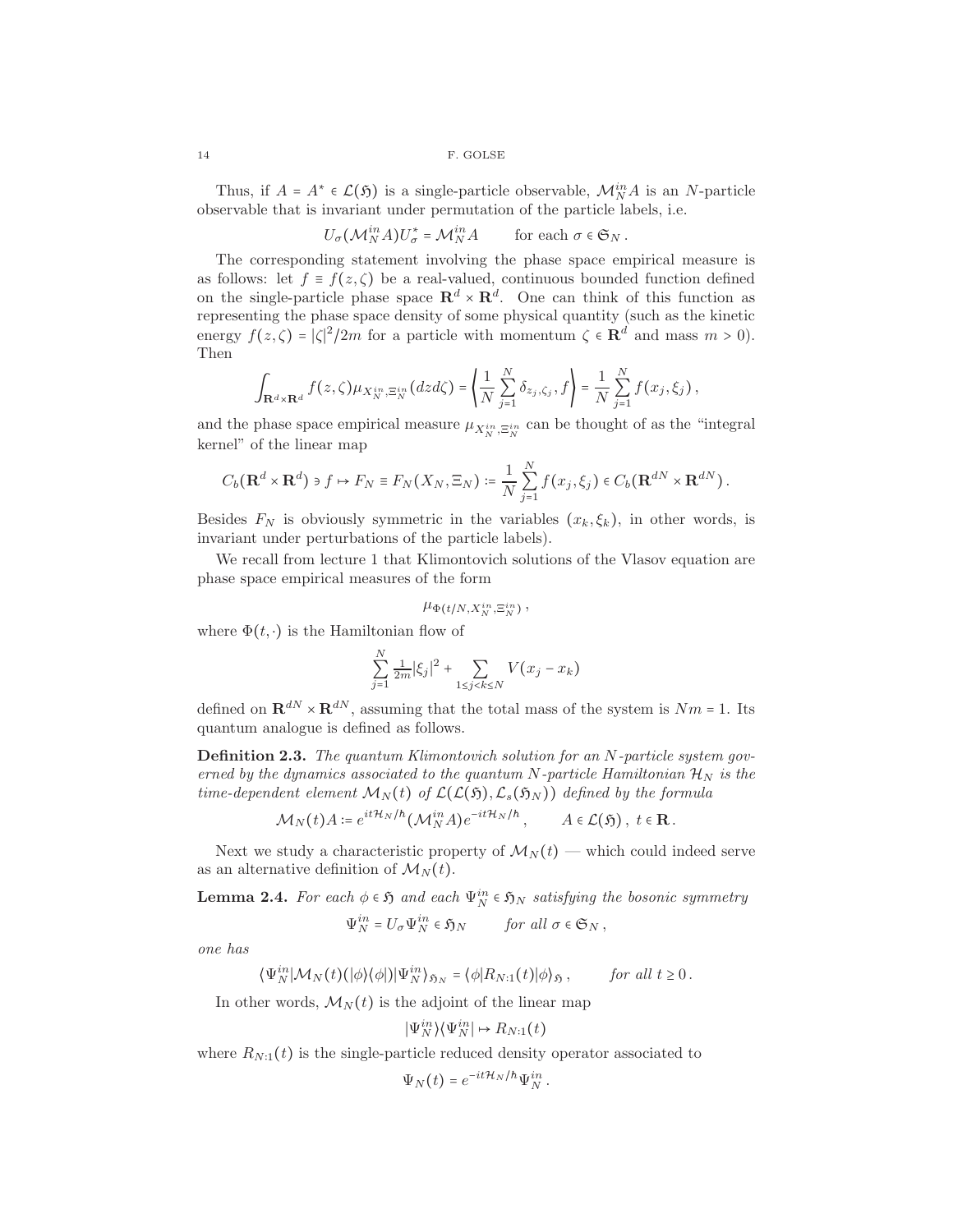Proof. Since

$$
\Psi_N^{in} = U_\sigma \Psi_N^{in} \implies \Psi_N(t) = U_\sigma \Psi_N(t)
$$

for all  $\sigma \in \mathfrak{S}_N$ , then

$$
\langle \Psi_N^{in} | \mathcal{M}_N(t) (|\phi\rangle \langle \phi|) | \Psi_N^{in} \rangle_{\mathfrak{H}_N} = \langle e^{-\frac{i}{\epsilon} \mathcal{H}_N} \Psi_N^{in} | \mathcal{M}_N^{in} (|\phi\rangle \langle \phi|) | e^{-\frac{i}{\epsilon} \mathcal{H}_N} \Psi_N^{in} \rangle_{\mathfrak{H}_N}
$$
  
\n
$$
= \left\langle \Psi_N(t) \left| \frac{1}{N} \sum_{k=1}^N J_k(|\phi\rangle \langle \phi|) \right| \Psi_N(t) \right\rangle_{\mathfrak{H}_N} = \langle \Psi_N(t) | J_1(|\phi\rangle \langle \phi|) | \Psi_N(t) \rangle_{\mathfrak{H}_N}
$$
  
\n
$$
= \int_{\mathbf{R}^{d(N-1)}} |\langle \Psi_N(t, \cdot, X_{2,N}) | \phi \rangle|^2 dX_{2,N} = \langle \phi | R_{N:1}(t) | \phi \rangle_{\mathfrak{H}}.
$$

The symmetry of  $\Psi_N(t)$  has been used to prove the third equality.  $\Box$ 

There is a similar property for the Klimontovich solution in the classical setting. Let  $F_n^{in} \equiv F_N^{in}(X_N, \Xi_N)$  be a probability density on  $\mathbb{R}^{2dN}$  satisfying the symmetry

$$
F_N^{in}(X_N,\Xi_N)=F_N^{in}(x_{\sigma^{-1}(1)},\ldots,x_{\sigma^{-1}(N)},\xi_{\sigma^{-1}(1)},\ldots,\xi_{\sigma^{-1}(N)}),
$$

for all  $X_N, \Xi_N \in \mathbf{R}^{dN}$  and all  $\sigma \in \mathfrak{S}_N$ . Let  $\Phi(t, \cdot)$  be the Hamiltonian flow of

$$
\sum_{j=1}^{N} \frac{1}{2m} |\xi_j|^2 + \sum_{1 \le j < k \le N} V(x_j - x_k) \, .
$$

Then

$$
\int_{\mathbf{R}^{2dN}} \mu_{\Phi(t/N,X_N^{in},\Xi_N^{in})} F_N^{in}(X_N^{in},\Xi_N^{in}) dX_N^{in} d\Xi_N^{in} = F_{N:1}(t,\cdot),
$$

where

$$
F_{N:1}(t, x_1, \xi_1) := \int_{\mathbf{R}^{2d(N-1)}} F_N^{in}(\Phi(-\frac{t}{N}, x_1, \dots, x_N, \xi_1, \dots, \xi_N)) dx_2 \dots dx_N d\xi_2 \dots d\xi_N
$$

is the first marginal of the  $N$ -particle distribution function at time  $t$ . (See formula (32) in [\[25\]](#page-44-8).) Equivalently

$$
\int_{\mathbf{R}^{2d}} \phi(z,\zeta) F_{N:1}(t,z,\zeta) dz d\zeta = \int_{\mathbf{R}^{2dN}} \langle \mu_{\Phi(t/N,X_N,\Xi_N)},\phi \rangle F_N^{in}(X_N^{in},\Xi_N^{in}) dX_N^{in} d\Xi_N^{in}
$$

for all  $t \in \mathbf{R}$ , and each  $\phi \in C_b(\mathbf{R}^{2d})$ . This is analogous to the formula in Lemma [2.4](#page-13-0) in the classical setting.

2.5. An Equation for Quantum Klimontovich Solutions. In this section, we shall assume for the sake of simplicity that the potential  $V \in C_0(\mathbf{R}^d)$  satisfies (H1) and that its Fourier transform  $\hat{V}$  satisfies

(H4) 
$$
\hat{V} \in L^1(\mathbf{R}^d).
$$

For each  $\omega \in \mathbb{R}^d$ , we denote by  $E_{\omega}$  the multiplication operator on  $\mathfrak{H} = L^2(\mathbb{R}^d)$ defined by the formula

$$
(E_{\omega}\psi)(x) = e^{i\omega \cdot x}\psi(x), \qquad \psi \in \mathfrak{H}.
$$

Obviously

$$
E^*_\omega = E_{-\omega} = E_{\omega}^{-1} \quad \text{ for each } \omega \in \mathbf{R}^d \, .
$$

Next, for each linear map  $\Lambda : \mathcal{L}(\mathfrak{H}) \to \mathcal{L}(\mathfrak{H}_N)$ , each unbounded operator H on the single-particle Hilbert space  $\mathfrak{H}$  and each  $A \in \mathcal{L}(\mathfrak{H})$  satisfying

$$
[H, A] \coloneqq HA - AH \in \mathcal{L}(\mathfrak{H}),
$$

we set

$$
(\mathbf{ad}^*(H)\Lambda)A \coloneqq -\Lambda([H, A]).
$$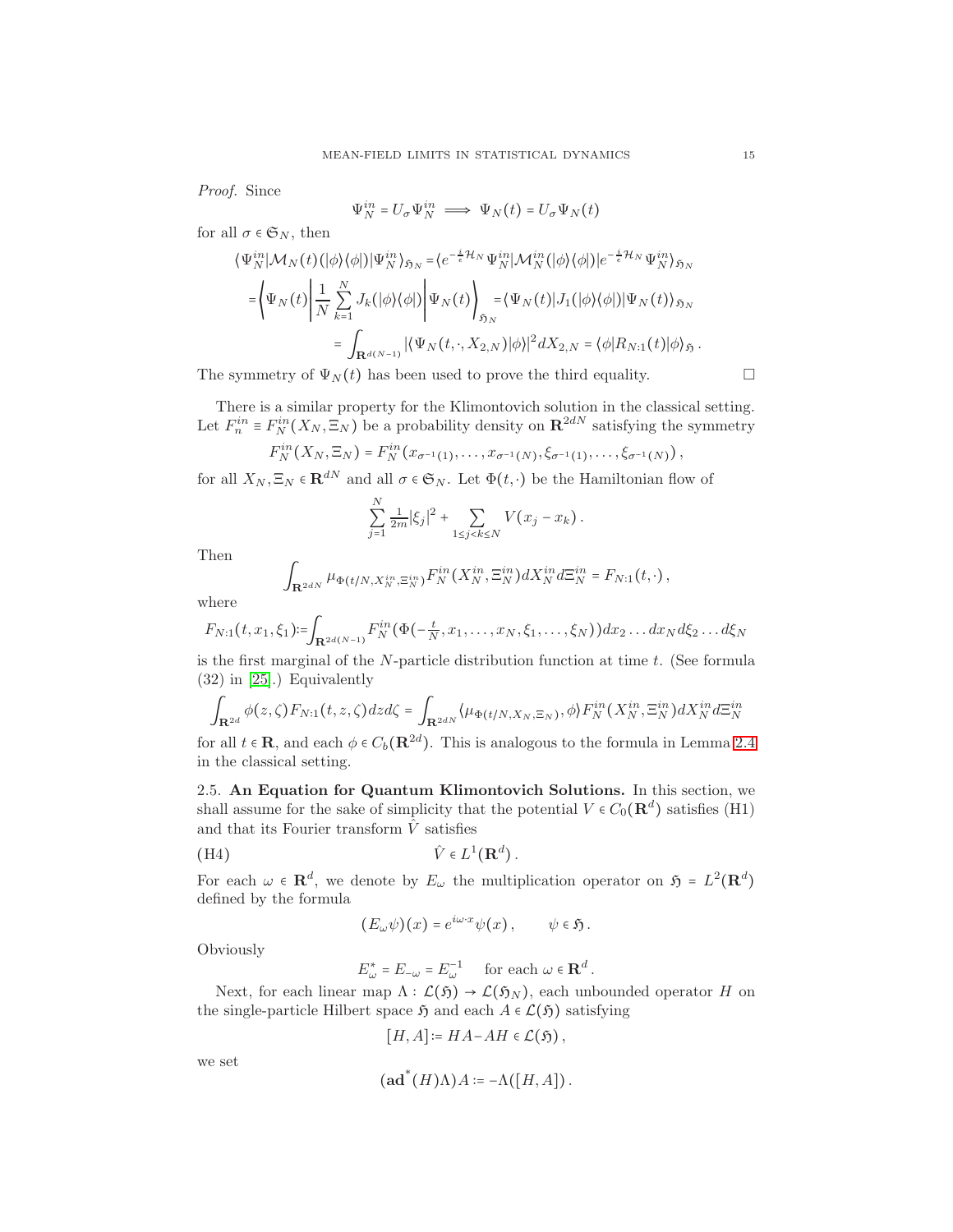(We have chosen this notation by analogy with the co-adjoint representation of a Lie algebra: if  $\mathfrak{H} = \mathbb{C}^n$ , if  $A, H \in \mathcal{L}(\mathfrak{H}) = M_n(\mathbb{C})$ , which is the Lie algebra of the group  $GL_n(\mathbb{C})$ , and if  $L \in M_n(\mathbb{C})^*$  is a linear functional on  $M_n(\mathbb{C})$ , the coadjoint representation  $M_n(\mathbf{C}) \ni H \mapsto \mathbf{ad}^*(H) \in \mathcal{L}(M_n(\mathbf{C})^*)$  is defined by

$$
M_n(\mathbf{C})^* \ni L \mapsto \mathbf{ad}^*(H)L \in M_n(\mathbf{C})^*
$$

where

$$
\mathbf{ad}^*(H)L: M_n(\mathbf{C}) \ni A \mapsto -\langle L, [H, A] \rangle \in \mathbf{C}.
$$

The main difference with the situation considered here is that  $\Lambda$  is an operatorvalued linear map, instead of being a linear functional, so that there is no duality in our setting. The term  $\mathbf{ad}^*(H)$  is used here only for lack of a more convenient notation.)

While the notation  $\mathbf{ad}^*(H)$  is used for the kinetic energy in the quantum Hamiltonian, we need another notation for the interaction term, i.e. the potential energy in the quantum Hamiltonian. For all  $\Lambda_1, \Lambda_2 \in \mathcal{L}(\mathcal{L}(5), \mathcal{L}(5_N))$ , we define the linear map  $\mathcal{C}[V,\Lambda_1,\Lambda_2] \in \mathcal{L}(\mathcal{L}(\mathfrak{H}),\mathcal{L}(\mathfrak{H}_N))$  by the formula

$$
\mathcal{C}[V,\Lambda_1,\Lambda_2]A\!:=\!\!\int_{\mathbf{R}^d}\!\big((\Lambda_1E_{\omega}^*)\Lambda_2(E_{\omega}A)-\Lambda_2(AE_{\omega})(\Lambda_1E_{\omega}^*)\big)\hat{V}(\omega)\tfrac{d\omega}{(2\pi)^d}
$$

for all  $A \in \mathcal{L}(\mathfrak{H})$ . Some care should be exercised with the definition of the integral in the right hand side of this formula, since it takes its values in  $\mathcal{L}(\mathfrak{H}_N)$ , which is not separable.

Let X be a Banach space, with topological dual denoted  $\mathcal{X}'$ . The weak-\* topology on X' is the topology defined by the family of seminorms  $\ell \mapsto |\langle \ell, x \rangle_{X',X}|$  as x runs through X. Let  $f: \mathbf{R}^d \to \mathcal{X}'$  be weakly-\* continuous and bounded (for the norm topology) on  $\mathbb{R}^d$ . Let m be a (bounded) complex Borel measure on  $\mathbb{R}^d$ ; then the linear functional

$$
\mathcal{X}\ni\phi\mapsto\langle L_{f,m},\phi\rangle\coloneqq\int_{\mathbf{R}^d}\langle f(\omega),\phi\rangle m(d\omega)\in\mathbf{C}
$$

is continuous with norm

$$
||L_{f,m}||_{\mathcal{X}'} \leq \sup_{\omega \in \mathbf{R}^d} ||f(\omega)||_{\mathcal{X}'}||m||_{TV}.
$$

This defines the integral

$$
\int_{\mathbf{R}^d} f(\omega) m(d\omega) \coloneqq L_{f,m} \in \mathcal{X}'.
$$

In the case of the integral in the definition of  $\mathcal{C}[V,\Lambda_1,\Lambda_2]A$ , the Banach space X is  $\mathcal{L}^1(\mathfrak{H}_N)$  (the space of trace-class operators on  $\mathfrak{H}_N$ ) and its topological dual is  $\mathcal{L}(\mathfrak{H}_N)$ , with duality defined by the trace:

$$
\langle B\,T\rangle_{\mathcal{L}(\mathfrak{H}_N),\mathcal{L}^1(\mathfrak{H}_N)}=\text{trace}_{\mathfrak{H}_N}(BT).
$$

The weak-\* topology is the ultraweak topology on  $\mathcal{L}(\mathfrak{H}_N)$ . This construction defines the integral of the bounded, ultraweakly continuous function  $f : \mathbf{R}^d \to \mathcal{L}(\mathfrak{H}_N)$  with respect to the complex Borel measure m on  $\mathbb{R}^d$ 

$$
\int_{\mathbf{R}^d} f(\omega) m(d\omega) \in \mathcal{L}(\mathfrak{H}_N)
$$

as an element of  $\mathcal{L}(\mathfrak{H}_N)$  identified with the continuous linear functional

$$
\mathcal{L}^1(\mathfrak{H}_N) \ni T \mapsto \int_{\mathbf{R}^d} \operatorname{trace}_{\mathfrak{H}_N}(f(\omega)T)m(d\omega) \in \mathbf{C}
$$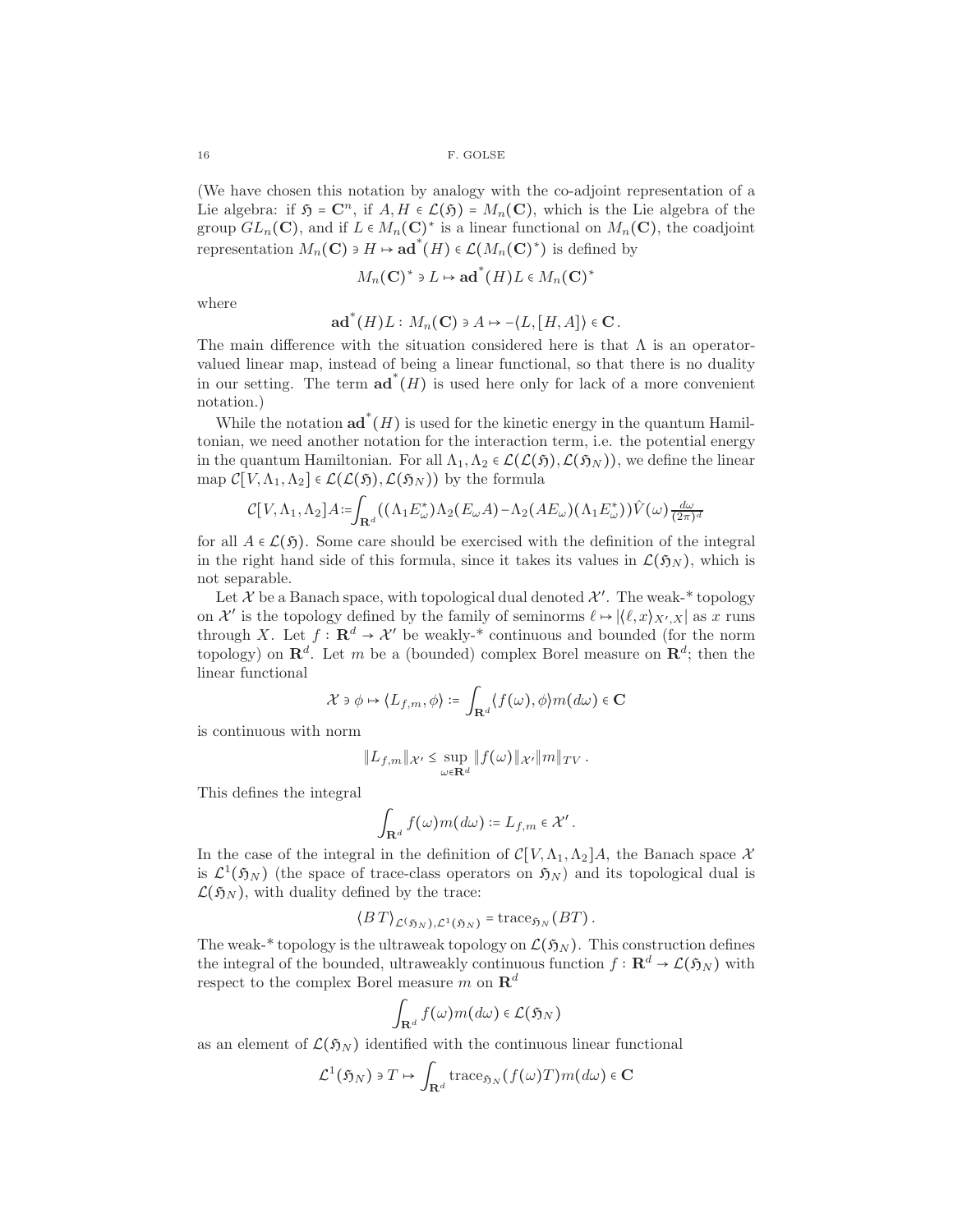by the formula

trace<sub>$$
\mathfrak{H}_N
$$</sub>  $\left( \left( \int_{\mathbf{R}^d} f(\omega) m(d\omega) \right) T \right) = \int_{\mathbf{R}^d} \operatorname{trace}_{\mathfrak{H}_N} (f(\omega) T) m(d\omega).$ 

(For the reader familiar with these notions,  $\mathcal{C}[V,\Lambda_1,\Lambda_2]A$  is defined by duality, as a (Gelfand-)Pettis integral instead of a Bochner integral.)

With these notations, we can formulate our first main result, i.e. the governing equation satisfied by the time-dependent linear map  $\mathcal{M}_N(t)$ .

<span id="page-16-0"></span>**Theorem 2.5** ([\[27\]](#page-44-7)). Let V be a real-valued function satisfying (H1) and (H4). Then

$$
i\hbar\partial_t\mathcal{M}_N(t) = \mathbf{ad}^*(-\tfrac{1}{2}\hbar^2\Delta)\mathcal{M}_N(t) - \mathcal{C}[V,\mathcal{M}_N(t),\mathcal{M}_N(t)].
$$

Proof. Start from Lemma [2.4:](#page-13-0)

$$
\begin{split} i\hbar\partial_t \langle\Psi_N^{in}|\mathcal{M}_N(t)(|\phi\rangle\langle\phi|)|\Psi_N^{in}\rangle =&i\hbar\partial_t \langle\Psi_N^{in}|e^{+it\mathcal{H}_N/\hbar}\mathcal{M}_N^{in}(|\phi\rangle\langle\phi|)e^{-it\mathcal{H}_N/\hbar}|\Psi_N^{in}\rangle\\ =&i\hbar\partial_t \langle e^{-it\mathcal{H}_N/\hbar}\Psi_N^{in}|\mathcal{M}_N^{in}(|\phi\rangle\langle\phi|)|e^{-it\mathcal{H}_N/\hbar}\Psi_N^{in}\rangle\\ =&-\langle\mathcal{H}_N e^{-it\mathcal{H}_N/\hbar}\Psi_N^{in}|\mathcal{M}_N^{in}(|\phi\rangle\langle\phi|)|e^{-it\mathcal{H}_N/\hbar}\Psi_N^{in}\rangle\\ &+\langle e^{-it\mathcal{H}_N/\hbar}\Psi_N^{in}|\mathcal{M}_N^{in}(|\phi\rangle\langle\phi|)|\mathcal{H}_N e^{-it\mathcal{H}_N/\hbar}\Psi_N^{in}\rangle\\ =&-\langle\Psi_N^{in}|e^{+it\mathcal{H}_N/\hbar}[\mathcal{H}_N,\mathcal{M}_N^{in}(|\phi\rangle\langle\phi|)]e^{-it\mathcal{H}_N/\hbar}|\Psi_N^{in}\rangle. \end{split}
$$

Split the Hamiltonian  $\mathcal{H}_N$  as  $\mathcal{H}_N = \mathcal{K}_N + \mathcal{V}_N$  where  $\mathcal{K}_N$  is the kinetic energy and  $\mathcal{V}_N$  the potential energy, i.e.

$$
\mathcal{K}_N \coloneqq \sum_{k=1}^n J_k(-\tfrac{1}{2}\hbar^2\Delta)\,, \qquad \mathcal{V}_N \eqqcolon \tfrac{1}{N} \sum_{1 \le k < l \le N} V_{kl}\,,
$$

where

$$
V_{kl}\Psi_N(x_1,\ldots,x_N)\coloneqq V(x_k-x_l)\Psi_N(x_1,\ldots,x_N).
$$

First

$$
\begin{aligned} [\mathcal{K}_N, \mathcal{M}_N^{in}(|\phi\rangle\langle\phi|)] &= \left[ \sum_{k=1}^N J_k(-\frac{1}{2}\hbar^2 \Delta), \frac{1}{N} \sum_{l=1}^N J_l(|\phi\rangle\langle\phi|) \right] \\ &= \frac{1}{N} \sum_{l=1}^N J_l\big( \big[ -\frac{1}{2}\hbar^2 \Delta, |\phi\rangle\langle\phi| \big] \big) \\ &= \mathcal{M}_N^{in} \big( \big[ -\frac{1}{2}\hbar^2 \Delta, |\phi\rangle\langle\phi| \big] \big) \,, \end{aligned}
$$

so that

$$
e^{+it\mathcal{H}_N/\hbar}[\mathcal{K}_N, \mathcal{M}_N^{in}(|\phi\rangle\langle\phi|)]e^{-it\mathcal{H}_N/\hbar} = e^{+it\mathcal{H}_N/\hbar} \mathcal{M}_N^{in}([-\frac{1}{2}\hbar^2 \Delta, |\phi\rangle\langle\phi|])e^{-it\mathcal{H}_N/\hbar}
$$
  

$$
= \mathcal{M}_N(t)([-\frac{1}{2}\hbar^2 \Delta, |\phi\rangle\langle\phi|])
$$
  

$$
= -ad^*(-\frac{1}{2}\hbar^2 \Delta)\mathcal{M}_N(t)(|\phi\rangle\langle\phi|).
$$

Next, we use (H4) and the Fourier inversion formula to write

$$
V_{kl} = \frac{1}{(2\pi)^d} \int_{\mathbf{R}^d} \hat{V}(\omega) J_k E_{\omega} J_l E_{\omega}^* d\omega.
$$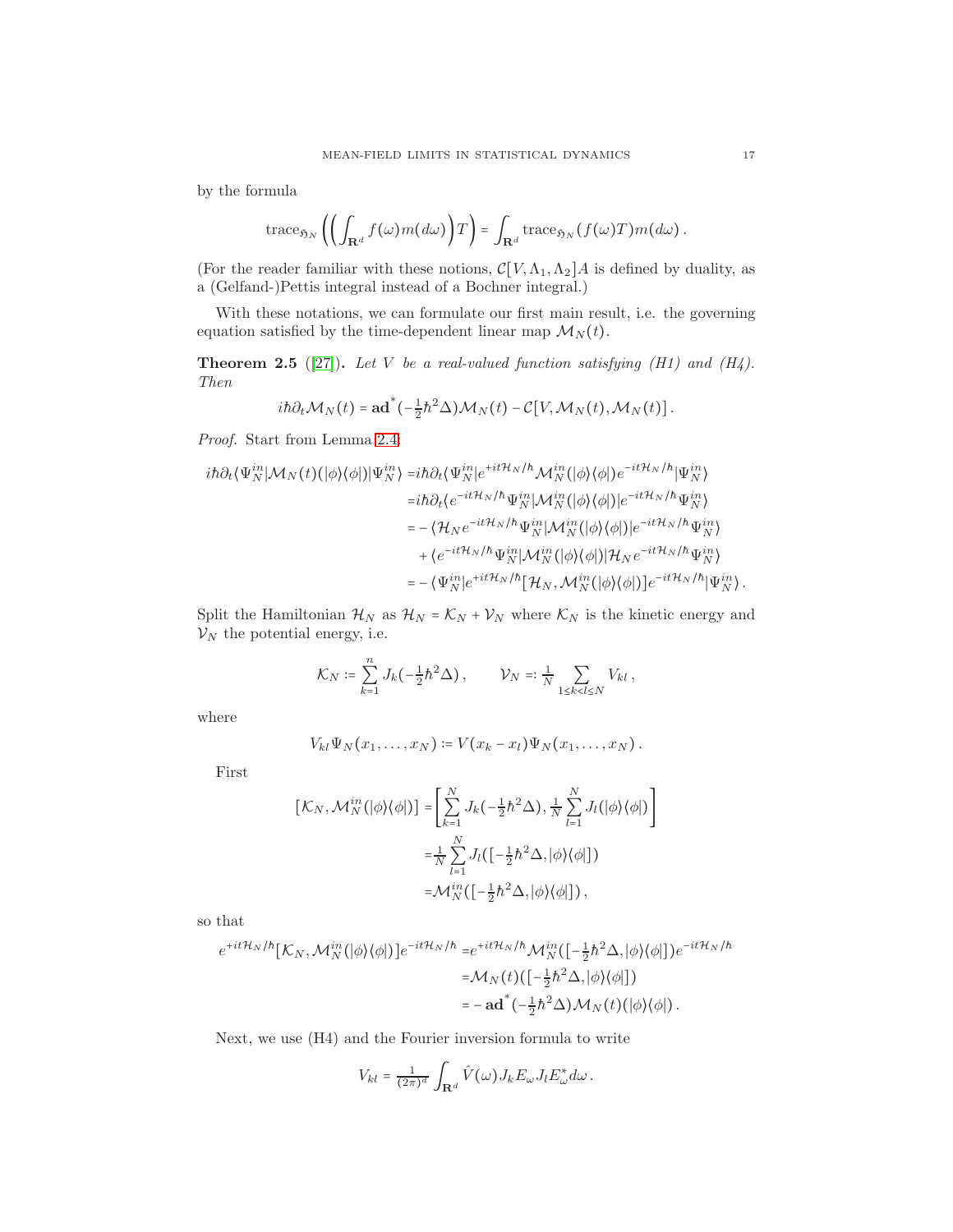Thus

$$
\begin{split} \left[\mathcal{V}_{N},\mathcal{M}_{N}^{in}(|\phi\rangle\langle\phi|)\right] = & \frac{1}{(2\pi)^{d}}\int_{\mathbf{R}^{d}}\hat{V}(\omega)\Bigg[\frac{1}{N}\sum_{1\leq k
$$

where the last equality follows from (H1), which implies that  $\hat{V}(\omega) = \hat{V}(-\omega)$  for all  $\omega \in \mathbf{R}^d$ , and from the fact that  $J_k A$  commutes with  $J_l B$  for  $k \neq l$ . This last formula can be recast as

$$
[V_N, \mathcal{M}_N^{in}(|\phi\rangle\langle\phi|)]
$$
  
\n
$$
= \frac{1}{(2\pi)^d} \int_{\mathbf{R}^d} \hat{V}(\omega) \frac{1}{N^2} \sum_{1 \le k \ne l \le N} (J_l E_{\omega}^* J_k(E_{\omega}|\phi\rangle\langle\phi|) - J_k(|\phi\rangle\langle\phi|E_{\omega}) J_l E_{\omega}^*) d\omega
$$
  
\n
$$
= \frac{1}{(2\pi)^d} \int_{\mathbf{R}^d} \hat{V}(\omega) \frac{1}{N^2} \sum_{1 \le k,l \le N} (J_l E_{\omega}^* J_k(E_{\omega}|\phi\rangle\langle\phi|) - J_k(|\phi\rangle\langle\phi|E_{\omega}) J_l E_{\omega}^*) d\omega
$$
  
\n
$$
= \frac{1}{(2\pi)^d} \int_{\mathbf{R}^d} \hat{V}(\omega) \left( \mathcal{M}_N^{in}(E_{\omega}^*) \mathcal{M}_N^{in}(E_{\omega}|\phi\rangle\langle\phi|) - \mathcal{M}_N^{in}(|\phi\rangle\langle\phi|E_{\omega}) \mathcal{M}_N^{in}(E_{\omega}^*) \right) d\omega
$$
  
\n
$$
= \mathcal{C}[V, \mathcal{M}_N^{in}, \mathcal{M}_N^{in}](\phi\rangle\langle\phi|).
$$

In the left-hand side of the second equality, observe that the operators  $J_l E^*_{\omega}$  and  $J_k(E_\omega|\phi\rangle\langle\phi|)$  or  $J_k(|\phi\rangle\langle\phi|E_\omega)$  obviously commute (by definition of  $J_k$ ) since  $k \neq l$ . In the right hand side of the second equality, the operators  $J_l E^*_{\omega}$  and  $J_k(E_{\omega}|\phi\rangle\langle\phi|)$ or  $J_k(|\phi\rangle\langle\phi|E_\omega)$  do not commute in general unless  $k \neq l$ , but one easily checks that

$$
J_k E_{\omega}^* J_k(E_{\omega}|\phi\rangle\langle\phi|) = J_k(E_{\omega}^* E_{\omega}|\phi\rangle\langle\phi|) = J_k(|\phi\rangle\langle\phi|)
$$
  

$$
= J_k(|\phi\rangle\langle\phi|E_{\omega} E_{\omega}^*) = J_k(|\phi\rangle\langle\phi|E_{\omega} E_{\omega}^*)
$$

This explains why the second equality holds true. The remaining equalities being obvious, we are left with the task of computing

$$
e^{+it\mathcal{H}_N/\hbar}[\mathcal{V}_N, \mathcal{M}_N^{in}(|\phi\rangle\langle\phi|)]e^{-it\mathcal{H}_N/\hbar} = e^{+it\mathcal{H}_N/\hbar} \mathcal{C}[V, \mathcal{M}_N^{in}, \mathcal{M}_N^{in}] (|\phi\rangle\langle\phi|) e^{-it\mathcal{H}_N/\hbar}
$$
  
\n
$$
= \frac{1}{(2\pi)^d} \int_{\mathbf{R}^d} \hat{V}(\omega) \Big( e^{+it\mathcal{H}_N/\hbar} \mathcal{M}_N^{in} (E_{\omega}^*) e^{-it\mathcal{H}_N/\hbar} e^{+it\mathcal{H}_N/\hbar} \mathcal{M}_N^{in} (E_{\omega}|\phi\rangle\langle\phi|) e^{-it\mathcal{H}_N/\hbar}
$$
  
\n
$$
-e^{+it\mathcal{H}_N/\hbar} \mathcal{M}_N^{in} (|\phi\rangle\langle\phi| E_{\omega}) e^{-it\mathcal{H}_N/\hbar} e^{+it\mathcal{H}_N/\hbar} \mathcal{M}_N^{in} (E_{\omega}^*) e^{+it\mathcal{H}_N/\hbar} \Big) d\omega
$$
  
\n
$$
= \int_{\mathbf{R}^d} \hat{V}(\omega) \Big( \mathcal{M}_N(t) (E_{\omega}^*) \mathcal{M}_N(t) (E_{\omega}|\phi\rangle\langle\phi|) - \mathcal{M}_N(t) (|\phi\rangle\langle\phi| E_{\omega}) \mathcal{M}_N(t) (E_{\omega}^*) \Big) \frac{d\omega}{(2\pi)^d}
$$
  
\n
$$
= \mathcal{C}[V, \mathcal{M}_N(t), \mathcal{M}_N(t)] (|\phi\rangle\langle\phi|).
$$

Summarizing, we have seen that

$$
\begin{aligned} i\hbar\partial_t\langle\Psi_N^{in}|\mathcal{M}_N(t)(|\phi\rangle\langle\phi|)|\Psi_N^{in}\rangle\\ =&-\langle\Psi_N^{in}|e^{+it\mathcal{H}_N/\hbar}\big[K_N+\mathcal{V}_N,\mathcal{M}_N^{in}(|\phi\rangle\langle\phi|)\big]e^{-it\mathcal{H}_N/\hbar}\big|\Psi_N^{in}\rangle\\ =&\langle\Psi_N^{in}|\mathbf{ad}^*(-\tfrac{1}{2}\hbar^2\Delta)\mathcal{M}_N(t)(|\phi\rangle\langle\phi|)-\mathcal{C}[V,\mathcal{M}_N(t),\mathcal{M}_N(t)](|\phi\rangle\langle\phi|)\big|\Psi_N^{in}\rangle\end{aligned}
$$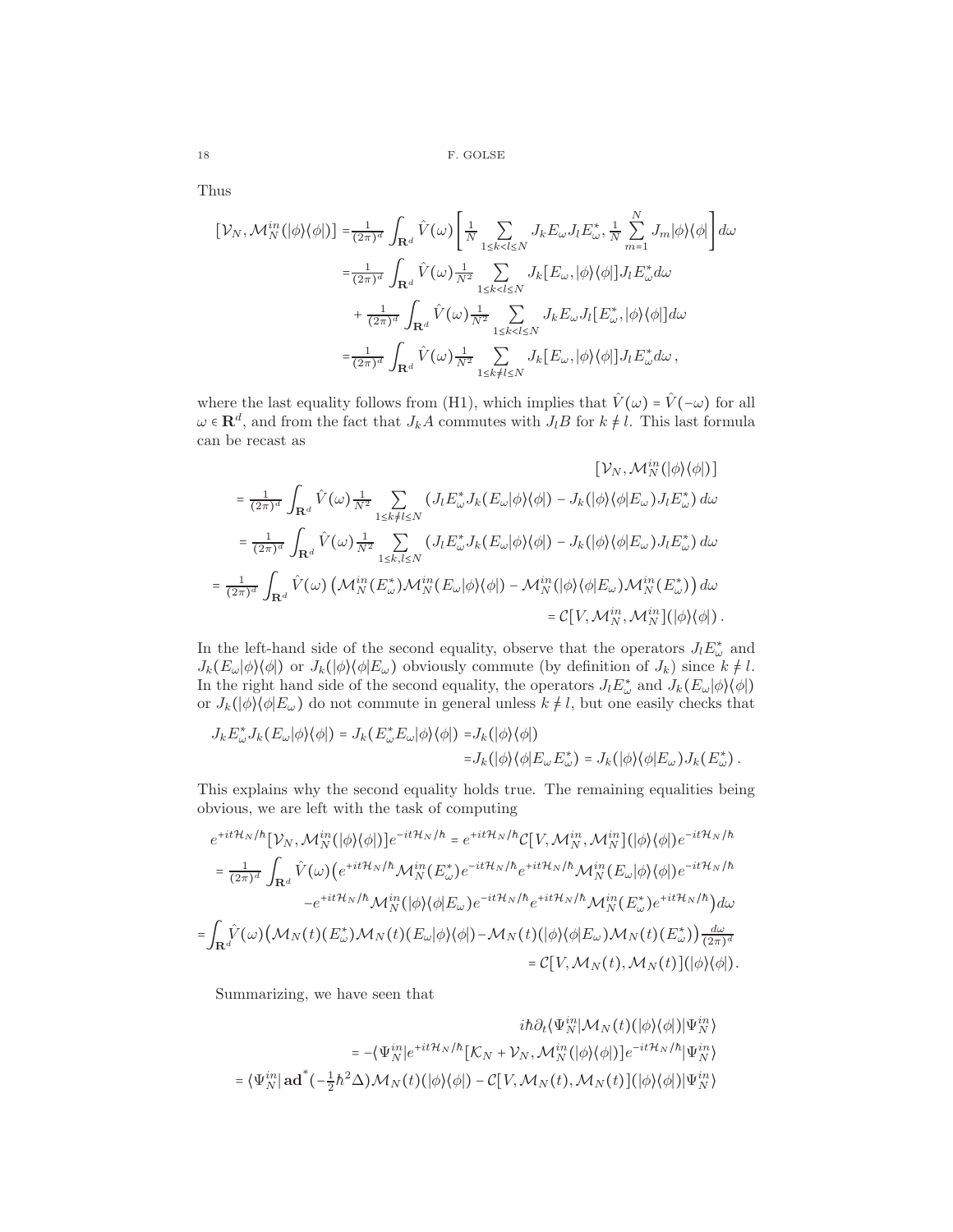for each  $\Psi_N^{in}$  in the domain of  $\mathcal{H}_N$  and each  $\phi$  in the domain of  $\Delta$ , i.e. for each  $\phi \in H^2(\mathbf{R}^d)$ . Observing that

$$
A=A^*\in \mathcal{L}(\mathfrak{H})\implies \mathcal{M}_N(t)A=e^{it\mathcal{H}_N/\hbar}\left(\frac{1}{N}\sum_{k=1}^NJ_kA\right)e^{-it\mathcal{H}_N/\hbar}=(\mathcal{M}_N(t)A)^*
$$

shows that

$$
\left(\mathbf{ad}^*(-\tfrac{1}{2}\hbar^2\Delta)\mathcal{M}_N(t)(\big|\phi\big\rangle\big\langle\phi\big|\big)\right)^*=-\mathbf{ad}^*(-\tfrac{1}{2}\hbar^2\Delta)\mathcal{M}_N(t)(\big|\phi\big\rangle\big\langle\phi\big|\big)\,,
$$

while

$$
C[V, \mathcal{M}_N(t), \mathcal{M}_N(t)](\phi)(\phi)\rangle^* = -C[V, \mathcal{M}_N(t), \mathcal{M}_N(t)](\phi)(\phi)\ .
$$

Thus the operator

$$
\mathcal{T} \coloneqq \partial_t \mathcal{M}_N(t) \left( |\phi\rangle \langle \phi| \right) + \frac{i}{\hbar} \mathbf{a} \mathbf{d}^* \left( -\frac{1}{2} \hbar^2 \Delta \right) \mathcal{M}_N(t) \left( |\phi\rangle \langle \phi| \right) - \frac{i}{\hbar} \mathcal{C} \left[ V, \mathcal{M}_N(t), \mathcal{M}_N(t) \right] \left( |\phi\rangle \langle \phi| \right) = \mathcal{T}^* \in \mathcal{L}(\mathfrak{H}_N)
$$

satisfies

$$
\big\langle \Psi_N^{in} \big| \mathcal{T} \big| \Psi_N^{in} \big\rangle = 0
$$

for each  $\Psi_N^{in}$  in the domain of  $\mathcal{H}_N$ . By polarization, we conclude that  $\mathcal{T} = 0$ .  $\Box$ 

There is a marked difference between the Klimontovich theorem in classical mechanics, and the previous theorem. Indeed, at first sight, the equation satisfied by  $\mathcal{M}_N(t)$  differs from the TDH equation, which is the quantum mean-field equation analogous to the Vlasov equation in classical mechanics. However, this first impression is quite misleading, as shown by our next theorem. Before stating this theorem, we need to explain better how a Vlasov solution  $f(t, dz d\zeta)$  can be compared to the time-dependent phase space empirical measure

$$
\mu_{\Phi(t/N,X_N^{in},\Xi_N^{in})}(dzd\zeta)=\frac{1}{N}\sum_{j=1}^N\delta_{x_j(t),\xi_j(t)}(dzd\zeta)
$$

associated to an N-particle system (where we recall that  $\Phi$  is the Hamiltonian flow generated by the classical Hamiltonian

$$
\sum_{j=1}^{N} \frac{1}{2m} |\xi_j|^2 + \sum_{1 \le j < k \le N} V(x_j - x_k)
$$

with  $Nm = 1$  and with interaction potential V satisfying (H1)-(H2)). Of course, both  $f(t, dz)$  and  $\mu_{\Phi(t/N, X_N^{in}, \Xi_N^{in})}(dz)$  are Borel probability measures on the phase space  $\mathbb{R}^d \times \mathbb{R}^d$ , but the Klimontovich solution depends on the initial N-tuple of positions and momenta of the particle system, i.e.  $(X_N^{in}, \Xi_N^{in})$ , whereas the Vlasov solution  $f(t, d z d \zeta)$  is obviously independent of these initial coordinates.

Therefore, in the quantum setting, we must consider objects analogous to the Klimontovich solution  $\mathcal{M}_N(t)$  but "independent" of the initial N-particle coordinates — in other words, a constant function of these parameters.

<span id="page-18-0"></span>**Definition 2.6.** Let  $\psi \in C(\mathbf{R}; L^2(\mathbf{R}^d))$  be a time-dependent wave function such that  $\|\psi(t, \cdot)\|_{\mathfrak{H}} = 1$  for all  $t \in \mathbb{R}$ . The element  $\mathcal{R}_{\psi}(t) \in \mathcal{L}(\mathcal{L}(\mathfrak{H}), \mathcal{L}_s(\mathfrak{H}_N))$  of the form

$$
\mathcal{R}_{\psi}(t)A \coloneqq \langle \psi(t,\cdot)|A|\psi(t,\cdot)\rangle I_{\mathfrak{H}_N}, \qquad A \in \mathcal{L}(\mathfrak{H}),
$$

is called the "chaotic morphism" associated to the wave function  $\psi$ .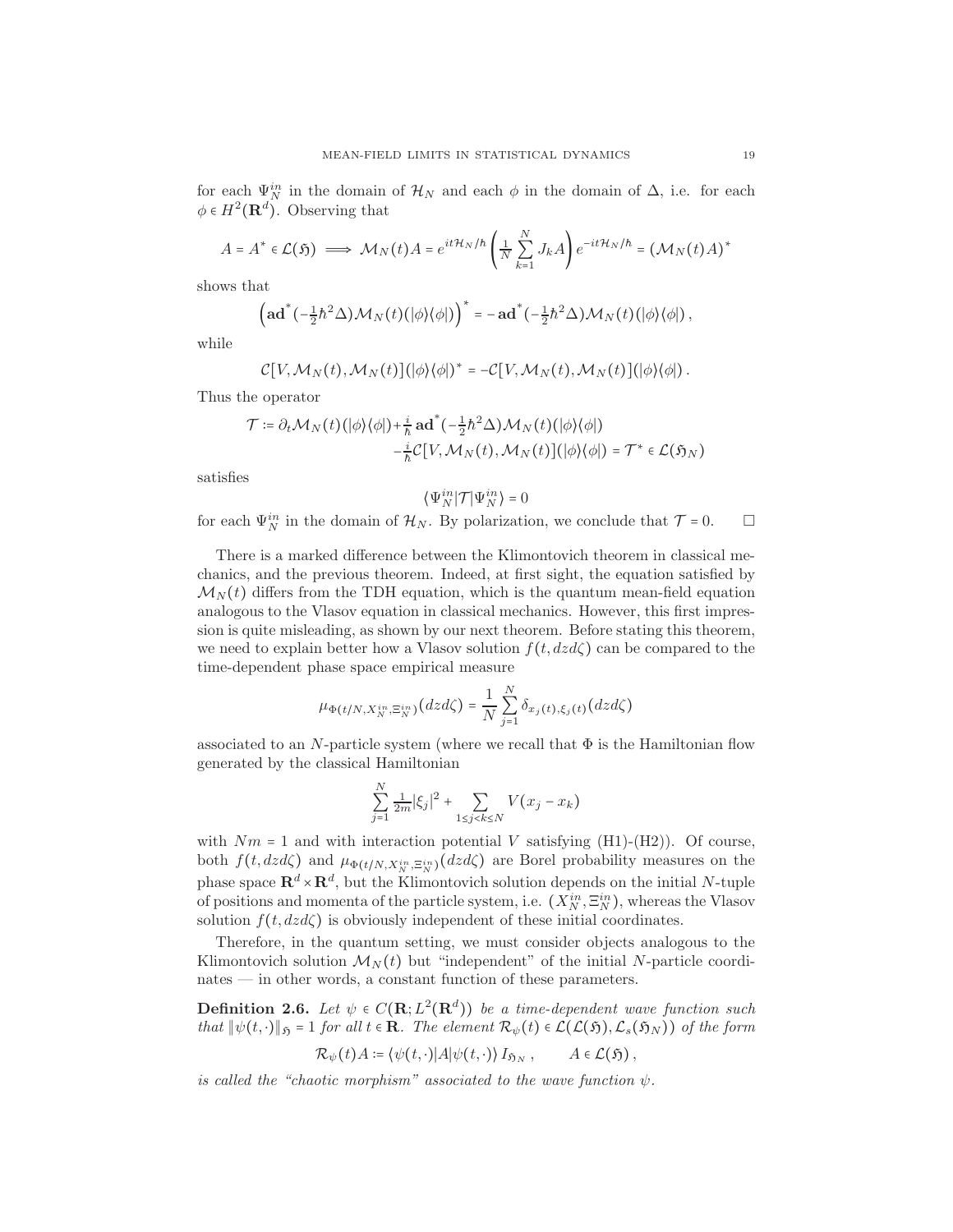In the classical setting, the analogous object is

$$
C_b(\mathbf{R}^{2d})\ni\phi\mapsto\left(\int_{\mathbf{R}^{2d}}\phi(z,\zeta)f(t,dzd\zeta)\right)1\in C_b(\mathbf{R}^{2dN}),
$$

where 1 is the constant function of  $(X_N^{in}, \Xi_N^{in})$  in  $C_b(\mathbf{R}^{2dN})$ . (The terminology "chaotic" comes from the law of large numbers: if  $(x_j, \xi_j)$  are mutually independent random phase space coordinates distributed according to  $f(t, dz d\zeta)$ , the phase space empirical measure  $\mu_{(X_N, \Xi_N)} \to f(t, dz d\zeta)$  weakly as  $N \to \infty$ , almost surely in the sequence  $(x_j, \xi_j)_{j\geq 1}$ . The limit as  $N \to \infty$  of the phase space empirical measure is in particular independent of, or constant in the sequence of phase space coordinates  $(x_j, \xi_j)_{j\geq 1}$ .)

The quantum analogue of the Klimontovich theorem is obtained by inserting a chaotic morphism in the equation satisfied by  $\mathcal{M}_N(t)$  presented in the preceding theorem.

<span id="page-19-0"></span>**Theorem 2.7.** Let V be a real-valued potential satisfying assumptions  $(H1)-(H4)$ . Let  $\psi \equiv \psi(t, x)$  be a solution of the Hartree equation

$$
\begin{cases} i\hbar \partial_t \psi = -\frac{1}{2} \hbar^2 \Delta_x \psi + (V \star |\psi(t, \cdot)|^2) \psi, & x \in \mathbf{R}^d, \\ \psi|_{t=0} = \psi^{in}, \end{cases}
$$

with initial data  $\psi^{in} \in H^1(\mathbf{R}^d)$  satisfying the normalization  $\|\psi^{in}\|_{L^2(\mathbf{R}^d)} = 1$ . Then the chaotic morphism  $t \mapsto \mathcal{R}_{\psi}(t)$  is a solution of the equation

$$
i\hbar\partial_t \mathcal{R}(t) = \mathbf{ad}^*(-\tfrac{1}{2}\hbar^2 \Delta) \mathcal{R}(t) - \mathcal{C}[V, \mathcal{R}(t), \mathcal{R}(t)].
$$

In other words, the time-dependent Hartree equation (TDH) is a special case of the equation governing the evolution of quantum Klimontovich solutions  $\mathcal{M}_N(t)$ obtained in Theorem [2.5.](#page-16-0)

*Proof.* Since  $\mathcal{R}(t)A = \langle \psi(t, \cdot) | A | \psi(t, \cdot) \rangle_{\mathfrak{H}} I_{\mathfrak{H}_N}$  then

$$
\mathcal{R}(t) E_{\omega}^* = \widehat{|\psi|^2}(t,\omega) I_{\mathfrak{H}_N}, \qquad \omega \in \mathbf{R}^d,
$$

is the Fourier transform of the density function  $x \mapsto |\psi(t,x)|^2$  associated to the Hartree solution. Setting  $A = |\phi\rangle\langle\phi|$  with  $\phi \in H^2(\mathbf{R}^d)$ , one has therefore

$$
\mathcal{C}[V, \mathcal{R}_{\psi}(t), \mathcal{R}_{\psi}(t)]A
$$
  
= 
$$
\int_{\mathbf{R}^d} ((\mathcal{R}_{\psi}(t)E_{\omega}^*)\mathcal{R}_{\psi}(t)(E_{\omega}A) - \mathcal{R}_{\psi}(t)(AE_{\omega})(\mathcal{R}_{\psi}(t)E_{\omega}^*))\hat{V}(\omega)\frac{d\omega}{(2\pi)^d}
$$
  
= 
$$
\int_{\mathbf{R}^d} \mathcal{R}_{\psi}(t)([E_{\omega}, A])\hat{V}(\omega)\overline{[\psi]^2}(t, \omega)\frac{d\omega}{(2\pi)^d}.
$$

Then, by definition of  $\mathcal{R}_{\psi}(t)$ , one has

$$
\mathcal{C}[V, \mathcal{R}_{\psi}(t), \mathcal{R}_{\psi}(t)]A = \int_{\mathbf{R}^d} \widehat{V \star |\psi|^2} (t, \omega) \langle \psi(t, \cdot) | [E_{\omega}, A] | \psi(t, \cdot) \rangle_{\mathfrak{H}} I_{\mathfrak{H}_N} \frac{d\omega}{(2\pi)^d}
$$

$$
= \left\langle \psi(t, \cdot) \Big| \left[ \int_{\mathbf{R}^d} \widehat{V \star |\psi|^2} (t, \omega) E_{\omega} \frac{d\omega}{(2\pi)^d}, A \right] \Big| \psi(t, \cdot) \right\rangle_{\mathfrak{H}} I_{\mathfrak{H}_N}
$$

$$
= \left\langle \psi(t, \cdot) | [V \star |\psi|^2(t, \cdot), A] | \psi(t, \cdot) \right\rangle_{\mathfrak{H}} I_{\mathfrak{H}_N}.
$$

In the special case where  $A = |\phi\rangle\langle\phi|$ , one has

$$
[V \star |\psi|^2(t,\cdot),A] = |V \star |\psi|^2(t,\cdot)\phi\rangle\langle\phi| - |\phi\rangle\langle V \star |\psi|^2(t,\cdot)\phi|,
$$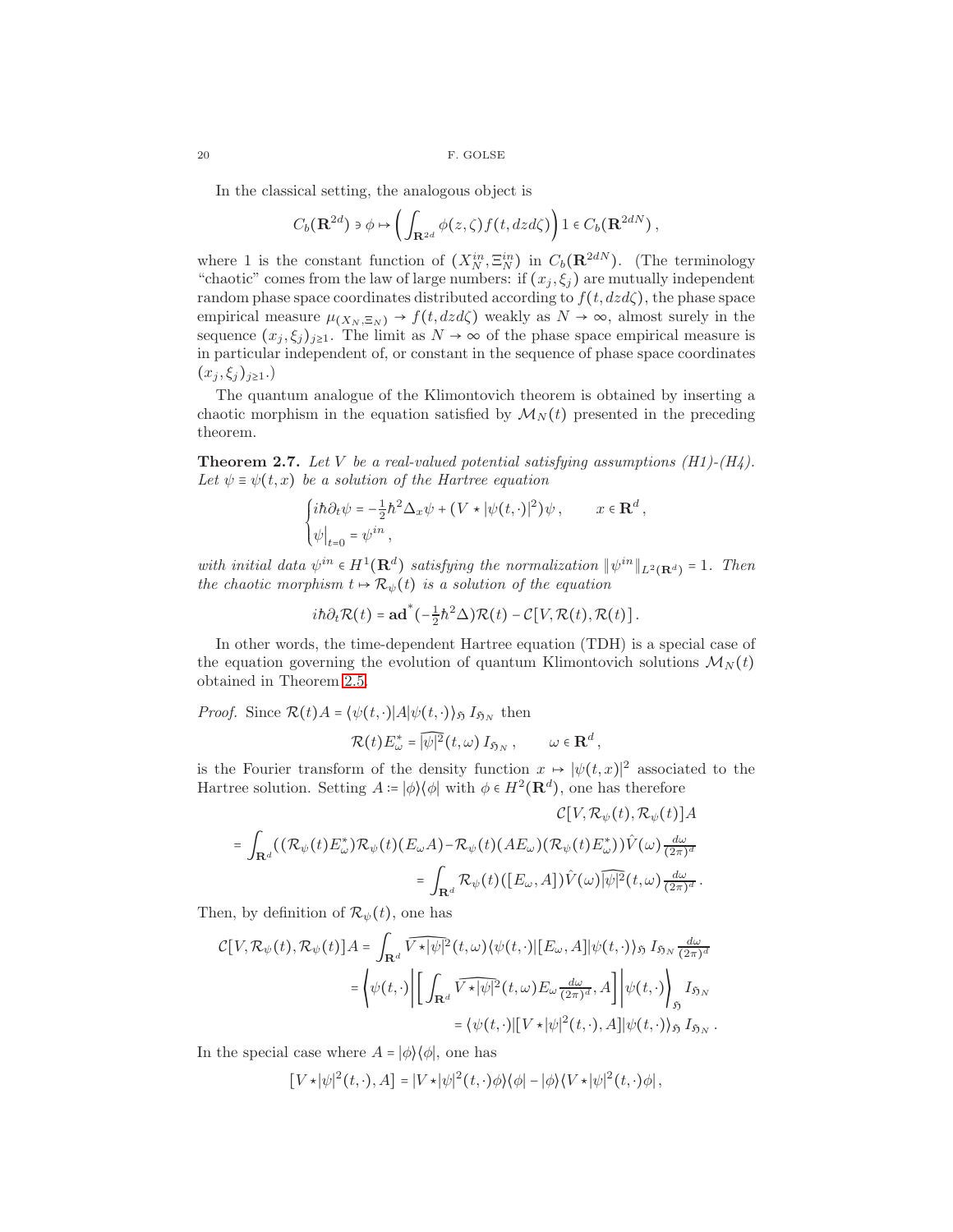so that

$$
\mathcal{C}[V,\mathcal{R}_{\psi}(t),\mathcal{R}_{\psi}(t)]A=-2i\Im\left(\overline{\langle\phi|\psi(t,\cdot)\rangle}\langle\phi|V\star|\psi|^2(t,\cdot)|\psi(t,\cdot)\rangle\right)I_{\mathfrak{H}_N}.
$$

On the other hand

$$
\mathcal{R}_{\psi}(t)(|\phi\rangle\langle\phi|) = |\langle\phi|\psi(t,\cdot)\rangle|^2 I_{\mathfrak{H}_N},
$$

while

$$
\mathbf{ad}^* (-\frac{1}{2}h^2 \Delta_x) \mathcal{R}_{\psi}(t)(|\phi\rangle\langle\phi|) = -\mathcal{R}_{\psi}(t)(\left[-\frac{1}{2}h^2 \Delta_x, |\phi\rangle\langle\phi|\right])
$$
  

$$
= -\langle\psi(t, \cdot)|\left[-\frac{1}{2}h^2 \Delta_x, |\phi\rangle\langle\phi|\right]|\psi(t, \cdot)\rangle I_{\mathfrak{H}_N}
$$
  

$$
= 2i\Im\left(\overline{\langle\phi|\psi(t, \cdot)\rangle}\langle\phi|\frac{1}{2}h^2 \Delta_x|\psi(t, \cdot)\rangle\right).
$$

Then, the fact that  $\psi$  is a solution of the TDH equation implies that

$$
i\hbar\partial_t\langle\phi|\psi(t,\cdot)\rangle=\langle\phi|-\frac{1}{2}\hbar^2\Delta_x|\psi(t,\cdot)\rangle+\langle\phi|V\star|\psi(t,\cdot)|^2|\psi(t,\cdot)\rangle,
$$

and therefore

$$
i\hbar \partial_t |\langle \phi | \psi(t, \cdot) \rangle|^2 = 2i \Im \left( \overline{\langle \phi | \psi(t, \cdot) \rangle} \langle \phi | - \frac{1}{2} \hbar^2 \Delta_x | \psi(t, \cdot) \rangle \right) + 2i \Im \left( \overline{\langle \phi | \psi(t, \cdot) \rangle} \langle \phi | V \star | \psi |^2(t, \cdot) | \psi(t, \cdot) \rangle \right),
$$

which obviously implies the desired result.

2.6. The Quantum Mean-Field Limit with Klimontovich Solutions. As a first application of the notion of quantum Klimontovich solution discussed above, we present a derivation of the mean-field limit in quantum mechanics. This derivation is suboptimal, in particular because it assumes  $\hat{V} \in L^1(\mathbf{R}^d)$ . On the other hand the proof includes several features of interest for other applications.

**Theorem 2.8.** Let V be a real-valued potential satisfying assumptions  $(H1)-(H4)$ . Let  $\psi \equiv \psi(t, x)$  be a solution of the Hartree equation

$$
\begin{cases} i\hbar \partial_t \psi = -\frac{1}{2} \hbar^2 \Delta_x \psi + (V \star |\psi(t, \cdot)|^2) \psi \,, & x \in \mathbf{R}^d \,, \\ \psi \big|_{t=0} = \psi^{in} \,, & \end{cases}
$$

with initial data  $\psi^{in} \in H^1(\mathbf{R}^d)$  satisfying the normalization  $\|\psi^{in}\|_{L^2(\mathbf{R}^d)} = 1$ . For each  $t \geq 0$ , let

$$
\Psi_N(t,\cdot) \coloneqq e^{-it\mathcal{H}_n/\hbar}\Psi_N^{in} \qquad \text{ with } \Psi_N^{in} \coloneqq (\psi^{in})^{\otimes N}\,.
$$

Then the N-particle reduced density operator  $R_{N:1}(t)$  associated to the wave function  $\Psi_N(t, \cdot)$  satisfies

$$
\|R_{N:1}(t)-|\psi(t,\cdot)\rangle\langle\psi(t,\cdot)|\|\leq\frac{2}{\sqrt{N}}\exp\left(\frac{2t\|\hat{V}\|_{L^1}}{(2\pi)^d\hbar}\right).
$$

*Proof.* Let  $t \mapsto A(t) \in \mathcal{L}(\mathfrak{H})$  be the solution of the linear von Neumann equation with time-dependent potential

$$
i\hbar\partial_t A(t) = \left[ -\frac{1}{2}\hbar^2 \Delta_x + V_\psi(t,\cdot), A(t) \right], \qquad A\big|_{t=0} = A^{in}.
$$

Elementary computations left to the reader show that

$$
i\hbar\partial_t(\mathcal{M}_N(t)-\mathcal{R}_{\psi}(t))(A(t))=-\mathcal{C}[V,\mathcal{M}_N(t)-\mathcal{R}_{\psi}(t),\mathcal{M}_N(t)](A(t)).
$$

$$
\Box
$$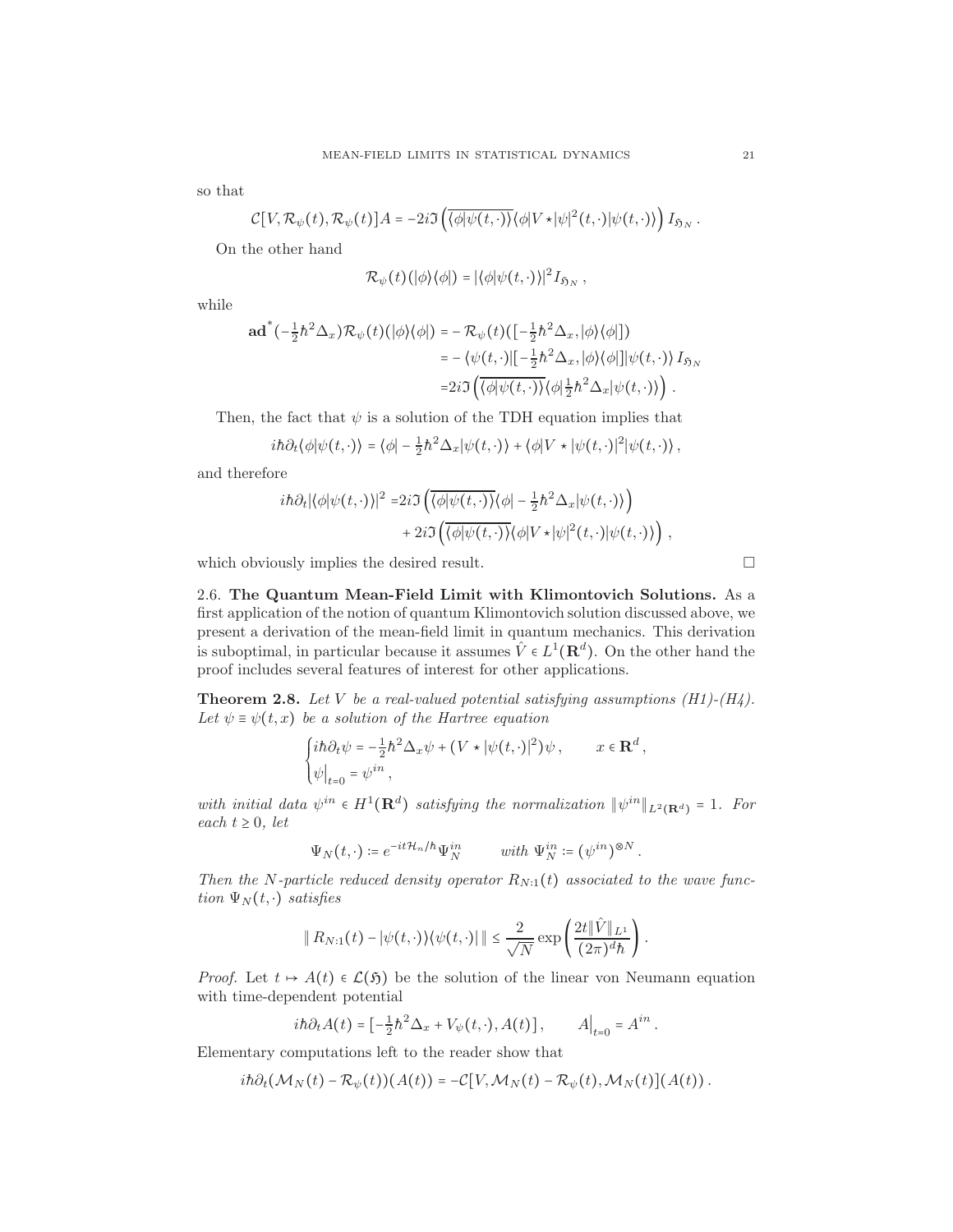Let  $S_N \in \mathcal{L}(\mathfrak{H}_N)$  with  $\|S_N\| \leq 1.$  Then

 $=$ 

$$
\langle\Psi_N^{in}|S_N(\mathcal{M}_N(t)-\mathcal{R}_{\psi}(t))(A(t))|\Psi_N^{in}\rangle - \langle\Psi_N^{in}|S_N(\mathcal{M}_N^{in}-\mathcal{R}_{\psi}(0))(A^{in})|\Psi_N^{in}\rangle \n= \frac{i}{\hbar}\int_0^t\int_{\mathbf{R}^d}\hat{V}(\omega)\langle\Psi_N^{in}|S_N(\mathcal{M}_N(s)-\mathcal{R}_{\psi}(s))(E_{\omega}^*)\mathcal{M}_N(s)(E_{\omega}A(s))|\Psi_N^{in}\rangle \frac{d\omega ds}{(2\pi)^d} \n- \frac{i}{\hbar}\int_0^t\int_{\mathbf{R}^d}\hat{V}(\omega)\langle\Psi_N^{in}|S_N\mathcal{M}_N(s)(A(s)E_{\omega})(\mathcal{M}_N(s)-\mathcal{R}_{\psi}(s))(E_{\omega}^*)|\Psi_N^{in}\rangle \frac{d\omega ds}{(2\pi)^d} \n= \frac{i}{\hbar}\int_0^t\int_{\mathbf{R}^d}\hat{V}(\omega)\langle\Psi_N^{in}|S_N\mathcal{M}_N(s)([E_{\omega},A(s)])(\mathcal{M}_N(s)-\mathcal{R}_{\psi}(s))(E_{\omega}^*)|\Psi_N^{in}\rangle \frac{d\omega ds}{(2\pi)^d} \n- \frac{i}{\hbar}\int_0^t\int_{\mathbf{R}^d}\hat{V}(\omega)\langle\Psi_N^{in}|S_N[\mathcal{M}_N(s)(E_{\omega}A(s)),\mathcal{M}_N(s)(E_{\omega}^*)]|\Psi_N^{in}\rangle \frac{d\omega ds}{(2\pi)^d}.
$$

Then

$$
[\mathcal{M}_N(s)(E_\omega A(s)), \mathcal{M}_N(s)(E_\omega^*)]
$$
  

$$
e^{+is\mathcal{H}_N/\hbar}[\mathcal{M}_N^{in}(E_\omega A(s)), \mathcal{M}_N^{in}(E_\omega^*)]e^{-is\mathcal{H}_N/\hbar}
$$
  

$$
=e^{+is\mathcal{H}_N/\hbar}\frac{1}{N^2}\sum_{k=1}^N J_k[E_\omega A(s), E_\omega^*]e^{-is\mathcal{H}_N/\hbar},
$$

so that

$$
\|[\mathcal{M}_N(s)(E_\omega A(s)), \mathcal{M}_N(s)(E_\omega^*)]\| \leq \frac{2}{N} \|A(s)\|.
$$

Set

$$
d_N(t)\coloneqq \sup_{\|S_N\|\leq 1}\sup_{\|B\|=1}|\langle \Psi_N^{in}|S_N(\mathcal{M}_N(t)-\mathcal{R}_{\psi}(t))(B)|\Psi_N^{in}\rangle|.
$$

Since

$$
\|\mathcal{M}_N(s)\big([E_\omega,A(s)]\big)\| \le \|[E_\omega,A(s)]\| \le 2\|A(s)\|,
$$

and since

$$
\|\phi^{in}\|_{\mathfrak{H}}=1\implies\|A(s)\|=1\,,
$$

one has

$$
|\langle \Psi_N^{in}|S_N\mathcal{M}_N(s)\big(\big[E_\omega,A(s)\big]\big)\big(\mathcal{M}_N(s)-\mathcal{R}_\psi(s)\big)\big(E_\omega^*\big)|\Psi_N^{in}\big\rangle|\leq 2d_N(s)\,,
$$

so that

$$
|\langle \Psi_N^{in}|S_N(\mathcal{M}_N(t)-\mathcal{R}_{\psi}(t))(A(t))|\Psi_N^{in}|
$$
  

$$
\leq |\langle \Psi_N^{in}|S_N(\mathcal{M}_N^{in}-\mathcal{R}_{\psi}(0))(A^{in})|\Psi_N^{in}\rangle|+\frac{2\|\hat{V}\|_{L^1}}{(2\pi)^d\hbar}\int_0^t \left(d_N(s)+\frac{1}{N}\right)ds.
$$

Since  $A(t)$  runs through the unit ball of  $\mathcal{L}(\mathfrak{H})$  as  $A^{in}$  runs through the unit ball of  $\mathcal{L}(\mathfrak{H})$ , one finds that

$$
d_N(t) = \sup_{\|S_N\| \le 1} \sup_{\|\phi^{in}\|_{\mathfrak{H}} \le 1} |\langle \Psi_N^{in} | S_N(\mathcal{M}_N(t) - \mathcal{R}_{\psi}(t)) (|\phi(t, \cdot) \rangle \langle \phi(t, \cdot) | \Psi_N^{in} \rangle|
$$
  

$$
\le d_N(0) + \frac{2 \|\hat{V}\|_{L^1}}{(2\pi)^d \hbar} \int_0^t \left( d_N(s) + \frac{1}{N} \right) ds,
$$

so that

$$
d_N(t) \le d_N(0) \exp\left(\frac{2t\|\hat{V}\|_{L^1}}{(2\pi)^d h}\right) + \frac{1}{N} \left(\exp\left(\frac{2t\|\hat{V}\|_{L^1}}{(2\pi)^d h}\right) - 1\right)
$$

by Gronwall's inequality.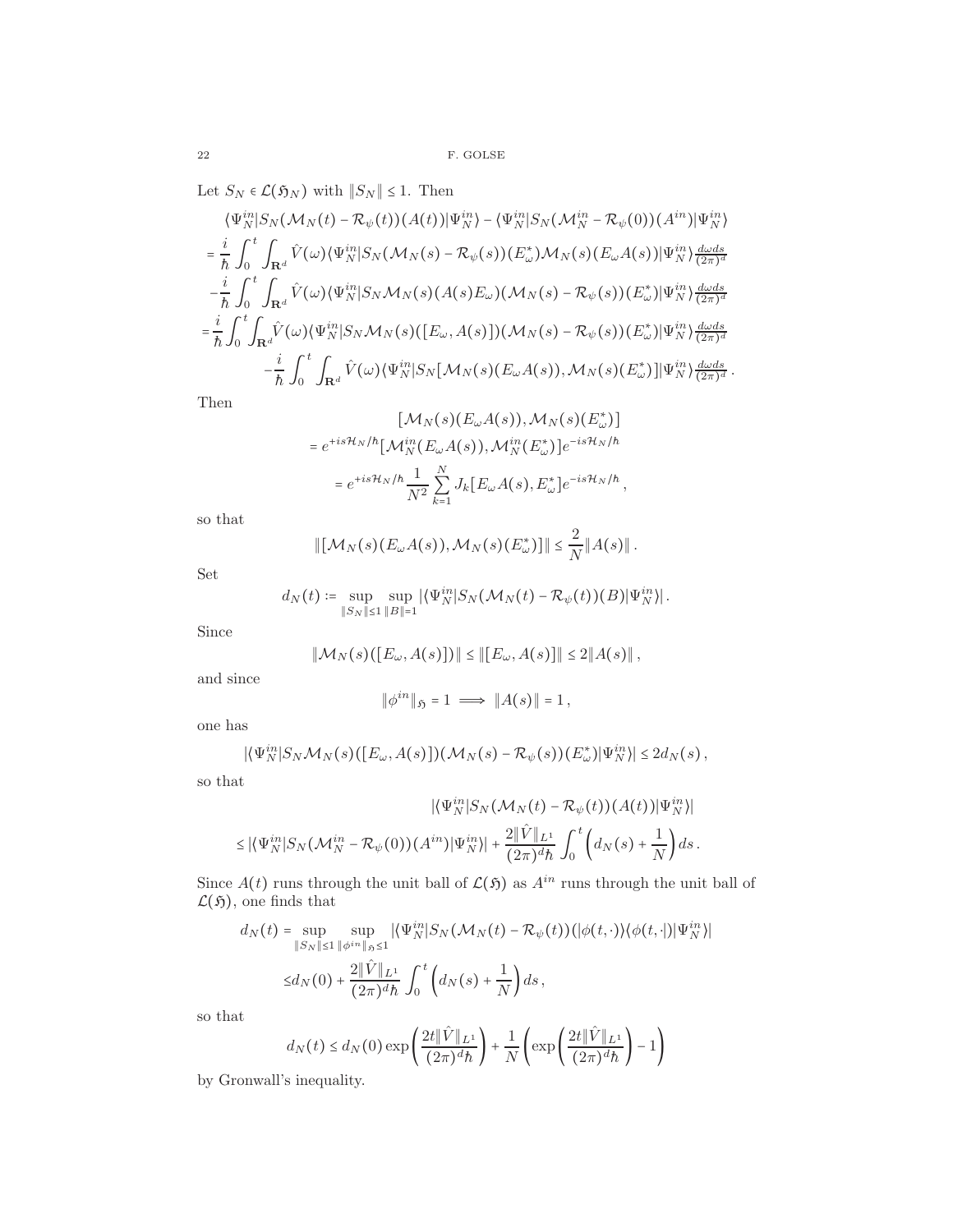With  $S_N = I_{\mathfrak{H}_N}$ , one finds that

$$
d_N(t) \geq \sup_{\|\phi\|_p \leq 1} |\langle \Psi_N^{in} | \mathcal{M}_N(t) (\phi \rangle \langle \phi |) | \Psi_N^{in} \rangle - \langle \Psi_N^{in} | \mathcal{R}_{\psi}(t) (\phi \rangle \langle \phi |) | \Psi_N^{in} \rangle|
$$
  
= 
$$
\sup_{\|\phi\|_p \leq 1} |\langle \phi | R_{N:1}(t) | \phi \rangle - |\langle \psi(t, \cdot) | \phi \rangle|^2| = \| R_{N:1}(t) - \langle \psi(t, \cdot) \rangle \langle \psi(t, \cdot) | \|.
$$

On the other hand, by the Cauchy-Schwarz inequality, if  $S_N \in \mathcal{L}(\mathfrak{H})$  satisfy  $||S_N|| \leq 1$  while  $||B^{in}|| = 1$ , one has

$$
\begin{aligned} \|\langle \Psi_N^{in}|S_N(\mathcal{M}_N^{in}-\mathcal{R}_{\psi}(0))(B^{in})|\Psi_N^{in}\rangle|\\ \leq \|S\Psi_N^{in}\| \|(\mathcal{M}_N^{in}-\mathcal{R}_{\psi}(0))(B^{in})\Psi_N^{in}\|\\ \leq \|(\mathcal{M}_N^{in}-\mathcal{R}_{\psi}(0))(B^{in})\Psi_N^{in}\|.\end{aligned}
$$

Assuming that

$$
\Psi_N^{in} = \left(\psi^{in}\right)^{\otimes N}
$$

,

one has

$$
\|(\mathcal{M}_{N}^{in} - \mathcal{R}_{\psi}(0))(B^{in})\Psi_{N}^{in}\|^{2}
$$
  
\n
$$
= \langle \Psi_{N}^{in}|(\mathcal{M}_{N}^{in} - \mathcal{R}_{\psi}(0))(B^{in})^{*}(\mathcal{M}_{N}^{in} - \mathcal{R}_{\psi}(0))(B^{in})|\Psi_{N}^{in}|^{2}
$$
  
\n
$$
= \frac{1}{N}\langle \psi^{in}|(B^{in})^{*}B^{in}|\psi^{in}\rangle + \frac{N-1}{N}|\langle \psi^{in}|B^{in}|\psi^{in}\rangle|^{2} - 2|\langle \psi^{in}|B^{in}|\psi^{in}\rangle|^{2} + |\langle \psi^{in}|B^{in}|\psi^{in}\rangle|^{2}
$$
  
\n
$$
= \frac{1}{N}\langle \langle \psi^{in}|(B^{in})^{*}B^{in}|\psi^{in}\rangle - |\langle \psi^{in}|B^{in}|\psi^{in}\rangle|^{2}\rangle.
$$

Therefore

$$
\|(\mathcal{M}_N^{in}-\mathcal{R}_{\psi}(0))(B^{in})\Psi_N^{in}\|^2 \leq \frac{1}{N} \|B^{in}\psi^{in}\|_{\mathfrak{H}}^2 \leq \frac{1}{N},
$$

so that  $d_N(0) \leq \frac{1}{\sqrt{l}}$  $\frac{1}{N}$ . Gathering together all these inequalities shows that

$$
||R_{N:1}(t)-|\psi(t,\cdot)\rangle\langle\psi(t,\cdot)|| \leq \frac{1}{\sqrt{N}}\exp\left(\frac{2t\|\hat{V}\|_{L^1}}{(2\pi)^d\hbar}\right) + \frac{1}{N}\left(\exp\left(\frac{2t\|\hat{V}\|_{L^1}}{(2\pi)^d\hbar}\right)-1\right),
$$

ultimately leading to the desired inequality.

2.7. The Quantum Mean-Field Limit: Coulomb Interaction. In the context of atomic physics, one often has to consider charged particles interacting through a repulsive Coulomb potential. In that case, the mean-field limit cannot be proved by the simple argument presented in the previous section. However, the notion of quantum Klimontovich solution can be used also in this case, in the following manner.

Let  $V$  satisfy  $(H1)-(H3)$  and

(H5) 
$$
V^2 \leq C(I - \Delta)
$$

for some constant  $C > 0$ , in the sense of operators on  $\mathfrak{H}$ . (In space dimension  $d = 3$ , the Hardy inequality, which can be put in the form<sup>[2](#page-22-0)</sup>

$$
\frac{1}{|x|^2} \le 4(-\Delta)
$$

implies that the Coulomb potential satisfies (H5).)

<span id="page-22-0"></span> $^2\!{\rm To}$  see that 4 is optimal, minimize in  $\alpha>0$  the expression

$$
\int_{\mathbf{R}^3} \left|\nabla u + \alpha \frac{x}{|x|^2} u\right|^2 dx\,.
$$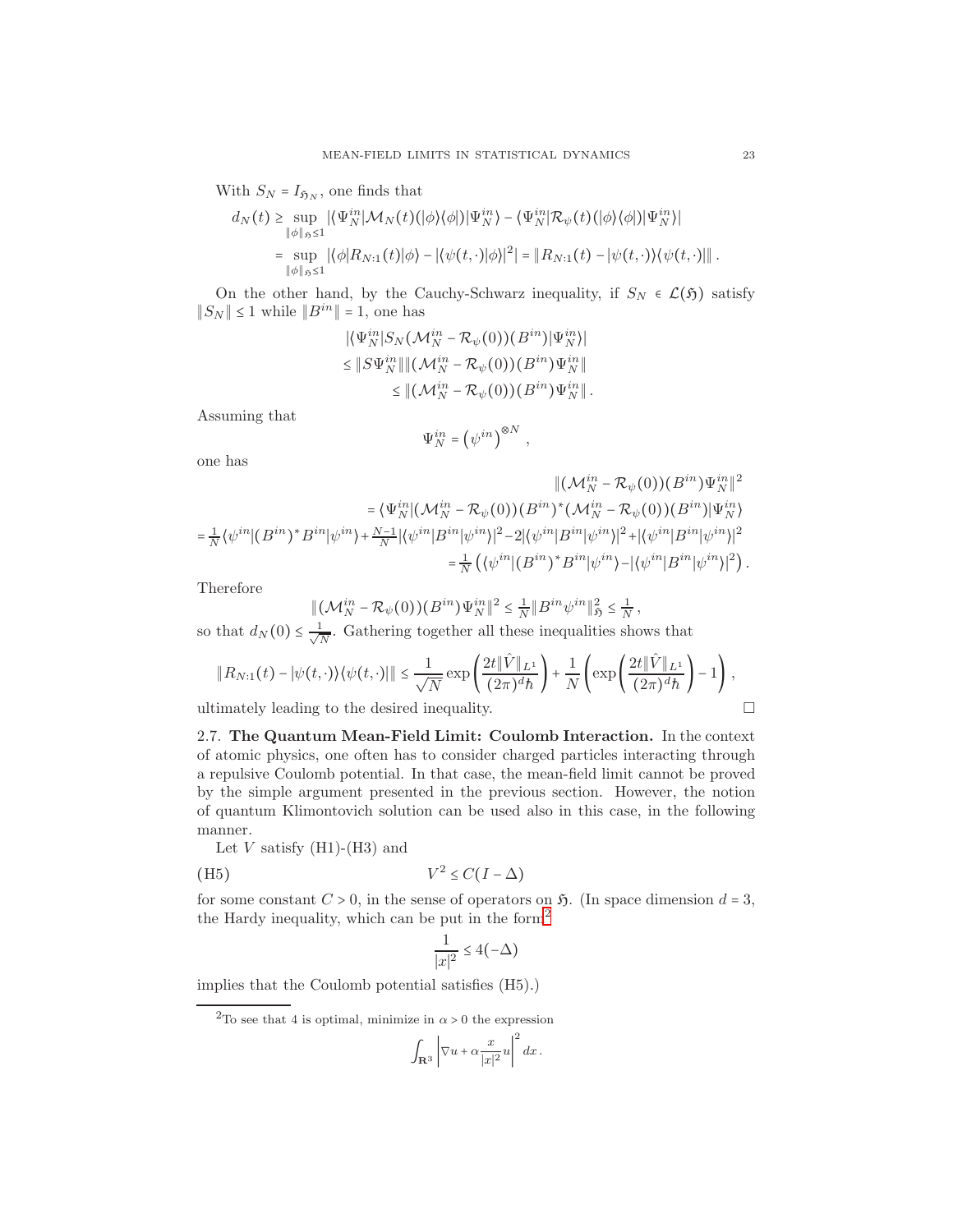Let  $\psi^{in} \in H^1(\mathbf{R}^d)$  satisfy  $\|\psi^{in}\|_{L^2} = 1$ , and let  $\psi$  be the solution of the Hartree equation

$$
i\hbar\partial_t\psi(t,x) = -\frac{1}{2}\hbar^2\Delta_x\psi(t,x) + (V \star |\psi(t,\cdot)|^2)(x)\psi(t,x), \quad \psi\big|_{t=0} = \psi^{in}
$$

.

<span id="page-23-0"></span>**Theorem 2.9.** [\[12\]](#page-44-9) Under the assumptions above, let  $\mathcal{M}_N(t)$  be the N-particle Klimontovich solution associated to the quantum Hamiltonian

$$
\mathcal{H}_N = \sum_{k=1}^N -\frac{1}{2} \hbar^2 \Delta_{x_k} + \frac{1}{N} \sum_{1 \le k < l \le N} V(x_k - x_l) \, .
$$

Then

(1) one has

$$
i\hbar \partial_t \mathcal{M}_N(t) (I_{\mathfrak{H}} - |\psi(t, \cdot)\rangle \langle \psi(t, \cdot)|)
$$
  
=  $\mathcal{C}[V, \mathcal{M}_N(t) - \mathcal{R}_{\psi}(t), \mathcal{M}_N(t)] (I_{\mathfrak{H}} - |\psi(t, \cdot)\rangle \langle \psi(t, \cdot)|);$ 

(2) the interaction operator  $\mathcal{C}(V,\mathcal{M}_N(t) - \mathcal{R}(t),\mathcal{M}_N(t))(I - |\psi(t,\cdot)|\langle\psi(t,\cdot)|)$  is skew-adjoint on  $\mathfrak{H}_N$  and satisfies the operator inequality

$$
\pm i\mathcal{C}(V, \mathcal{M}_N(t) - \mathcal{R}(t), \mathcal{M}_N(t))(I - |\psi(t, \cdot)\rangle\langle\psi(t, \cdot)|)\leq 6L(t)\left(\mathcal{M}_N(t)(I - |\psi(t, \cdot)\rangle\langle\psi(t, \cdot)|) + \frac{2}{N}I_{\mathfrak{H}_N}\right),
$$

where

$$
L(t) \coloneqq \sqrt{C} \|\psi(t,\cdot)\|_{H^1} \,;
$$

(3) the m-particle reduced density operator  $R_{N:m}(t)$  associated with the N-particle wave function

$$
\Psi_N(t,\cdot) \coloneqq e^{-it\mathcal{H}_n/\hbar} \Psi_N^{in}, \quad \text{ with } \Psi_N^{in} \coloneqq (\psi^{in})^{\otimes N}
$$

satisfies

$$
||R_{N:m}(t)-|\psi(t,\cdot)\rangle\langle\psi(t,\cdot)|^{\otimes m}||\leq 4\sqrt{\frac{m}{N}}\exp\left(\frac{3}{h}\int_0^t L(s)ds\right)
$$

for each  $t \geq 0$  and each  $m = 1, \ldots, N$ .

This is a reformulation of an earlier result by Pickl [\[45\]](#page-45-10) and Knowles-Pickl [\[36\]](#page-45-11) in terms of the quantum Klimontovich solution. Pickl's original idea [\[45\]](#page-45-10) was to consider the quantity

$$
\mathcal{E}(t) \coloneqq 1 - \langle \psi(t, \cdot) | R_{N:1}(t) | \psi(t, \cdot) \rangle,
$$

and to prove that

$$
\frac{d}{dt}\mathcal{E}(t) \leq 10\|V\|_{L^{2r}}\|\psi(t,\cdot)\|_{L^{2r'}}\left(\mathcal{E}(t)+\frac{1}{N}\right).
$$

by a clever decomposition of  $\frac{d}{dt}\mathcal{E}(t)$  into the sum of three terms to be analyzed separately. Observing instead that

$$
\mathcal{E}(t) = \langle \Psi_N^{in} | \mathcal{M}_N(t) (I_{\mathfrak{H}} - |\psi(t, \cdot) \rangle \langle \psi(t, \cdot) | \rangle | \Psi_N^{in} \rangle
$$

suggests the idea of using the equation satisfied by the quantum Klimontovich solution  $\mathcal{M}_N(t)$  to write an *operator* inequality, specifically statement (2) in the theorem above, instead of the *scalar* inequality satisfied by  $\frac{d}{dt}\mathcal{E}(t)$  as in Pickl's original work [\[45\]](#page-45-10). One recovers the Knowles-Pickl, or the Pickl estimate by evaluating the operators in (2) on the quantum state defined by the wave function  $\Psi_N^{in}$ .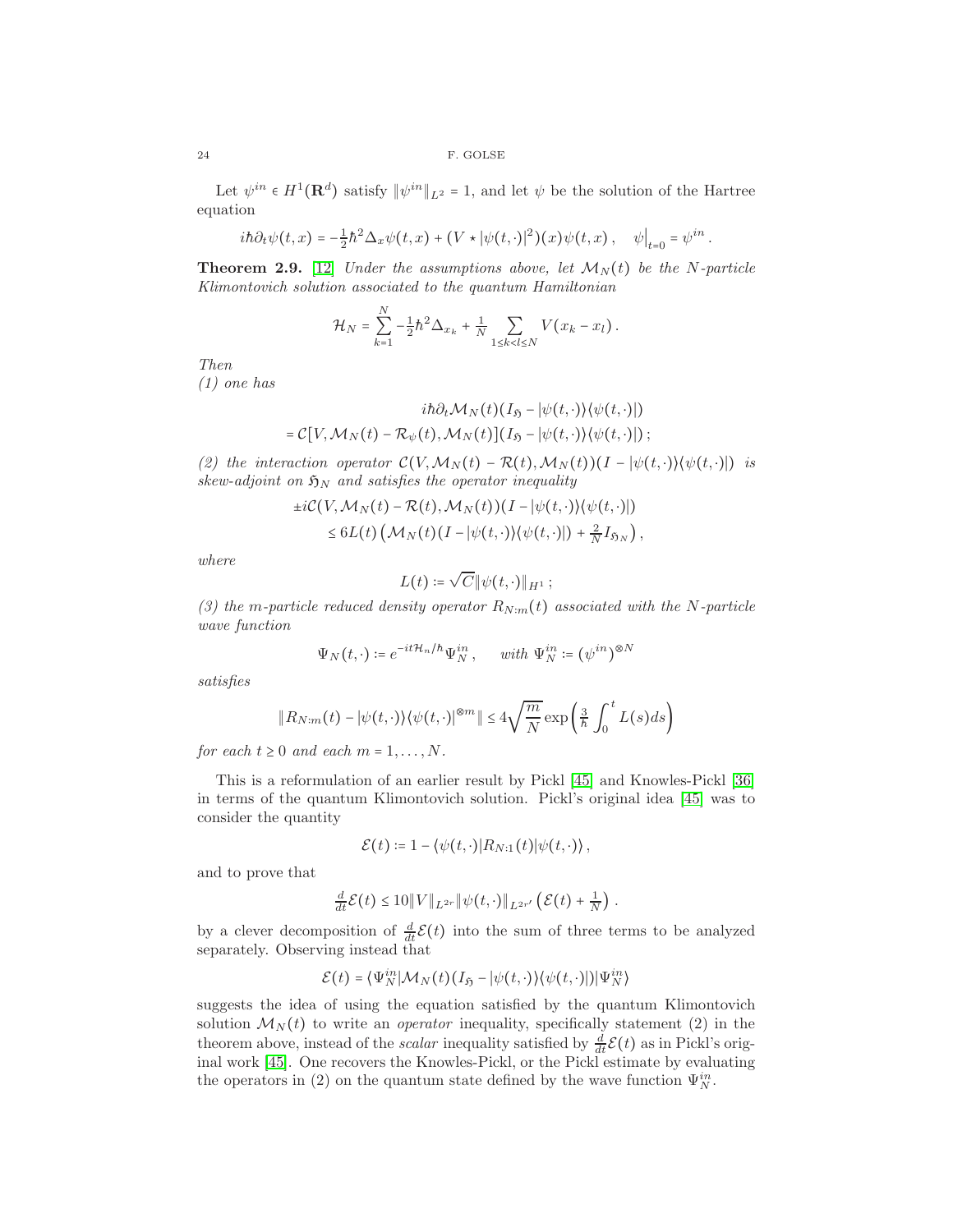One essential difference between Theorem [2.9](#page-23-0) and Theorem [2.7](#page-19-0) is in the use of the single particle test wave function. In the proof of Theorem [2.7,](#page-19-0) one considers the operator

$$
(\mathcal{M}_N(t)-\mathcal{R}_{\psi}(t))(|\phi(t,\cdot)\rangle\langle\phi(t,\cdot)|)
$$

where  $\phi(t, \cdot)$  is any wave function propagated by the mean-field dynamics defined by the Hartree solution  $\psi$ , whereas in Theorem [2.9](#page-23-0) one considers the operator

$$
\mathcal{M}_N(t)(I_{\mathfrak{H}} - |\psi(t,\cdot)\rangle\langle\psi(t,\cdot)|)
$$

where  $\psi$  is the target Hartree solution. Because of the specifics of the latter choice, the approach described in Theorem [2.9](#page-23-0) applies only to pure quantum states, in other words, on quantum states which can be described by means of a (single) wave function, and not to *mixed* states, i.e. quantum states described by means of a density operator — see lecture 3 below for a brief description of this notion. On the contrary, the proof of Theorem [2.7](#page-19-0) can be easily generalized to mixed states.

2.8. Miscellaneous Remarks. In this lecture, we have chosen to describe the quantum mean-field limit in terms of quantum Klimontovich solutions because of the novelty of this approach, and also because it parallels the classical theory presented in lecture 1. However, this is by no means the only way in which the quantum mean-field limit can be justified rigorously.

(1) Historically, the first rigorous justification of the quantum mean-field limit was obtained by analyzing the BBGKY hierarchy. Starting from the N-particle Schrödinger equation

$$
i\hbar\partial_t\Psi_N(t,X_N)=\mathcal{H}_N\Psi_N(t,X_N)\,,
$$

one easily obtains a differential equation for the single-particle reduced density operator  $R_{N:1}(t)$ . Because of the 2-body interaction potential V in the quantum Hamiltonian  $\mathcal{H}_N$ , the differential equation for  $R_{N:1}$  involves the 2-particle reduced density operator  $R_{N:2}(t)$ . Therefore, one writes a differential equation for the operator  $R_{N:2}(t)$ , but this equation involves the 3-particle reduced density operator  $R_{N:3}(t)$ . More generally, for each integer  $k < N$ , the differential equation satisfied by the k-particle reduced density operator  $R_{N:k}(t)$  involves the k + 1-particle reduced density operator  $R_{N:k+1}(t)$ . One obtains in this way a sequence of differential equations for  $R_{N:k}(t)$  for all  $k \geq 1$  — with the convention that

$$
R_{N:N}(t) \coloneqq |\Psi_N(t,\cdot)\rangle\langle\Psi_N(t,\cdot)|, \qquad R_{N:k}(t) = 0 \text{ if } k > N.
$$

This sequence of differential equations is known as the "BBGKY hierarchy" (named after Bogolyubov, Born, Green, Kirkwood and Yvon). The idea is to pass to the limit in each equation of this hierarchy, i.e. for each  $k \ge 1$  in the limit as  $N \to \infty$ , and to prove by some uniqueness argument akin to the Cauchy-Kovalevska theorem that

$$
R_{N:k}(t) \to |\psi(t,\cdot)\rangle\langle\psi(t,\cdot)|
$$

in some appropriate topology, where  $\psi$  is the Hartree solution. The first proof along this line is due to Spohn and sketched in [\[48\]](#page-45-12); more details can be found in [\[5\]](#page-44-10), and the interpretation in terms of the Cauchy-Kovalevska theorem is presented in [\[2\]](#page-43-1). Incidentally, it is interesting to notice that the BBGKY approach was not used on the classical mean-field limit, at least until very recently: see [\[17\]](#page-44-11).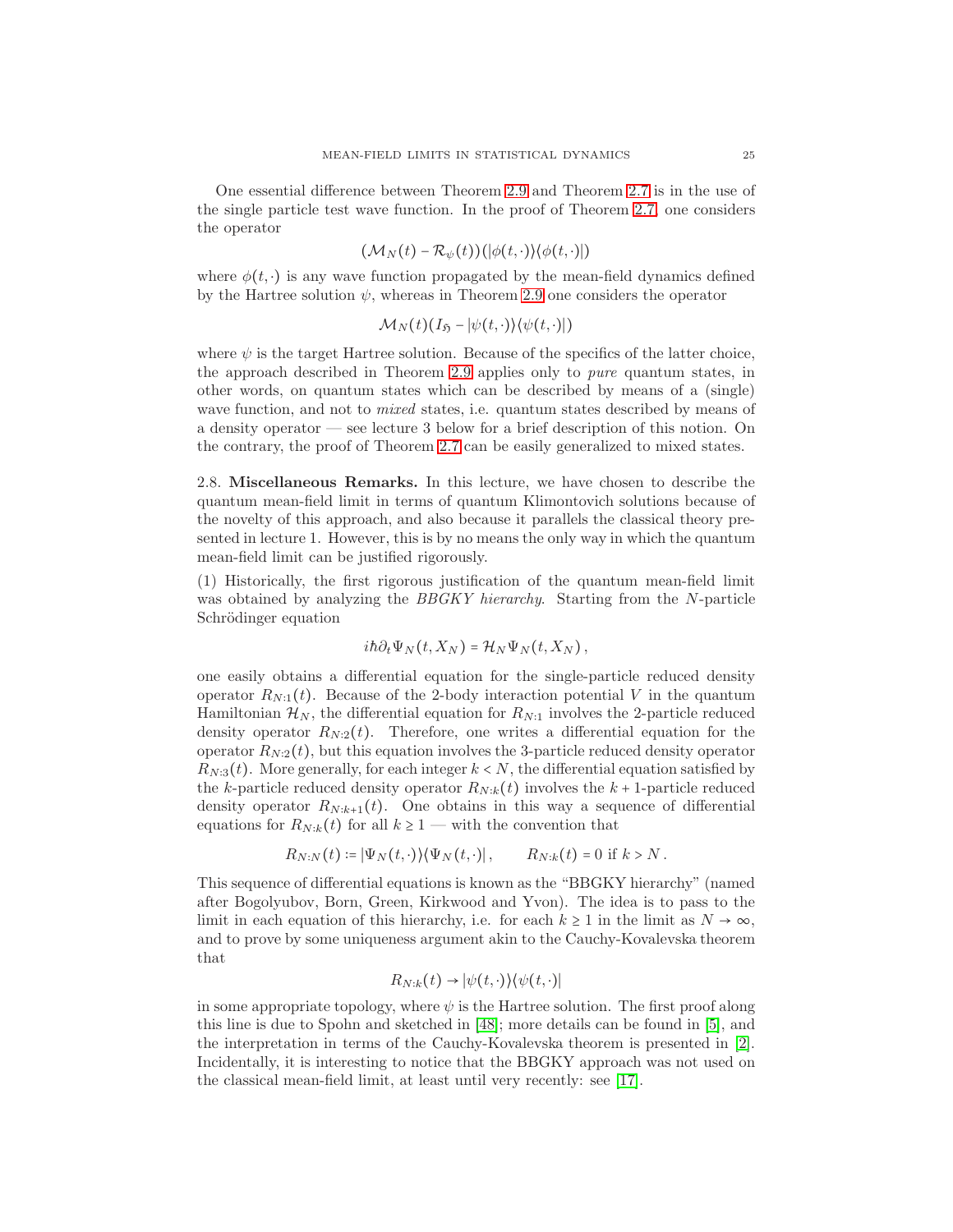(2) Spohn's derivation of the quantum mean-field limit by means of the BBGKY hierarchy relies on the assumption that the interaction potential is  $V$  even (i.e. satisfies (H1)) and that

$$
V\in L^{\infty}(\mathbf{R}^d).
$$

Therefore, this derivation did not include the physically interesting case of a repulsive Coulomb interaction between identical charged particles. This case was handled later by Erdös and Yau  $[18]$  (see also  $[2]$ ). While Spohn's original argument involved estimates in trace-norm (see lecture 3 for a definition of the trace of an nonnegative operator on  $\mathfrak{H}$ ) for the reduced density operators  $R_{N:k}$ , one of the key ideas in [\[18\]](#page-44-12) was to use *weighted* trace-norms on  $R_{N:k}(t)$  involving cross-derivatives in the k-tuples of position variables.

(3) One of the shortcomings of the BBGKY approach is the lack of quantitative information on the convergence rate obtained by this method. As explained above, this method involves a uniqueness argument à la Cauchy-Kovalevska, which is therefore very far from a stability estimate.

For that reason, Rodnianski and Schlein [\[46\]](#page-45-13) proposed a convergence rate estimate for the mean-field limit based on a formulation of the problem in a 2nd quantization setting, in other words in the bosonic Fock space. They obtained a  $O(1/\sqrt{N})$  convergence rate, consistent with the estimate obtained in Theorem [2.9.](#page-23-0) We shall not give too many details on this approach, which requires being acquainted with the fundamental notions of 2nd quantization (Fock space, creation/annihilation operators, number operator. . . ) Section 2 of [\[46\]](#page-45-13) provides a very clear introduction to this material. Suffices it to say that the  $O(1/\sqrt{N})$  convergence rate in [\[46\]](#page-45-13) is obtained under the assumption that V satisfies  $(H1)-(H5)$  (exactly as in Theorem [2.9\)](#page-23-0).

(4) That the same assumptions (H1) and (H5) on the interaction potential appear in the 2nd quantization approach [\[46\]](#page-45-13), in the Knowles-Pickl result [\[36\]](#page-45-11) and in the quantum Klimontovich solutions approach [\[12\]](#page-44-9) is hardly surprising, for the following reasons. We have already explained in the paragraph following Theorem [2.9](#page-23-0) between Pickl's approach [\[45\]](#page-45-10) and the the quantum Klimontovich solutions approach [\[12\]](#page-44-9).

Using the 2nd quantization approach as in [\[46\]](#page-45-13) to prove the quantum mean-field limit seems unnecessarily complicated, since the quantum dynamics corresponding to the quantum Hamiltonian  $\mathcal{H}_N$  preserves the particle number N, whereas the formalism of Fock spaces is specifically designed to handle situations where the particle number varies (for instance due to disintegration). Since the quantum dynamics  $e^{-it\mathcal{H}_N/\hbar}$  leaves the particle number N invariant, the N-particle sector in the Fock space is invariant under the dynamics considered in [\[46\]](#page-45-13). The restriction of this dynamics to the N-particle sector corresponds precisely to the equation for the quantum Klimontovich solution obtained in Theorem [2.5.](#page-16-0) More precisely, using freely the notation in [\[46\]](#page-45-13), one has

$$
a^*(\phi)a(\phi) = 0 \oplus \bigoplus_{N \ge 1} N\mathcal{M}_N^{in}(|\phi\rangle\langle\phi|)
$$

for each  $\phi \in \mathfrak{H}$  such that  $\|\phi\|_{\mathfrak{H}} = 1.$  Consider the Hamiltonian in Fock space defined by the formula

$$
\mathcal{H} \coloneqq \frac{1}{2m} \hbar^2 \int_{\mathbf{R}^d} dx \nabla_x a_x^* \cdot \nabla_x a_x + \iint_{\mathbf{R}^{2d}} dx dy V(x-y) a_x^* a_y^* a_y a_x,
$$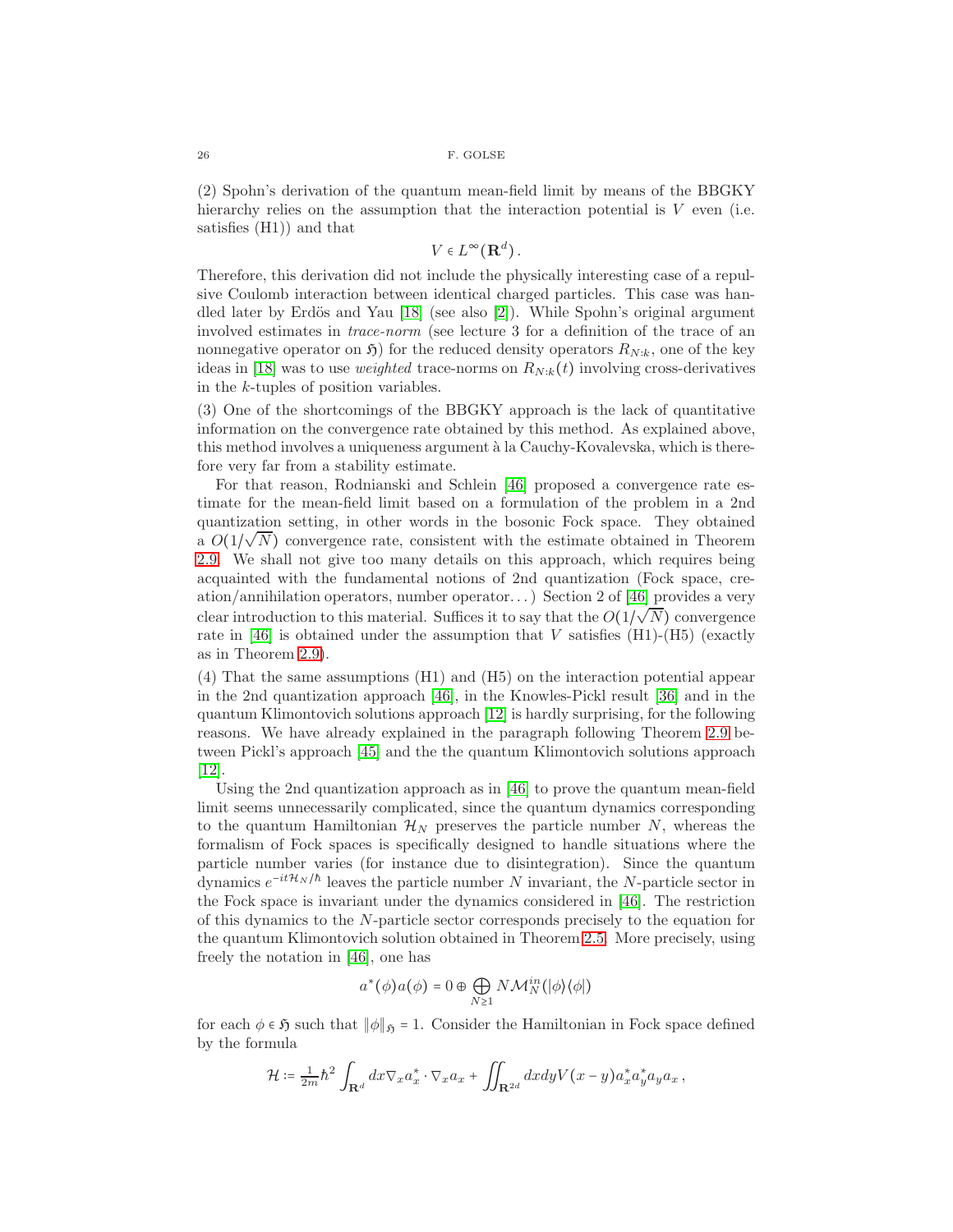where m is the mass of one particle. The (unbounded) operator  $\mathcal{H}$  defines a unitary group  $e^{-it\mathcal{H}/\hbar}$  in Fock space leaving the N-particle sector invariant for each  $N \geq 0$ . Up to some appropriate rescaling of the time variable, and setting  $m = 1/N$ , the restriction to the N-particle sector of

$$
e^{-it\mathcal{H}/\hbar}a^*(\phi)a(\phi)e^{+it\mathcal{H}/\hbar}
$$

is expected to coincide with

$$
N\mathcal{M}_N(Nt)(|\phi\rangle\langle\phi|)\,.
$$

These remarks will be presented in detail in [\[23\]](#page-44-13); they provide the missing link between the second quantization approach and the quantum Klimontovich solution approach for the quantum mean-field limit.

(5) So far we have considered Hamiltonians of the form

$$
\mathcal{H}_N = \sum_{k=1}^N -\frac{1}{2m} \hbar^2 \Delta_{x_k} + \sum_{1 \le k < l \le N} V(x_k - x_l) \,,
$$

in which the potential energy comes only from the binary interaction between the particles. All the mathematical tools presented in this lecture apply to more general Hamiltonians of the form

$$
\mathcal{H}_N = \sum_{k=1}^N \left( -\frac{1}{2m} \hbar^2 \Delta_{x_k} + U(x_k) \right) + \sum_{1 \le k < l \le N} V(x_k - x_l) \,,
$$

where  $U$  is an external potential acting separately on each particle. (In the case of atomic physics, one could think of  $V(x_k - x_l)$  as the Coulomb repulsive interaction between electrons at the positions  $x_k$  and  $x_l$ , whereas  $U(x_k)$  would be the attracting potential exerted by the nuclei on an electron at the position  $x_k$ .) We shall not dwell on this matter any longer, and leave it to the reader to modify all the statements in the present lecture in order to handle this more general class of quantum Hamiltonians.

(6) There is also the problem of deriving a theory for fluctuations around the meanfield limit, both for the classical and the quantum dynamics. This problem has been studied in [\[14\]](#page-44-4) in the classical case (for regular potentials). More recently, the quantum analogue of this problem has been treated in [\[6\]](#page-44-14) in the 2nd quantization setting, and under the same assumptions as in [\[46\]](#page-45-13). It should be possible to express this result in terms of quantum Klimontovich solutions (to avoid the unnatural appearance of Fock'space in a problem where the particle number is constant): see [\[31\]](#page-44-15).

(7) In this lecture, we have discussed only the case of N bosons. However, in atomic physics, electrons, which are fermions, are the interacting particles of interest. Because of the Pauli exclusion principle, the kinetic energy of N identical fermions in a box of unit volume in  $\mathbb{R}^3$  grows at least as  $N^{5/3}$ . In order for the kinetic energy and the potential energy in

$$
\sum_{k=1}^{N} -\frac{1}{2m} \hbar^2 \Delta_{x_k} + \sum_{1 \le k < l \le N} V(x_k - x_l)
$$

to be of the same order of magnitude, the coupling constant in front of the potential energy should be of order  $1/N^{1/3}$ , instead of  $1/N$  as in the bosonic case. For this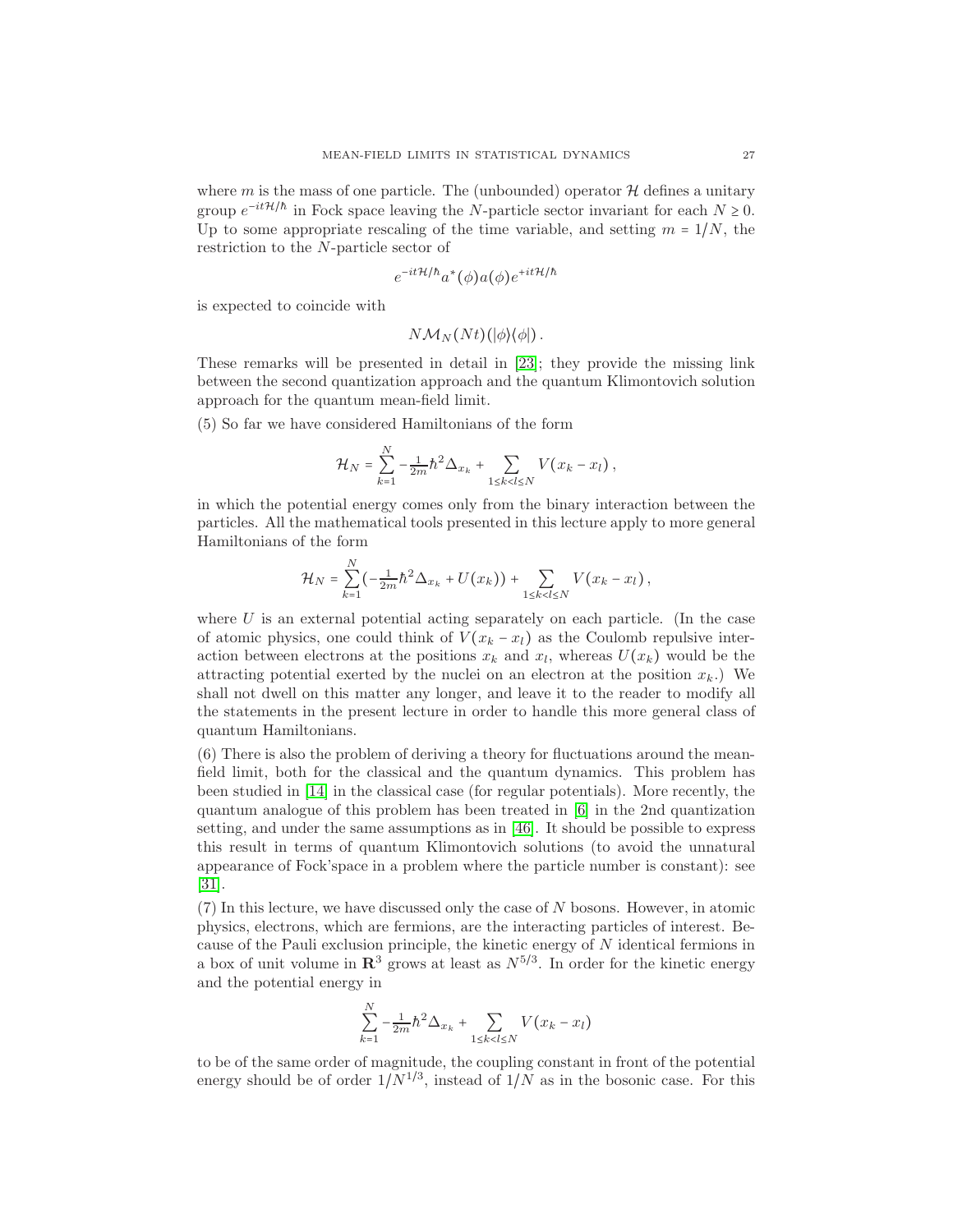reason, we scale the time as  $t = N^{-1/3}\tau$ , which leads us to consider the scaled Schrödinger equation

$$
i\hbar N^{1/3}\partial_{\tau}\Psi_N = \sum_{k=1}^N -\frac{1}{2}\hbar^2\Delta_{x_k}\Psi_N + \frac{1}{N^{1/3}}\sum_{1\leq k
$$

Set  $\epsilon = N^{-1/3}$ ; multiplying both sides of the equation above by  $\epsilon^2$  shows that

$$
i\hbar \epsilon \partial_\tau \Psi_N = \sum_{k=1}^N -\frac{1}{2} \hbar^2 \epsilon^2 \Delta_{x_k} \Psi_N + \frac{1}{N} \sum_{1 \le k < l \le N} V(x_k - x_l) \Psi_N \, .
$$

In other words, the mean-field limit for fermions corresponds to studying the equation above with  $N \to \infty$  and  $\epsilon = N^{-1/3} \to 0$ . Letting  $\epsilon \to 0$  in the Schrödinger equation above with  $\hbar = 1$  corresponds to the classical limit of quantum mechanics. Thus, the mean-field limit for fermions must involve mathematical techniques combining both the classical limit and the mean-field limit for the Schrödinger equation, in the distinguished asymptotics  $\epsilon^3 N = 1$ . This topic will be studied in more details in lecture 3.

Alternatively, one could keep the same scaling as for the bosonic mean-field limit in the case of fermions, but this will lead to situations where the potential energy is negligible compared to the kinetic energy of the N-fermion system. In this setting however, one can check that the time-dependent Hartree-Fock equation naturally appears in that limit — but of course, one should instead think of the mean-field equation obtained in this way as an asymptotic correction to the (uninteresting) free dynamics, so that the accuracy of the approximation becomes of interest in this case. See [\[3,](#page-44-16) [4\]](#page-44-17).

Otherwise, the mean-field limit for  $N$  fermions in the scaling for which the kinetic and the potential energies are comparable, leading to the time-dependent Hartree, or the time-dependent Hartree-Fock equations, has been studied in [\[9\]](#page-44-18) and in [\[10,](#page-44-19) [7\]](#page-44-20). (Notice that these references use the formalism of 2nd quantization, as in (4) above, but in the fermionic setting.)

# 3. Lecture 3: Mean-Field and Classical Limits in Quantum Mechanics

Let us begin with the following diagram in order to explain what has been achieved so far.

| Schrödinger           | $\stackrel{N\to\infty}{\longrightarrow}$     | <b>Hartree</b>        |
|-----------------------|----------------------------------------------|-----------------------|
|                       |                                              |                       |
| $\hbar \rightarrow 0$ |                                              | $\hbar \rightarrow 0$ |
|                       |                                              |                       |
| Liouville             | $\frac{N\rightarrow\infty}{\longrightarrow}$ | Vlasov                |

The lower horizontal arrow corresponds to the limit studied in lecture 1, with convergence rate expressed in terms of the Dobrushin inequality involving the Monge-Kantorovich distance.

The upper horizontal arrow corresponds to the limit studied in lecture 2, with convergence rate given by Theorem  $2.7 \text{ or by Theorem 2.9}$  $2.7 \text{ or by Theorem 2.9}$  $2.7 \text{ or by Theorem 2.9}$  in the Coulomb case.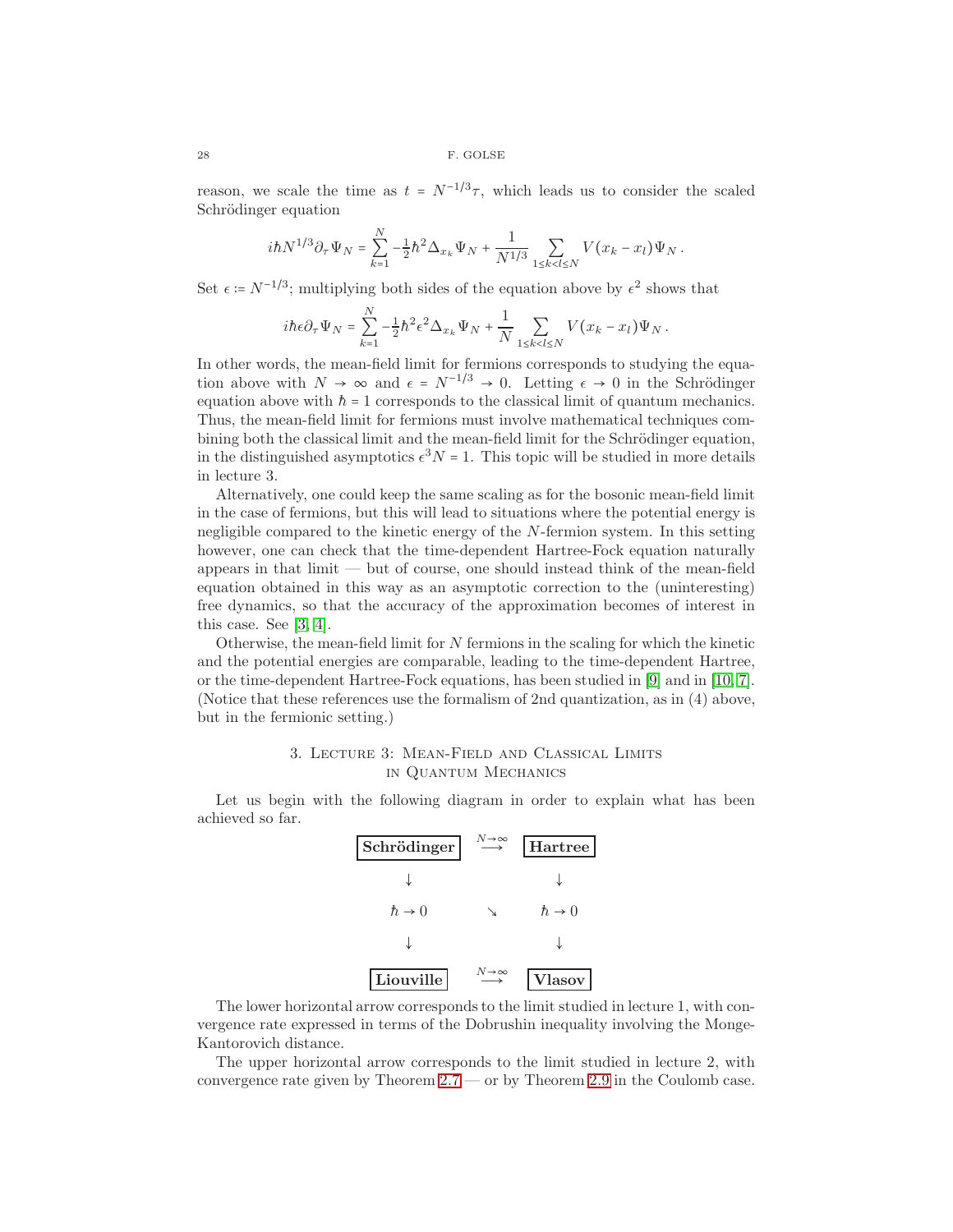The first results on the joint mean-field and classical limit, i.e. the oblique arrow in the diagram, without any distinguished limit scaling, are [\[32,](#page-44-21) [44\]](#page-45-14).

3.1. Dynamics of N-Body Density Operators. First we recall the notion of density operator in quantum mechanics. This is the quantum analogue of the notion of distribution function in kinetic theory.

3.1.1. Quantum Density Operators. Let  $0 \leq T = T^* \in \mathcal{L}(\mathfrak{H})$  where  $\mathfrak{H}$  is a separable Hilbert space, and  $(e_n)_{n\geq 1}$  a complete orthonormal system in  $\mathfrak{H}$ . The trace of T is defined by the formula

$$
\mathrm{trace}_{\mathfrak{H}}(T)\coloneqq \sum_{n\geq 1}\langle e_n|T|e_n\rangle \in [0,+\infty]\,.
$$

One easily checks that the right hand side of this formula is independent of the choice of the complete orthonormal system  $(e_n)_{n\geq 1}$  of  $\mathfrak{H}$ . (The notion of trace of a nonnegative operator is analogous to the integral of a nonnegative measurable function: it always exists as an element of  $[0, +\infty]$ .

The set of *density operators* on  $\mathfrak{H}$  is

$$
\mathcal{D}(\mathfrak{H}) \coloneqq \{ R \in \mathcal{L}(\mathfrak{H}) \text{ s.t. } R = R^* \geq 0 \text{ and } \text{trace}_{\mathfrak{H}}(R) = 1 \}.
$$

When  $\mathfrak{H} = L^2(\mathbf{R}^d)$ , one should think of the set of density operators  $\mathcal{D}(\mathfrak{H})$  as the quantum analogue of the set  $\mathcal{P}(\mathbf{R}^d \times \mathbf{R}^d)$  of Borel probability measures on phase space.

**Example.** If  $(\psi_n)_{n\geq 1}$  is an orthonormal system of wave functions, not necessarily complete,

$$
R = \sum_{n\geq 1} \lambda_n |\psi_n\rangle \langle \psi_n| \in \mathcal{D}(\mathfrak{H}) \iff \lambda_n \geq 0 \quad \text{and } \sum_{n\geq 1} \lambda_n = 1.
$$

The quantum analogue of  $\mathcal{P}(\mathbf{R}^d \times \mathbf{R}^d)$  (the set of Borel probability measures on phase space with finite second order moments) is the set of finite energy density operators:

$$
\mathcal{D}_2(\mathfrak{H}) \coloneqq \{ R \in \mathcal{D}(\mathfrak{H}) \text{ s.t. } \text{trace}_{\mathfrak{H}}(R^{1/2}(|x|^2 - \Delta_x)R^{1/2}) < \infty \}.
$$

(In this terminology, finite energy refers to the quantum harmonic oscillator

$$
-\frac{1}{2m}\hbar^2\Delta_x + \frac{1}{2}m\omega^2|x|^2,
$$

where m is the particle mass and  $\omega$  the oscillation frequency.)

In the case of systems of N indistinguishable particles moving in  $\mathbb{R}^d$ , the relevant density operators are symmetric N-particle density operators on the N-particle Hilbert space  $\mathfrak{H}_N = \mathfrak{H}^{\otimes N} \simeq L^2(\mathbf{R}^{dN})$  (if  $\mathfrak{H} = L^2(\mathbf{R}^d)$ ).

The set of symmetric N-particle density operators is

$$
\mathcal{D}^s(\mathfrak{H}_N) \coloneqq \{ R_N \in \mathcal{D}(\mathfrak{H}_N) \text{ s.t. } U_{\sigma} R_N U_{\sigma}^* = R_N \text{ for all } \sigma \in \mathfrak{S}_N \},
$$

where  $U_{\sigma}$  is the representation of the symmetric group  $\mathfrak{S}_N$  in  $\mathfrak{H}_N$ , defined by the formula

$$
U_{\sigma}\Psi_N(X_N) \coloneqq \Psi_N(x_{\sigma^{-1}(1)},\ldots,x_{\sigma^{-1}(N)}),
$$

for all  $\Psi_N \in \mathfrak{H}_N$ .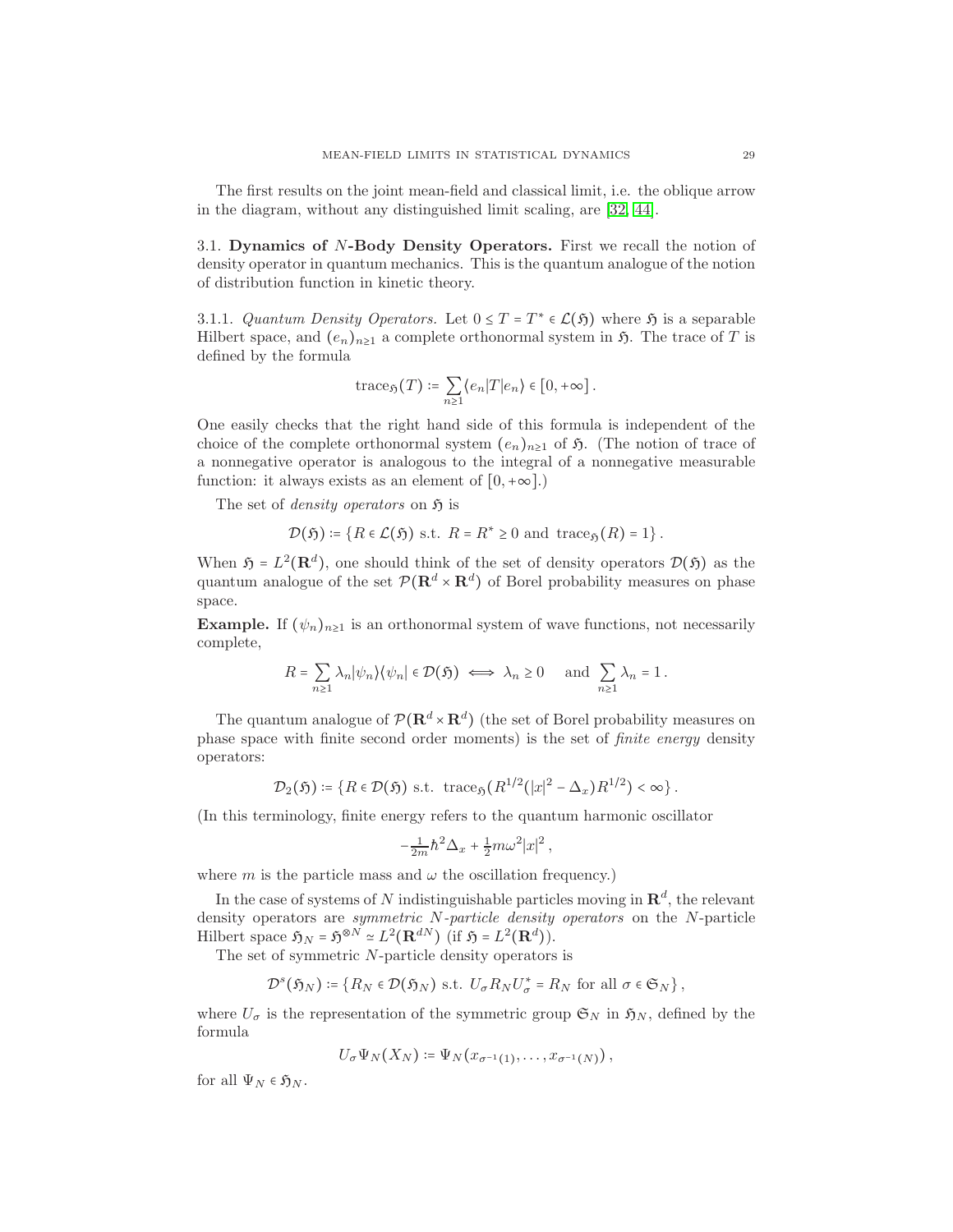For each symmetric, N-particle density operator  $R_N \in \mathcal{D}_s(\mathfrak{H}_N)$ , one defines its k-particle marginal  $R_{N:k} \in \mathcal{D}^s(\mathfrak{H}_k)$  as follows. If  $r_N(X_N, Y_N)$  is an integral kernel<sup>[3](#page-29-0)</sup> of  $R_N$ , its k-th marginal  $R_{N:k}$  has integral kernel

$$
r_k(X_k,Y_k)=\int_{\mathbf{R}^{d(N-k)}}r_N(X_k,Z_{k,N},Y_k,Z_{k,N})dZ_{k,N},
$$

where we recall that

$$
Z_{k,N}\coloneqq (z_{k+1},\ldots,z_N)\,.
$$

**Example.** If  $R_N = |\Psi_N\rangle \langle \Psi_N|$  with  $\Psi_N \in \mathfrak{H}_N$  symmetric, then  $R_N \in \mathcal{D}^s(\mathfrak{H}_N)$  and  $R_{N:1}$  is the first reduced density operator defined in Lecture 2.

Then we introduce the quantum dynamics of N-body density operators. First, we recall the N-particle quantum Hamiltonian

$$
\sum_{k=1}^{N} -\frac{1}{2m} \hbar^2 \Delta_{x_k} + \sum_{1 \le k < l \le N} V(x_k - x_l) \, .
$$

Pick a length scale  $\ell > 0$  and an energy scale W, and define dimensionless position variables and interaction potential by the formulas

$$
\hat{x}_k = \frac{x_k}{\ell}, \quad \text{and} \quad \hat{V}(\hat{x}_k - \hat{x}_l) = \frac{V(x_k - x_l)}{W}.
$$

Then

$$
\frac{1}{NW}\left(\sum_{k=1}^N -\frac{1}{2m}\hbar^2\Delta_{x_k} + \sum_{1\le k
$$

where  $\epsilon$  is the dimensionless parameter defined by

$$
\epsilon^2 \coloneqq \frac{\hbar^2}{Nm\ell^2 W} \ll 1 \,.
$$

Henceforth, dropping all hats on the scaled variables, we arrive at the dimensionless Hamiltonian

(3) 
$$
\mathcal{H}_N = \sum_{k=1}^N -\frac{1}{2} \epsilon^2 \Delta_{x_k} + \frac{1}{N} \sum_{1 \le k < l \le N} V(x_k - x_l),
$$

where

<span id="page-29-1"></span>
$$
N \gg 1, \quad \text{and} \quad \epsilon \ll 1.
$$

<span id="page-29-0"></span><sup>3</sup>If  $R \in \mathcal{D}(\mathfrak{H})$ , then  $R^{1/2}$  is a Hilbert-Schmidt operator on  $\mathfrak{H}$ , and has therefore an integral kernel  $r_{1/2} \equiv r_{1/2}(x, y) \in L^2(\mathbf{R}_x^d \times \mathbf{R}_y^d)$ . Since  $R^{1/2}$  is self-adjoint, R has integral kernel

$$
r(x,y) \coloneqq \int_{\mathbf{R}^d} r_{1/2}(x,z) \overline{r_{1/2}(y,z)} dz.
$$

Of course, r can be modified on a Lebesgue negligible set, and this is why we speak of "an integral kernel". Notice however that the integral kernel  $r$  defined by the formula above has the following remarkable property: by the Cauchy-Schwarz inequality

$$
\int_{\mathbf{R}^d} |r(x+h,x) - r(x,x)| dx \le ||r_{1/2}||_{L^2(\mathbf{R}^{2d})} \left( \iint_{\mathbf{R}^{2d}} |r_{1/2}(x+h,z) - r_{1/2}(x,z)|^2 dx dz \right)^{1/2} \to 0
$$

as  $|h| \to 0$ , by the continuity of the action of  $\mathbb{R}^{2d}$  by translation on  $L^2(\mathbb{R}^{2d})$ . In other words, the integral kernel r above is such that  $h \mapsto r(x+h,x)$  belongs to  $C(\mathbf{R}^d; L^1(\mathbf{R}^d))$ . This is a special case of Lemma 2.1 (1) in [\[5\]](#page-44-10). In particular, one has

$$
trace_{\mathfrak{H}}(R)=\int_{\mathbf{R}^d}r(x,x)dx,
$$

and the observation above justifies the existence of the integral in the right-hand side of this identity.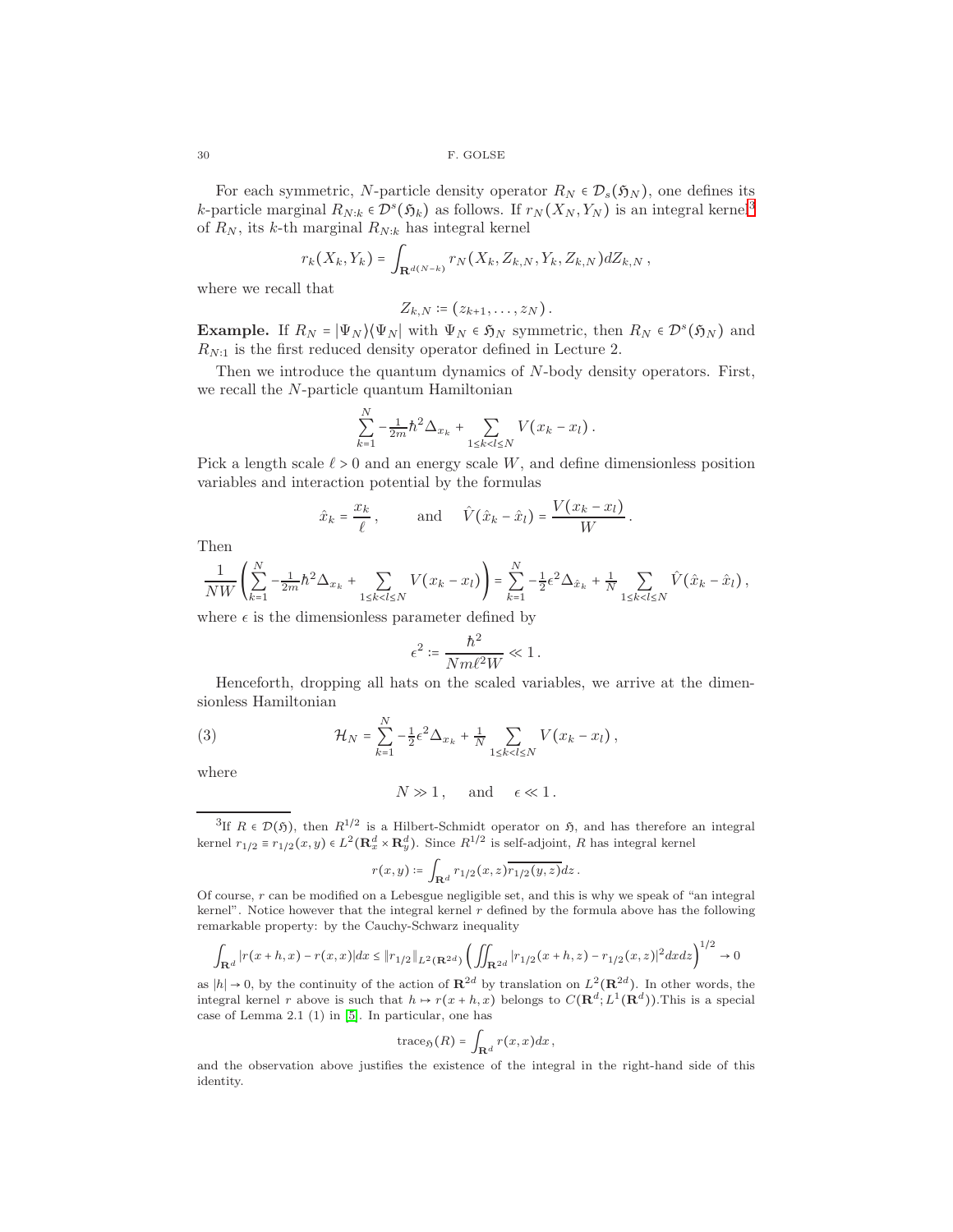We have seen in lecture 2 assumptions on V such that the differential operator  $\mathcal{H}_N$ above has a self-adjoint extension (obviously unbounded) on  $\mathfrak{H}_N$ , still denoted  $\mathcal{H}_N$ . In particular, by Stone's theorem,  $e^{-\frac{it\mathcal{H}_N}{\epsilon}}$  is a unitary group on  $\mathfrak{H}_N$ . Starting from  $R_N^{in} \in \mathcal{D}^s(\mathfrak{H}_N)$ , we define

$$
R_N(t) = e^{-\frac{it\mathcal{H}_N}{\epsilon}} R_N^{in} e^{+\frac{it\mathcal{H}_N}{\epsilon}} \in \mathcal{D}^s(\mathfrak{H}_N).
$$

**Example.** For instance, if  $R^{in} = |\Psi_N^{in}\rangle \langle \Psi_N^{in}|$  is the pure state associated with the N-particle wave function  $\Psi_N^{in}$ , then

$$
R_N(t) = e^{-\frac{it\mathcal{H}_N}{\epsilon}}(|\Psi_N^{in}\rangle \langle \Psi_N^{in}|)e^{+\frac{it\mathcal{H}_N}{\epsilon}} = \left|e^{-\frac{it\mathcal{H}_N}{\epsilon}}\Psi_N^{in}\right| \left\langle e^{-\frac{it\mathcal{H}_N}{\epsilon}}\Psi_N^{in}\right|.
$$

3.2. Quantum-to-Classical Wasserstein Pseudo-Distance. We have seen in lecture 1 how the mean field limit in classical mechanics could be couched in terms of the Monge-Kantorovich, or Wasserstein distance of exponent 1.

In order to arrive at an analogous quantitative estimate for the joint meanfield and classical limits represented by the diagonal arrow in the diagram at the beginning of this lecture, we first construct an analogue of this metric. Of course the conceptual difficulty is that one seeks to compare apparently unrelated objects, namely a (classical) probability density on phase space  $\mathbb{R}^d \times \mathbb{R}^d$ , and a (quantum) density operator on  $\mathfrak{H} = L^2(\mathbf{R}^d)$ .

3.2.1. Coupling Quantum and Classical Densities. As always in the definition of Monge-Kantorovich, or Wasserstein distances, the first task is to define a notion of *coupling* of  $R \in \mathcal{D}(\mathfrak{H})$  and  $f \in \mathcal{P}(\mathbf{R}^d \times \mathbf{R}^d)$ . Such a coupling will be an operatorvalued map

$$
(x,\xi)\mapsto Q(x,\xi)=Q(x,\xi)^*\in\mathcal{L}(\mathfrak{H}),
$$

such that

$$
Q(x,\xi) \ge 0
$$
,  $\operatorname{trace}_{\mathfrak{H}}(Q(x,\xi)) = f(x,\xi)$ ,  $\int_{\mathbf{R}^{2d}} Q(x,\xi) dx d\xi = R$ .

The set of all couplings of the probability density f and of the density operator  $R$ is denoted  $\mathcal{C}(f,R)$ .

Example. The map

$$
f \otimes F : (x, \xi) \mapsto f(x, \xi)R
$$
 belongs to  $C(f, R)$ .

In particular, the set  $\mathcal{C}(f,R)$  is never empty.

3.2.2. Pseudo-Distance Between Quantum and Classical Densities. Once a notion of coupling between a classical and a quantum density has been defined, the next task to fulfil in order to arrive at an analogue of the Monge-Kantorovich, or Wasserstein metric is to propose a notion of cost for transporting matter from the phase space point at the position x with momentum  $\xi$  to the "quantum point" corresponding to the position y and to the (rescaled) momentum  $-i\epsilon \nabla_y$ . Of course, there are no "quantum points", but if one has in mind the square Euclidean distance between phase space points, this immediately suggests the cost

$$
c_{\epsilon}(x,\xi) \coloneqq |x-y|^2 + |\xi + i\epsilon \nabla_y|^2.
$$

At variance with the (classical) transport cost between two phase space points, this new object is an (unbounded) operator-valued function of the classical phase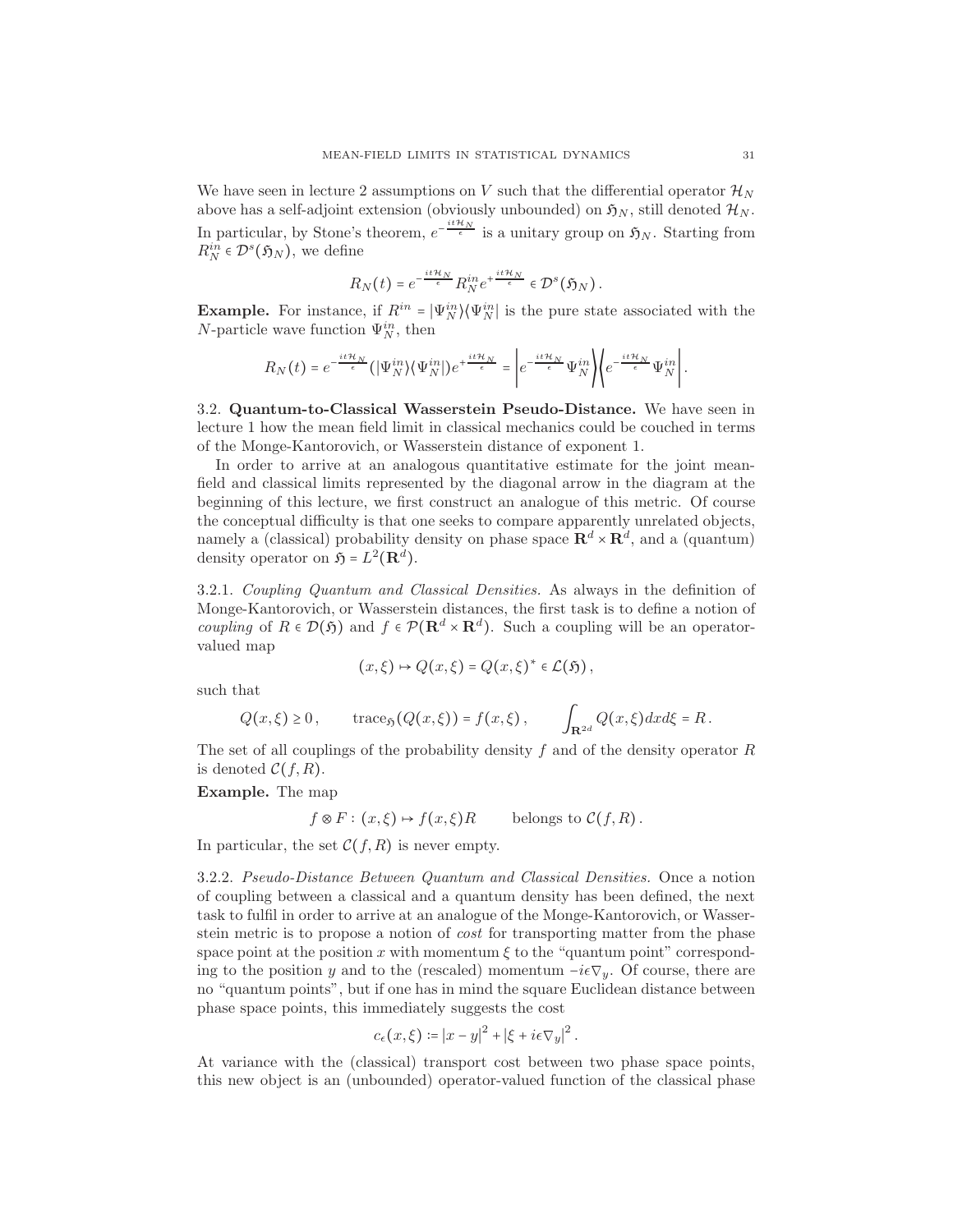space coordinates  $(x, \xi)$ . More precisely, it is a harmonic oscillator in the quantum position variable y, shifted in phase space by  $(x,\xi)$ .

**Definition 3.1.** [\[26\]](#page-44-22) For all  $f \in L^1 \cap \mathcal{P}_2(\mathbf{R}^d \times \mathbf{R}^d)$  and all  $R \in \mathcal{D}_2(\mathfrak{H})$ , the quantumto-classical Wasserstein pseudo-distance between R and f is defined by the formula

$$
E_\epsilon(f,R)\coloneqq\inf_{Q\in\mathcal{C}(f,R)}\sqrt{\int_{\mathbf{R}^{2d}}\text{trace}_{\mathfrak{H}}(Q(x,\xi)^{\frac{1}{2}}c_\epsilon(x,\xi)Q(x,\xi)^{\frac{1}{2}})dxd\xi}\,.
$$

Notice the different normalizations of the transport cost  $c_{\epsilon}$  in [\[26\]](#page-44-22) and in the present paper.

The quantity in the right-hand side of the formula above is always finite, as can beween from the following elementary argument. First

$$
c_{\epsilon}(x,\xi) \le 2(|x|^2 + |\xi|^2)I_{\mathfrak{H}} + 2c_{\epsilon}(0,0)
$$

(this is an inequality between unbounded self-adjoint operators on  $\mathfrak{H}$  parametrized by the phase space point  $(x,\xi)$ ). Then, for each  $Q \in \mathcal{C}(f,R)$ , one has

$$
\int_{\mathbf{R}^{2d}} \text{trace}_{\mathfrak{H}}(Q(x,\xi)^{\frac{1}{2}} c_{\epsilon}(x,\xi) Q(x,\xi)^{\frac{1}{2}}) dxd\xi
$$
  
\n
$$
\leq 2 \int_{\mathbf{R}^{2d}} \left( (|x|^2 + |\xi|^2) \operatorname{trace}_{\mathfrak{H}}(Q(x,\xi)) + \operatorname{trace}_{\mathfrak{H}}(Q(x,\xi)^{\frac{1}{2}} c_{\epsilon}(0,0) Q(x,\xi)^{\frac{1}{2}}) \right) dxd\xi
$$
  
\n
$$
= 2 \int_{\mathbf{R}^{2d}} (|x|^2 + |\xi|^2) f(x,\xi) dxd\xi + 2 \operatorname{trace}_{\mathfrak{H}} \left( c_{\epsilon}(0,0)^{\frac{1}{2}} \int_{\mathbf{R}^{2d}} Q(x,\xi) dxd\xi c_{\epsilon}(0,0)^{\frac{1}{2}} \right)
$$
  
\n
$$
= 2 \int_{\mathbf{R}^{2d}} (|x|^2 + |\xi|^2) f(x,\xi) dxd\xi + 2 \operatorname{trace}_{\mathfrak{H}} \left( c_{\epsilon}(0,0)^{\frac{1}{2}} R c_{\epsilon}(0,0)^{\frac{1}{2}} \right)
$$
  
\n
$$
= 2 \int_{\mathbf{R}^{2d}} (|x|^2 + |\xi|^2) f(x,\xi) dxd\xi + 2 \operatorname{trace}_{\mathfrak{H}} \left( R^{\frac{1}{2}} c_{\epsilon}(0,0) R^{\frac{1}{2}} \right) < \infty ,
$$

since  $f \in \mathcal{P}_2(\mathbf{R}^d \times \mathbf{R}^d)$  and all  $R \in \mathcal{D}_2(\mathfrak{H})$ . Finally, the inf in the definition of  $E_{\epsilon}$  is finite since  $\mathcal{C}(f,R)$  is nonempty.

One can prove that quantum-to-classical Monge-Kantorovich or Wasserstein pseudo-distance satisfies the following triangle inequality.

**Theorem 3.2** (Triangle inequality). For all  $f, g \in L^1 \cap \mathcal{P}_2(\mathbf{R}^d \times \mathbf{R}^d)$  and all density operator  $R \in \mathcal{D}_2(\mathfrak{H})$ , one has

$$
E_{\epsilon}(f,R) \leq \mathrm{dist}_{\mathrm{MK},2}(f,g) + E_{\epsilon}(g,R).
$$

See Theorem 3.5 in [\[28\]](#page-44-23) for a proof of this important result. In particular, this implies that the function  $f \mapsto E_{\epsilon}(f, R)$  is a nonexpanding map from  $L^1 \cap \mathcal{P}_2(\mathbf{R}^d \times \mathbf{R}^d)$ equipped with the Monge-Kantorovich or Wasserstein metric of exponent 2 to the real line with its usual metric defined by the absolute value:

$$
|E_{\epsilon}(f,R)-E_{\epsilon}(g,R)|\leq \text{dist}_{\text{MK},2}(f,g).
$$

This property can be used to extend the definition of  $E_{\epsilon}(f, R)$  by a density argument to the case where  $f \in \mathcal{P}_2(\mathbf{R}^d \times \mathbf{R}^d)$  is a probability *measure* and not a probability density (with respect to the phase space Lebesgue measure).

Now, the pseudo-metric  $E_{\epsilon}$  remains somewhat mysterious, and it would be helpful to have examples for which  $E_{\epsilon}$  can be computed explicitly.

For instance, the Monge-Kantorovich, or Wasserstein distance between two Dirac measures in phase space is easily computed (see Remark 7.5 (ii) in [\[50\]](#page-45-1)):

dist<sub>MK,p</sub>
$$
(\delta_{x_1,\xi_1}, \delta_{x_2,\xi_2}) = \sqrt{|x_1 - x_2|^2 + |\xi_1 - \xi_2|^2}
$$
.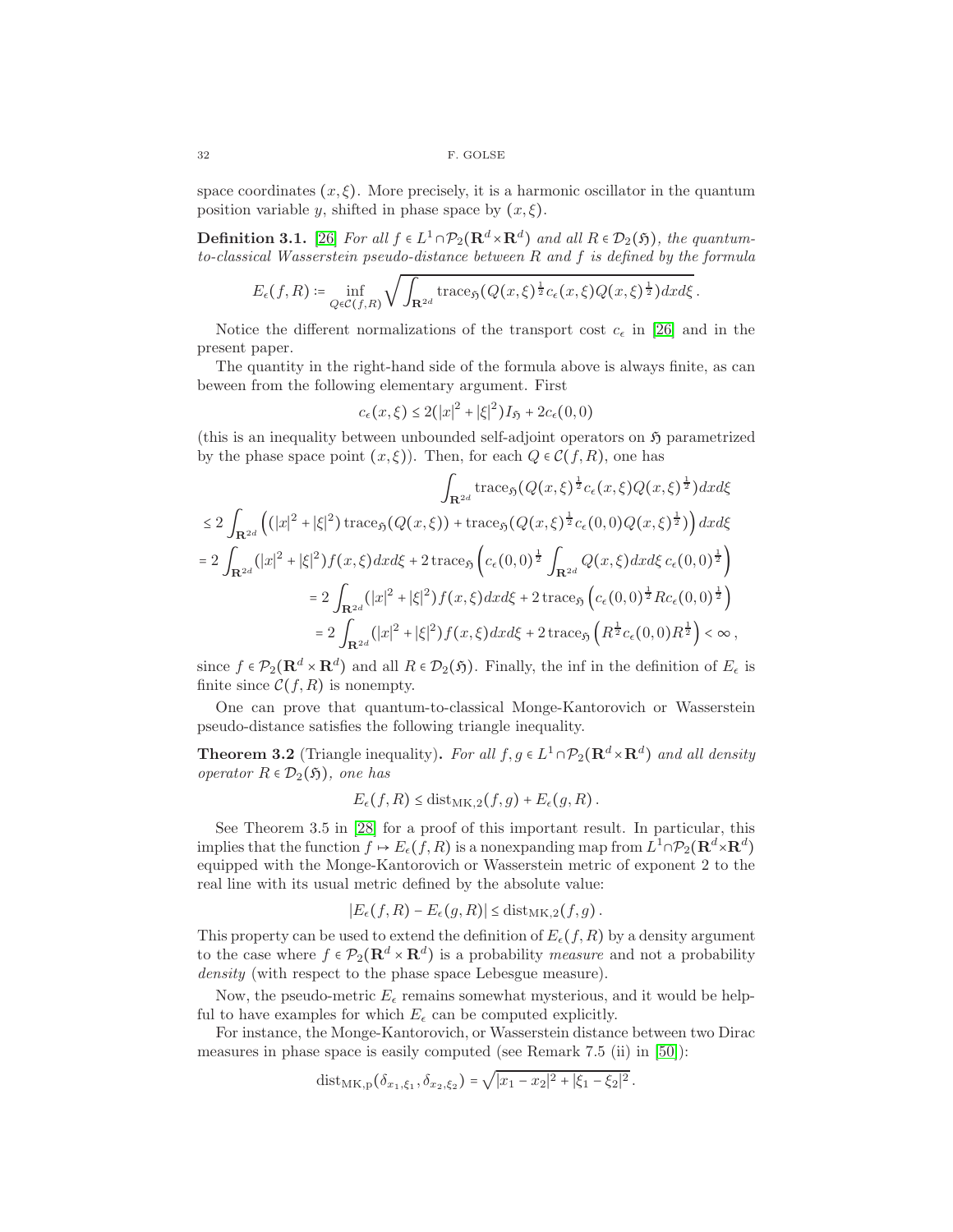(In other words, the Monge-Kantorovich, or Wasserstein distance between two Dirac measures is equal to the Euclidean distance between the phase space points where the two Dirac measures are concentrated.) Another important example is the computation of the Monge-Kantorovich, or Wasserstein distance of exponent 2 between two Gaussian measures, for which an exact formula is known:

dist<sub>MK,2</sub>(G<sub>1</sub>, G<sub>2</sub>)<sup>2</sup> =  $|m_1 - m_2|^2$  + trace(A<sub>1</sub>) + trace(A<sub>2</sub>) – 2 trace(( $\sqrt{A_1} A_2 \sqrt{A_1}$ )<sup>1/2</sup>), where  $G_1$  and  $G_2$  are two Gaussian probability measures on  $\mathbb{R}^n$  with means  $m_1$ 

and  $m_2$ , and with (nonsingular) covariance matrices  $A_1$  and  $A_2$ . See Proposition 7 in [\[20\]](#page-44-24).

Unfortunately, there are not so many analogous examples for which  $E_{\epsilon}$  can be computed explicitly. By comparison, the Monge-Kantorovich, or Wasserstein distance dist<sub>MK,2</sub> is better understood than  $E_{\epsilon}$ . However, if it may be hard to *compute* explicitly  $E_{\epsilon}$ , it is relatively easy to compare  $E_{\epsilon}$  to better known quantities. We shall discuss two such comparison methods below.

3.2.3. Wigner and Husimi Transforms and Lower Bound for  $E_{\epsilon}$ . To each density operator R, with integral kernel denoted  $r \equiv r(x, y)$ , one can associate a phase space function, called its Wigner transform, defined as follows:

$$
W_{\epsilon}[R](x,\xi) \coloneqq \tfrac{1}{(2\pi)^d} \int_{\mathbf{R}^d} e^{-i\xi \cdot y} r\big(x + \tfrac{1}{2}\epsilon y, x - \tfrac{1}{2}\epsilon y\big) dy \in \mathbf{R}.
$$

One easily checks that

$$
\iint_{\mathbf{R}^d\times\mathbf{R}^d} W_{\epsilon}[R](x,\xi)dx d\xi = \text{trace}(R) = 1.
$$

This suggests the idea of thinking of  $W_{\epsilon}[R]$  as a distribution function in kinetic theory, in other words a probability density in phase space. Unfortunately, it is easy to find examples of density operators R for which  $W_{\epsilon}[R]$  is not a.e. nonnegative. For instance, set

$$
\psi(x) = 2^{1/2} \pi^{-1/4} x e^{-x^2/2}, \quad x \in \mathbf{R},
$$

and consider the density operator  $R = |\psi\rangle\langle\psi|$ . One easily checks that

$$
W_{\epsilon}[R](0,0)=\frac{1}{2\pi}\int_{\mathbf{R}}\psi(\tfrac{1}{2}\epsilon y)\overline{\psi(-\tfrac{1}{2}\epsilon y)}dy=-\frac{1}{\pi\epsilon}\|\psi\|_{L^2(\mathbf{R})}^2<0.
$$

For this reason, it is convenient to replace the Wigner transform with a nonnegative variant thereof, known as the Husimi transform, obtained in terms of the Wigner function by the formula

$$
\widetilde{W}_{\epsilon}[R] \coloneqq e^{\epsilon \Delta_{x,\xi}/4} W_{\epsilon}[R] \ge 0.
$$

See [\[40\]](#page-45-15) for a presentation of these notions.

<span id="page-32-0"></span>**Theorem 3.3** (Lower bound for  $E_{\epsilon}$ ). For all  $f \in L^1 \cap \mathcal{P}_2(\mathbf{R}^d \times \mathbf{R}^d)$  and all density operator  $R \in \mathcal{D}_2(\mathfrak{H})$ , one has

$$
E_{\epsilon}(f,R)^2 \ge \max\left(d\epsilon, \text{dist}_{MK,2}(f,\widetilde{W}_{\epsilon}[R])^2 - d\epsilon\right).
$$

See Theorem 2.4 (2) in [\[26\]](#page-44-22) for a proof of this inequality.

This inequality compares the somewhat mysterious quantity  $E_{\epsilon}(f, R)$  with the better known Monge-Kantorovich, or Wasserstein distance of exponent 2 between f and the Husimi transform of R, up to an error of order  $O(\epsilon^{1/2})$ . The main interest in this inequality is that it holds in the greatest possible generality. In other words, there is no restriction on either  $f$  or  $R$  for this inequality to hold.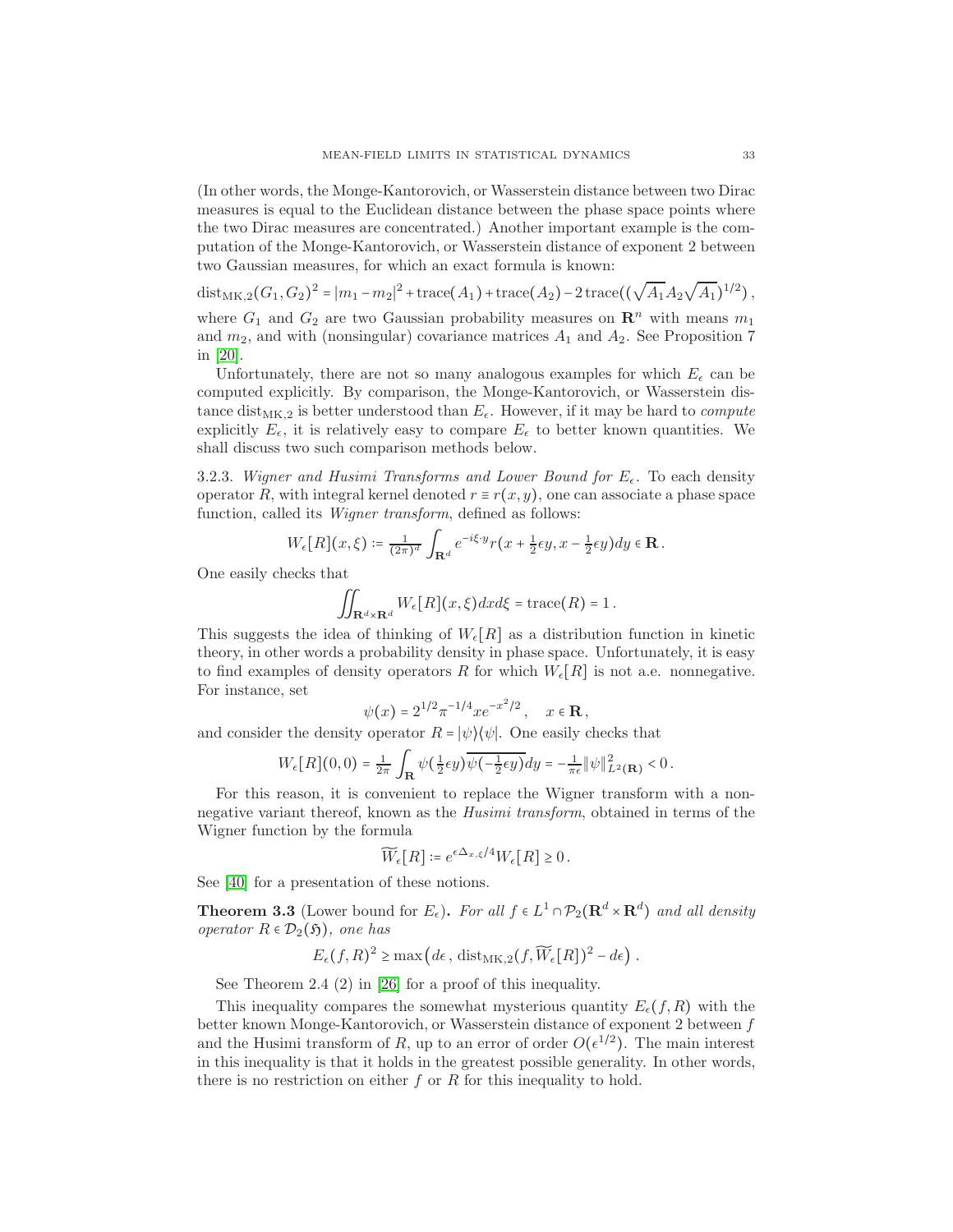Conversely, it will be useful to have an upper bound for  $E_{\epsilon}$  in terms of the Monge-Kantorovich, or Wasserstein distance. This involves the notion of  $Töplitz$ quantization, or positive quantization, which is a kind of "approximate inverse" of the Husimi transform.

3.2.4. Töplitz Quantization and Upper Bound for  $E_{\epsilon}$ . First, we recall the notion of Schrödinger coherent state, or wave packet centered at the phase space point  $(q, p) \in \mathbf{R}^d \times \mathbf{R}^d$ :

$$
|q + ip, \epsilon\rangle = (\pi \epsilon)^{-d/4} e^{-|x-q|^2/2\epsilon} e^{ip \cdot x/\epsilon}.
$$

This formula is easily seen to define a normalized wave function on  $\mathbb{R}^d$ .

Next, for each positive Borel measure on  $\mathbf{C}^d \simeq \mathbf{R}^d \times \mathbf{R}^d$ , one defines the Töplitz *operator* with symbol  $\mu$  by the formula

$$
\mathrm{OP}_{\epsilon}^T(\mu) \coloneqq \frac{1}{(2\pi\epsilon)^d} \int_{\mathbf{C}^d} |z,\epsilon\rangle\langle z,\epsilon|\mu(dz) \geq 0.
$$

Of course, at this level of generality  $OP_{\epsilon}^{T}(\mu)$  is only defined as an unbounded operator on  $\mathfrak{H} = L^2(\mathbf{R}^d)$ . However, one easily checks that

$$
\mathrm{OP}_{\epsilon}^{T}(1)=I_{\mathfrak{H}}
$$

(where  $\mu = 1$  designates the Lebesgue measure on  $\mathbf{C}^d \simeq \mathbf{R}^d \times \mathbf{R}^d$ ). Similarly

$$
(2\pi\epsilon)^d \mu \in \mathcal{P}(\mathbf{R}^d \times \mathbf{R}^d) \implies \mathrm{OP}_{\epsilon}^T(\mu) \in \mathcal{D}(\mathfrak{H}).
$$

The interested reader is referred to Appendix B of [\[24\]](#page-44-25) for a more detailed discussion of these operators.

With this material, we arrive at the following upper bound on the classical-toquantum pseudo-distance  $E_{\epsilon}$ .

<span id="page-33-0"></span>**Theorem 3.4** (Upper bound for  $E_{\epsilon}$  for Töplitz density operators). Let  $f, \mu$  belong to  $P_2(\mathbf{R}^d \times \mathbf{R}^d)$ , with  $f \in L^1(\mathbf{R}^d \times \mathbf{R}^d)$ . Then the Töplitz operator

$$
\operatorname{OP}_{\epsilon}^T((2\pi\hbar)^d\mu)\in\mathcal{D}_2(\mathfrak{H}),
$$

and

$$
E_{\epsilon}(f, \mathrm{OP}_{\epsilon}^T((2\pi\epsilon)^d\mu))^2 \leq \mathrm{dist}_{\mathrm{MK},2}(f,\mu)^2 + d\epsilon.
$$

See Theorem 2.4 (1) of [\[26\]](#page-44-22) for a proof of this upper bound.

Notice the difference between Theorems [3.4](#page-33-0) and [3.3:](#page-32-0) in Theorem [3.4,](#page-33-0) the density operator has to be a Töplitz operator, while in Theorem [3.3,](#page-32-0) there is no restriction on the density operator. This observation is crucial for the next section, and for the interest of the pseudo-distance  $E_{\epsilon}$  in the joint mean-field and classical limit discussed in this lecture.

3.3. From N-body von Neumann to Vlasov. At this point, we have gathered together the mathematical tools to study the joint mean field and classical limit corresponding to the oblique arrow in the diagram presented at the beginning of this lecture. Assuming that the interaction potential V has the same regularity as in the Dobrushin inequality presented in Lecture 1, we shall obtain a quantitative estimate for this limit in terms of the classical-to-quantum pseudo-distance  $E_{\epsilon}$ . It is interesting to observe that this regularity assumption on  $V$  is the exactly same as the one used to define the classical N-particle dynamics by means of the Cauchy-Lipschitz theorem. In some sense, this assumption could be thought of as minimal in order for this approach to the joint mean field and classical limit to be possible.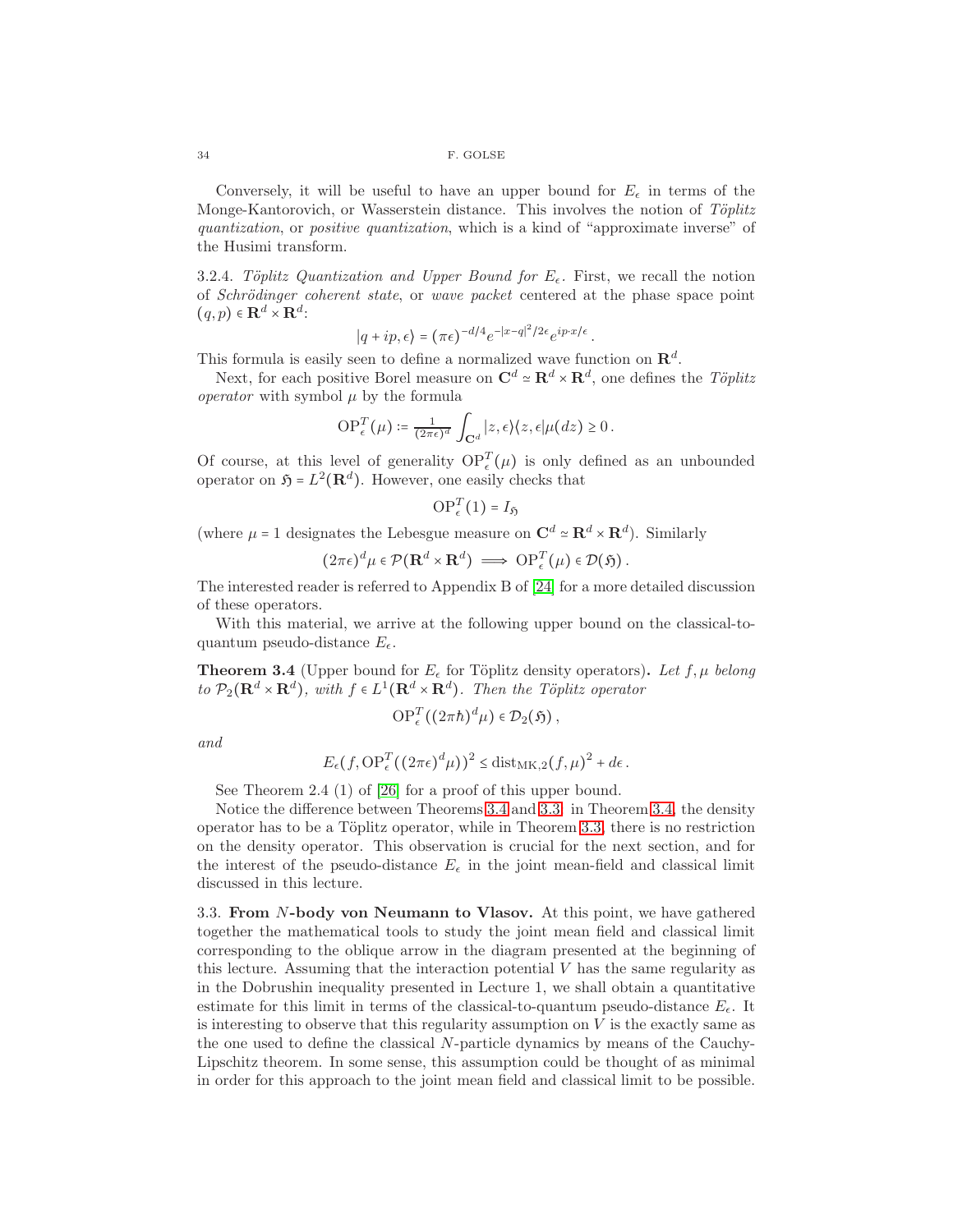<span id="page-34-0"></span>**Theorem 3.5.** Assume that the interaction potential  $V$  satisfies assumptions (H1)-(H2) of Lecture 1. Let  $R_{\epsilon,N}(t) = e^{-\frac{it\mathcal{H}_N}{\epsilon}} R_{\epsilon,N}^{in} e^{+\frac{it\mathcal{H}_N}{\epsilon}},$  where

$$
\mathcal{H}_N \coloneqq \sum_{j=1}^N -\frac{1}{2} \epsilon^2 \Delta_{x_j} + \frac{1}{N} \sum_{1 \leq m < n \leq N} V(x_m - x_n),
$$

and  $R_{\epsilon,N}^{in} \in \mathcal{D}_2^s(\mathfrak{H}_N)$ . On the other hand, let f be the solution of the Vlasov equation

$$
(\partial_t + \xi \cdot \nabla_x) f(t, x, \xi) = \nabla_x V_f(t, x) \cdot \nabla_{\xi} f(t, x, \xi), \qquad x, \xi \in \mathbf{R}^d, \ t > 0,
$$

where

$$
V_f(t,x) = \iint_{\mathbf{R}^d \times \mathbf{R}^d} V(x-y) f(t,y,\eta) dy d\eta
$$

is the mean field potential, with initial data  $f^{in} \in L^1 \cap \mathcal{P}_2(\mathbf{R}^d \times \mathbf{R}^d)$ . Set

$$
\Gamma \coloneqq 1 + 2 \max(1, 2 \operatorname{Lip}(\nabla V)^2).
$$

(1) Then, for each  $t \geq 0$  one has

$$
E_{\epsilon}(f(t), R_{\epsilon, N:1}(t))^2 \leq \frac{E_{\epsilon}((f^{in})^{\otimes N}, R_{\epsilon, N}^{in})^2}{N} e^{\Gamma t} + \frac{(2 \|\nabla V\|_{L^{\infty}})^2}{N-1} \frac{e^{\Gamma t} - 1}{\Gamma}.
$$

(2) If moreover  $R_{\epsilon,N}^{in} = \text{OP}_{\epsilon}^T [(2\pi\epsilon)^{dN} (f^{in})^{\otimes N}]$ , then

dist<sub>MK,2</sub>
$$
(f(t), \widetilde{W}_{\epsilon}[R_{\epsilon,N:1}(t)])^2 \leq d\epsilon (1 + e^{\Gamma t}) + \frac{(2\|\nabla V\|_{L^{\infty}})^2}{N-1} \frac{e^{\Gamma t} - 1}{\Gamma}
$$
.

Sketch of the proof of Theorem [3.5.](#page-34-0) First we notice that  $(2)$  follows from  $(1)$  by a straightforward application of Theorems [3.3](#page-32-0) and [3.4.](#page-33-0) That the lower bound in Theorem [3.3](#page-32-0) applies to the most general finite energy densities is of utmost importance for this argument, since virtually nothing is known on  $R_{\epsilon,N}(t)$ , except that it is a density operator. On the other hand, that the upper bound in Theorem [3.4](#page-33-0) applies only to Töplitz densities is much less problematic, since it is used on the initial data, which can be chosen accordingly.

It remains to prove (1). The idea is to follow the pattern outlined in the proof of the Dobrushin inequality in Lecture 1.

Starting from a coupling  $Q_{\epsilon,N}^{in} \in \mathcal{C}((f^{in})^{\otimes N}, R_{\epsilon,N}^{in})$ , define  $Q_{\epsilon,N}(t, X_N, \Xi_N)$ to be the solution of the Cauchy problem

$$
\partial_t Q_{\epsilon,N}(t, X_N, \Xi_N) + \sum_{j=1}^N (\xi_j \cdot \nabla_{x_j} - \nabla_x V_f(t, x_j) \cdot \nabla_{\xi_j}) Q_{\epsilon,N}(t, X_N, \Xi_N) + \frac{i}{\hbar} [\mathcal{H}_N, Q_{\epsilon,N}(t, X_N, \Xi_N)] = 0
$$

with initial data

$$
Q_{\epsilon,N}(0,X_N,\Xi_N)=Q_{\epsilon,N}^{in}(X_N,\Xi_N).
$$

One easily checks that

$$
Q_{\epsilon,N}(t,\cdot,\cdot)\in \mathcal{C}(f(t,\cdot,\cdot)^{\otimes N},R_{\epsilon,N}(t)), \qquad t\geq 0.
$$

To  $Q_{\epsilon,N}(t, X_N, \Xi_N)$ , we associate the function

$$
\mathcal{D}(t) = \frac{1}{N} \int_{\mathbf{R}^{2dN}} \text{trace}_{\mathfrak{H}_N} (Q_{\epsilon,N}(t, X_N, \Xi_N)^{\frac{1}{2}} c_h(X_N, \Xi_N) Q_{\epsilon,N}(t, X_N, \Xi_N)^{\frac{1}{2}}) dX_N d\Sigma_N
$$
 and observe first that, by definition of  $E_{\epsilon}$ ,

$$
\frac{E_{\epsilon}((f(t,\cdot,\cdot))^{\otimes N},R_{\epsilon,N}(t))^2}{N}\leq \mathcal{D}(t).
$$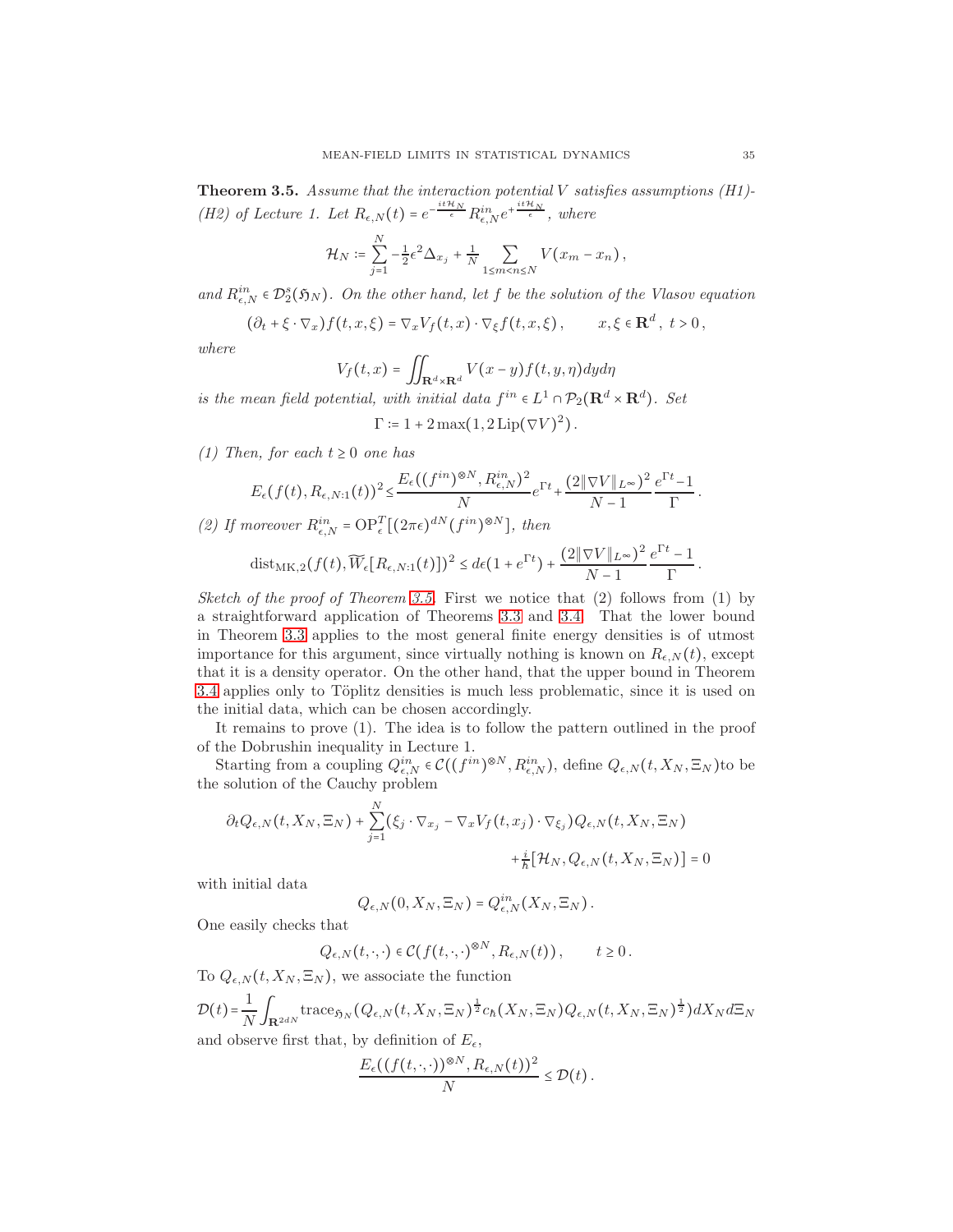On the other hand, since  $R_{\epsilon,N}^{in} \in \mathcal{D}^s(\mathfrak{H}_N)$ , one easily checks that

$$
\mathcal{D}(t) = \int_{\mathbf{R}^{2dN}} \text{trace}_{\mathfrak{H}_N} (Q_{\epsilon,N}(t, X_N, \Xi_N)^{\frac{1}{2}} J_k c_h(x_k, \xi_k) Q_{\epsilon,N}(t, X_N, \Xi_N)^{\frac{1}{2}}) dX_N d\Xi_N
$$

for each  $k = 1, \ldots, N$ , where we recall that

$$
J_k A \coloneqq I_{\mathfrak{H}}^{\otimes (k-1)} \otimes A \otimes I_{\mathfrak{H}}^{\otimes (N-k)}.
$$

As a consequence

$$
E_{\epsilon}(f(t,\cdot,\cdot),R_{\epsilon,N:1}(t))^2 \leq \frac{E_{\epsilon}((f(t,\cdot,\cdot))^{\otimes N},R_{\epsilon,N}(t))^2}{N}
$$

.

Finally, it remains to estimate  $\mathcal{D}(t)$ . A first observation is that

$$
\frac{d\mathcal{D}}{dt} = \frac{1}{N} \int_{\mathbf{R}^{2dN}} \operatorname{trace}_{\mathfrak{H}_N} (Q_{\epsilon,N}(t, X_N, \Xi_N)^{\frac{1}{2}} d_h(t, X_N, \Xi_N) Q_{\epsilon,N}(t, X_N, \Xi_N)^{\frac{1}{2}}) dX_N d\Sigma_N
$$

where

$$
d_h(t, X_N, \Xi_N) = \sum_{j=1}^N (\xi_j \cdot \nabla_{x_j} - \nabla_x V_f(t, x_j) \cdot \nabla_{\xi_j}) c_h(X_N, \Xi_N) + \frac{i}{\hbar} [\mathcal{H}_N, c_h(X_N, \Xi_N)].
$$

(To see this, derive  $\mathcal{D}(t)$  under the integral sign and the trace, use the equation satisfied by  $Q_{\epsilon,N}(t, X_N, \Xi_N)$ , integrate by parts in all variables, and use the cyclicity of the trace.)

One easily computes

$$
d_h(t, X_N, \Xi_N) = \sum_{j=1}^N (\xi_j + i\epsilon \nabla_{y_j}) \vee (x_j - y_j)
$$
  
+ 
$$
\sum_{j=1}^N (\xi_j + i\epsilon \nabla_{y_j}) \vee (\nabla_x V_f(t, x_j) - \frac{1}{N} \sum_{k=1}^N \nabla V(y_j - y_k))
$$
  
= 
$$
\sum_{j=1}^N (\xi_j + i\epsilon \nabla_{y_j}) \vee (x_j - y_j)
$$
  
+ 
$$
\sum_{j=1}^N (\xi_j + i\epsilon \nabla_{y_j}) \vee \frac{1}{N} \sum_{k=1}^N (\nabla V(x_j - x_k) - \nabla V(y_j - y_k))
$$
  
+ 
$$
\sum_{j=1}^N (\xi_j + i\epsilon \nabla_{y_j}) \vee (\nabla_x V_f(t, x_j) - \frac{1}{N} \sum_{k=1}^N \nabla V(x_j - x_k)),
$$

with the notation

$$
(A_1,..., A_d) \vee (B_1,..., B_d) = \sum_{n=1}^d (A_n B_n + B_n A_n).
$$

If  $A_n = A_n^*$  and  $B_n = B_n^*$  for  $n = 1, ..., n$ , one has

$$
(A_1,\ldots,A_d)\vee (B_1,\ldots,B_d)\leq \sum_{n=1}^d (A_n^2+B_n^2),
$$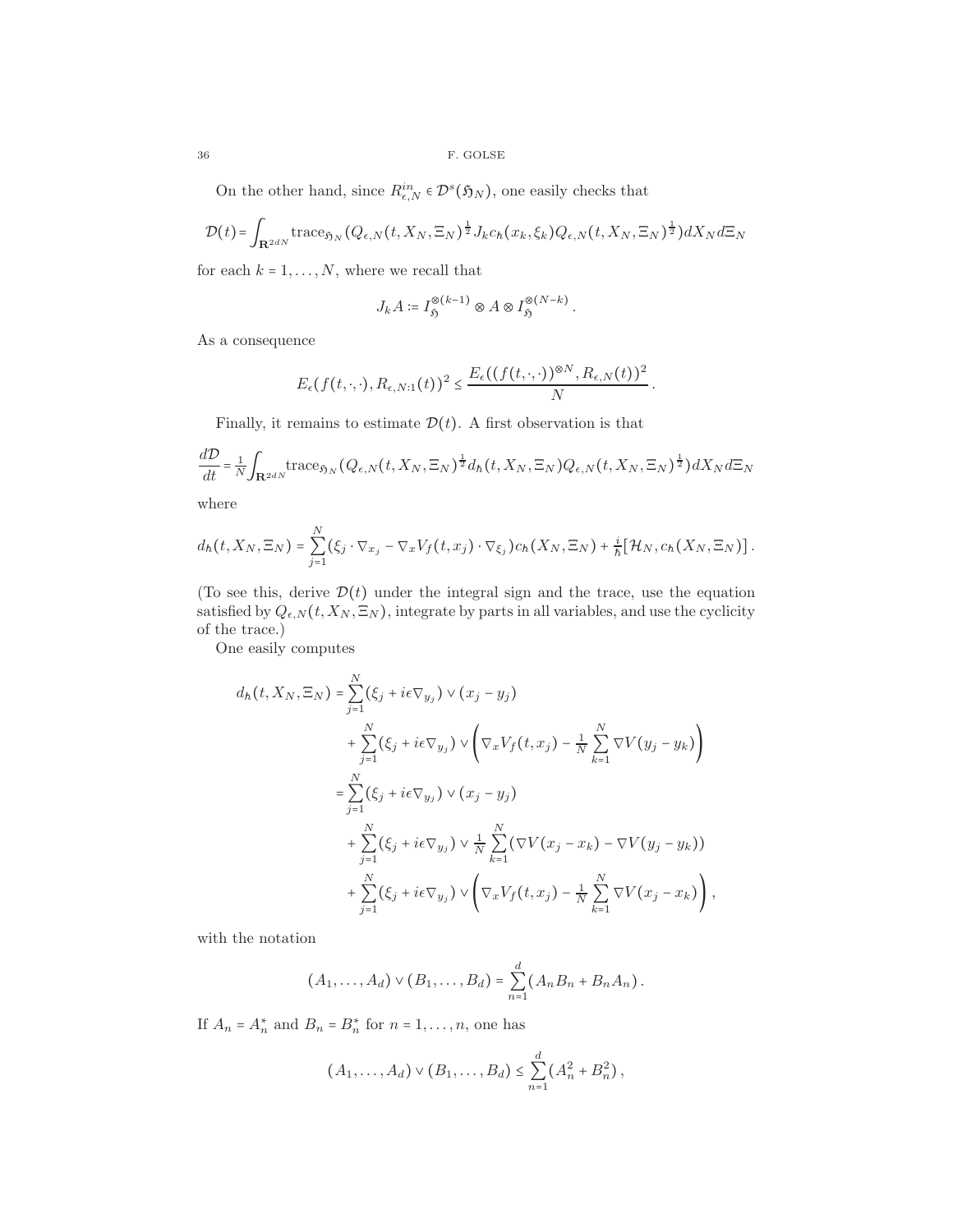so that, using the Jensen inequality

$$
d_h(t, X_N, \Xi_N) \le c_h(X_N, \Xi_N)
$$
  
+  $\sum_{j=1}^N \left( (\xi_j + i\epsilon \nabla_{y_j})^2 + \frac{1}{N} \sum_{k=1}^N (\nabla V(x_j - x_k) - \nabla V(y_j - y_k))^2 \right)$   
+  $\sum_{j=1}^N \left( (\xi_j + i\epsilon \nabla_{y_j})^2 + \left( \nabla_x V_f(t, x_j) - \frac{1}{N} \sum_{k=1}^N \nabla V(x_j - x_k) \right)^2 \right)$   
 $\le c_h(X_N, \Xi_N)$   
+  $\sum_{j=1}^N \left( (\xi_j + i\epsilon \nabla_{y_j})^2 + \frac{2 \operatorname{Lip}(\nabla V)^2}{N} \sum_{k=1}^N (|x_j - y_j|^2 + |x_k - y_k|^2) \right)$   
+  $\sum_{j=1}^N \left( (\xi_j + i\epsilon \nabla_{y_j})^2 + \left( \nabla_x V_f(t, x_j) - \frac{1}{N} \sum_{k=1}^N \nabla V(x_j - x_k) \right)^2 \right).$ 

Hence

$$
d_h(t, X_N, \Xi_N) \le c_h(X_N, \Xi_N) + \sum_{j=1}^N \left( 2(\xi_j + i\epsilon \nabla_{y_j})^2 + 4 \operatorname{Lip}(\nabla V)^2 |x_j - y_j|^2 \right) + \sum_{j=1}^N \left( \nabla_x V_f(t, x_j) - \frac{1}{N} \sum_{k=1}^N \nabla V(x_j - x_k) \right)^2 \le (1 + 2 \max(1, 2 \operatorname{Lip}(\nabla V)^2) c_h(X_N, \Xi_N) + \sum_{j=1}^N \left( \nabla_x V_f(t, x_j) - \frac{1}{N} \sum_{k=1}^N \nabla V(x_j - x_k) \right)^2.
$$

Thus

$$
\frac{d\mathcal{D}}{dt}(t) \le (1 + 2 \max(1, 2 \operatorname{Lip}(\nabla V)^2) \mathcal{D}(t)
$$

$$
+ \int_{\mathbf{R}^{2dN}} \frac{1}{N} \sum_{j=1}^N \left( \frac{1}{N} \sum_{k=1}^N (\nabla_x V_f(t, x_j) - \nabla V(x_j - x_k)) \right)^2 \prod_{k=1}^N \rho_f(t, x_j) dx_j,
$$

with the notation

$$
\rho_f(t,x) \coloneqq \int_{\mathbf{R}^d} f(t,x,\xi) d\xi.
$$

Observe that, for  $k \neq l = 1, \ldots, N,$  one has

$$
\int_{\mathbf{R}^{2dN}} (\nabla_x V_f(t, x_j) - \nabla V(x_j - x_k)) \cdot (\nabla_x V_f(t, x_j) - \nabla V(x_j - x_l)) \prod_{k=1}^N \rho_f(t, x_j) dx_j = 0
$$

by definition of  $V_f$ . Hence

$$
\frac{d\mathcal{D}}{dt}(t) \le (1 + 2 \max(1, 2 \operatorname{Lip}(\nabla V)^2) \mathcal{D}(t)
$$

$$
+ \int_{\mathbf{R}^{2dN}} \frac{1}{N^3} \sum_{j,k=1}^N (\nabla_x V_f(t, x_j) - \nabla V(x_j - x_k))^2 \prod_{k=1}^N \rho_f(t, x_j) dx_j
$$

$$
\le (1 + 2 \max(1, 2 \operatorname{Lip}(\nabla V)^2) \mathcal{D}(t) + \frac{4 \|\nabla V\|_{L^\infty}^2}{N}.
$$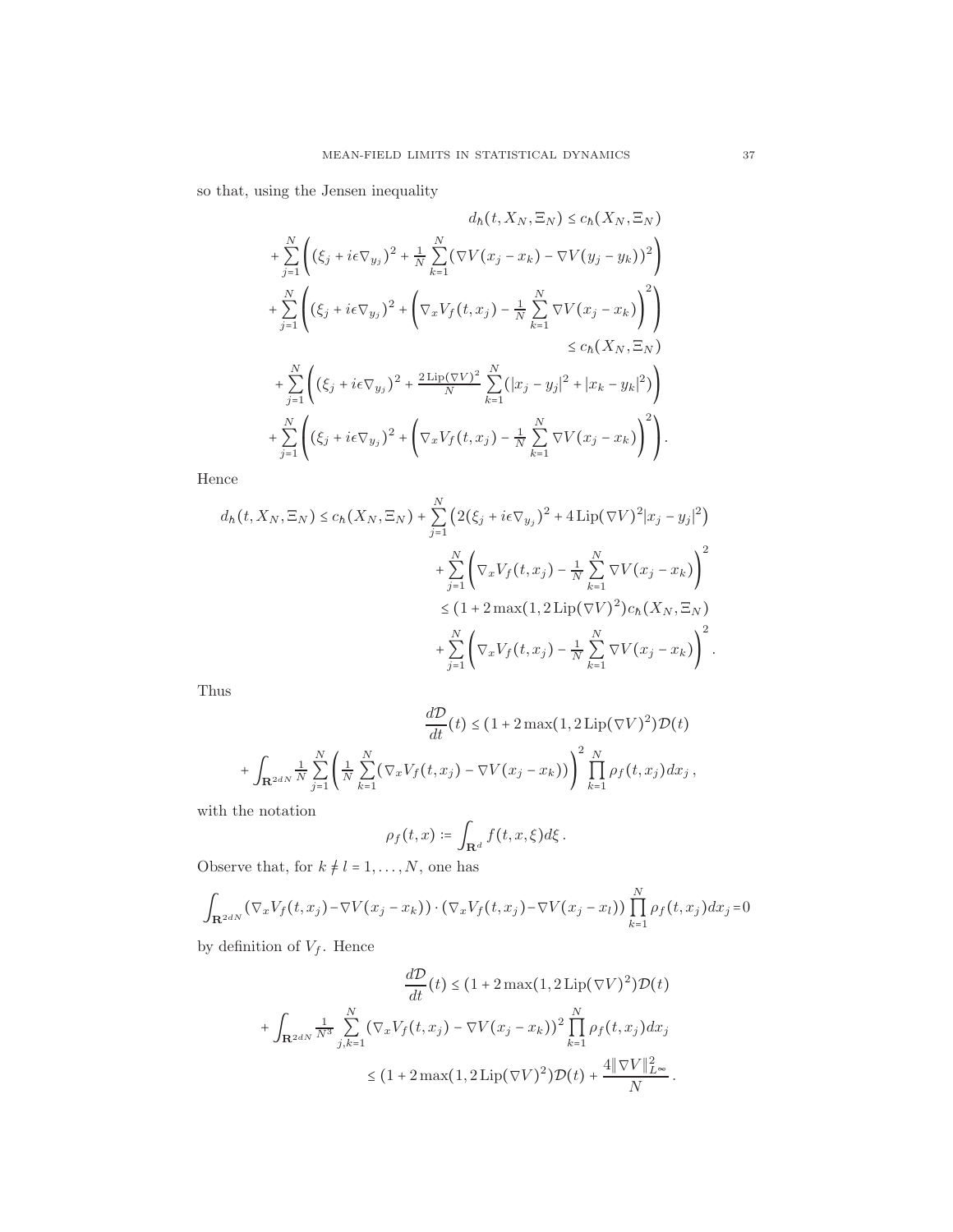By Gronwall's inequality

$$
\frac{E_{\epsilon}((f(t,\cdot,\cdot))^{\otimes N},R_{\epsilon,N}(t))^2}{N} \le \mathcal{D}(t) \le e^{\Gamma t} \mathcal{D}(0) + \frac{e^{\Gamma t} - 1}{\Gamma} \frac{4\|\nabla V\|_{L^{\infty}}^2}{N}
$$

.

The term  $\mathcal{D}(0)$  in the right-hand side of the inequality above involves the initial coupling  $Q_{\epsilon,N}^{in} \in \mathcal{C}((f^{in})^{\otimes N}, R_{\epsilon,N}^{in})$ . Minimizing  $\mathcal{D}(0)$  in  $Q_{\epsilon,N}^{in}$  implies that

$$
\frac{E_\epsilon((f(t,\cdot,\cdot))^{\otimes N},R_{\epsilon,N}(t))^2}{N}\leq \frac{E_\epsilon((f^{in})^{\otimes N},R_{\epsilon,N}^{in})^2}{N}e^{\Gamma t}+\frac{e^{\Gamma t}-1}{\Gamma}\frac{4\|\nabla V\|_{L^\infty}^2}{N}\,.
$$

The interested reader is invited to complete the missing details after reading the complete proof of Theorem 2.6 in [\[26\]](#page-44-22).

3.4. Mean-Field and Classical Limits: Quantum Klimontovich Solutions. The result presented in the previous section, i.e. Theorem [3.5](#page-34-0) is very satisfying because it justifies rigorously the joint mean-field and classical limit as  $\frac{1}{N} + \epsilon \to 0$ without any restriction on the rate at which  $\frac{1}{N}$  and  $\epsilon$  tend to 0. For instance, we do not assume any distinguished limit (such as  $\epsilon = N^{-1/3}$  for instance). There are however two shortcomings with this approach

(1) the interaction force field  $-\nabla V$  must be bounded and Lipschitz continuous, and (2) the best convergence rate as  $\frac{1}{N} + \epsilon \to 0$  is achieved provided that the initial N-particle density operator  $R_{\epsilon,N}^{in}$  is of the form  $\text{OP}_{\epsilon}^{T}[(2\pi\epsilon)^{dN}(f^{in})^{\otimes N}]$ .

There are serious difficulties in removing the restriction mentioned in (1); this will be discussed in the next section. The restriction (2) on the initial data, is less formidable. In fact, this can be done by using the formalism of quantum Klimontovich solutions introduced in lecture 2.

The idea is again to start from the equation

$$
i\epsilon \partial_t (\mathcal{M}_N(t) - \mathcal{R}_{\psi_{\epsilon}}(t)) (A(t)) = -\mathcal{C}[V, \mathcal{M}_N(t) - \mathcal{R}_{\psi_{\epsilon}}(t), \mathcal{M}_N(t)] (A(t))
$$

where  $\psi_{\epsilon}$  is the solution of the Hartree equation with semiclassical scaling

(4) 
$$
i\epsilon \partial_t \psi_{\epsilon} = -\frac{1}{2} \epsilon^2 \Delta_x \psi_{\epsilon} + V \star_x |\psi_{\epsilon}|^2 \psi_{\epsilon} , \qquad \psi_{\epsilon} |_{t=0} = \psi_{\epsilon}^{in} .
$$

We recall that  $\mathcal{M}_N(t)$  is the quantum Klimontovich solution, while  $\mathcal{R}_{\psi_{\epsilon}}(t)$  is the "chaotic morphism" associated to the Hartree solution  $\psi_{\epsilon}$  by Definition [2.6.](#page-18-0)

In the proof of Theorem [2.7,](#page-19-0) we have used the rather naive estimate

$$
\frac{1}{\epsilon} \|\mathcal{M}_N(t)([E_\omega,A(t)])\| \leq \frac{1}{\epsilon} \|[E_\omega,A(t)]\| \leq \frac{2}{\epsilon} \|A(t)\|.
$$

This estimate is clearly suboptimal if  $A(t)$  is a multiplication operator, since in that case  $[E_{\omega}, A(t)] = 0$ . In general, one should try to use whatever cancellations might appear in the commutator  $[E_{\omega}, A(t)]$  in order to offset the growth caused by the  $1/\epsilon$  factor. The key idea is to restrict the class of time-dependent operators  $A(t)$  used in this estimate — specifically, one takes for  $A(t)$  Weyl pseudo-differential  $\omega$  operators<sup>[4](#page-37-0)</sup> conjugated by the dynamics of the time-dependent Schrödinger equation with time-dependent mean-field potential  $V \star_x |\psi_\epsilon(t, \cdot)|^2$ . The important estimate is to be found in Lemma 4.1 in  $[27]$ ; is consists of a bound for the quantity

$$
\mathcal{N}(t) \coloneqq \max_{1 \leq j \leq d} (\|[x_j, A(t)]\| + \|[-i\epsilon \partial_{x_j}, A(t)]\|).
$$

$$
\langle \psi | \operatorname{OP}_{\epsilon}^W[a] | \phi \rangle \coloneqq \iint_{\mathbf{R}^d \times \mathbf{R}^d} W_{\epsilon} [|\phi\rangle \langle \psi|](x,\xi) a(x,\xi) dx d\xi.
$$

<span id="page-37-0"></span><sup>&</sup>lt;sup>4</sup>For  $a \equiv a(x,\xi)$  belonging to  $\mathcal{S}(\mathbf{R}^d \times \mathbf{R}^d)$ , one defines the Weyl operator with symbol a by the duality formula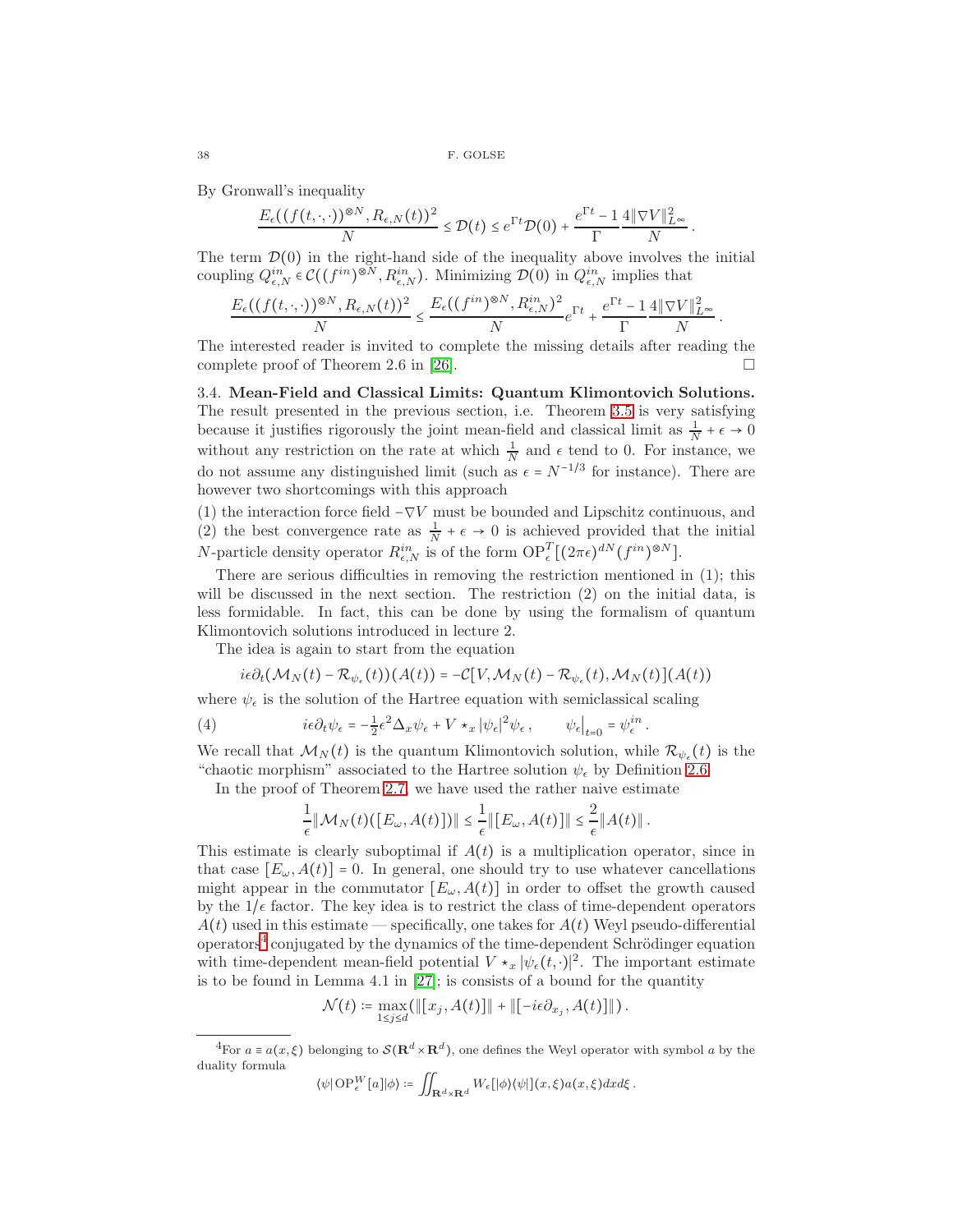One can check that

$$
\mathcal{N}(t) \leq \mathcal{N}(\tau) + \max(1, \Gamma_2) \left| \int_{\tau}^{t} \mathcal{N}(s) ds \right|,
$$

where

$$
\Gamma_2 \coloneqq \max_{1 \leq j \leq d} \sum_{k=1}^d \frac{1}{(2\pi)^d} \int_{\mathbf{R}^d} |\omega_j| |\omega_k| |\hat{V}(\omega)| d\omega,
$$

and conclude by Gronwall's inequality. That such an estimate helps in controlling the term  $\frac{1}{\epsilon}$   $[[E_{\omega}, A(t)]]$  follows from the elementary formula

$$
[E_{\omega}, A(s)] = \int_0^1 E_{\lambda \omega} [i\omega \cdot x, A(s)] E_{(1-\lambda)\omega} d\lambda.
$$

Observe that if  $A(s)$  is a Weyl operator, the integrand is of order  $\epsilon$  in operator norm by the footnote above, provided that the symbol of  $A(s)$  has sufficiently many bounded derivatives in  $x$  and  $\xi$ . This bound in operator norm is then propagated by conjugation with the Hartree dynamics, which is a unitary operator. The interested reader is referred to the proof of Lemma 4.1 in [\[27\]](#page-44-7) for the missing details.

With this (fundamental) observation, one arrives at the following convergence rate for the joint mean-field and classical limit. We shall need the following notation

$$
\|f\|_{n,n,\infty}\coloneqq\max_{\max(|\alpha|,|\beta|)\leq n}\|\partial_x^\alpha\partial_x^\beta f\|_{L^\infty(\mathbf{R}^d_x\times\mathbf{R}^d_\xi)}
$$

for all  $f \in C_h^{n,n}$  $b^{n,n}(\mathbf{R}_x^d \times \mathbf{R}_{\xi}^d)$ , the linear space of functions  $f \equiv f(x,\xi)$  such that  $\partial_x^{\alpha} \partial_x^{\beta} f$ exists and is continuous and bounded on  $\mathbf{R}_x^d \times \mathbf{R}_\xi^d$  for all multiindices  $\alpha, \beta$  with length at most *n*. We designate by  $C_b^{n,n}(\mathbf{R}_x^d \times \mathbf{R}_{\xi}^d)'$  the topological dual of  $C_b^{n,n}(\mathbf{R}_x^d \times \mathbf{R}_{\xi}^d)$ with the topology defined by the norm  $\|\cdot\|_{n,n,\infty}$ , and by  $\|\cdot\|'_{n,n,\infty}$  the dual norm. Specifically, for each linear functional  $L \in C_b^{n,n}(\mathbf{R}^d_x \times \mathbf{R}^d_\xi)'$ , one defines

$$
\|L\|'_{n,n,\infty}\coloneqq \sup_{\|f\|_{n,n,\infty}\leq 1}\left|\left\langle L,f\right\rangle\right|.
$$

**Theorem 3.6.** [\[27\]](#page-44-7) Assume that  $V \in C_0(\mathbf{R}^d)$  satisfies (H1) and

$$
\mathbf{V} \coloneqq \frac{1}{(2\pi)^d} \int_{\mathbf{R}^d} (1 + |\omega|)^{\left[d/2\right] + 3} |\hat{V}(\omega)| d\omega < \infty.
$$

Let  $\mathcal{H}_N$  be the scaled N-particle Hamiltonian [\(3\)](#page-29-1), and set

$$
\Psi_{\epsilon,N}(t,\cdot)\coloneqq e^{-it\mathcal{H}_N/\epsilon}(\psi^{in}_\epsilon)^{\otimes N}.
$$

Then, for each  $h \in (0,1]$ , each  $N \ge 1$  and each  $t \ge 0$ 

$$
||W_{\epsilon}[R_{\epsilon,N:1}(t)] - W_{\epsilon}[|\psi_{\epsilon}(t,\cdot)\rangle\langle\psi_{\epsilon}(t,\cdot)||||'_{[d/2]+2,[d/2]+2,\infty}
$$
  

$$
\leq \frac{\gamma_d + 1}{\sqrt{N}} \exp\left(\sqrt{d}\gamma_d t e^{t \max(1,\Gamma_2)}\mathbf{V}\right)
$$

for some constant  $\gamma_d$  depending only on the space dimension d.

$$
\|\operatorname{OP}_{\epsilon}^{W}[a]\|_{\mathcal{L}(L^{2}(\mathbf{R}^{d}))} \leq \gamma_{d} \max_{|\alpha|, |\beta| \leq [d/2]+1} \|\partial_{x}^{\alpha}\partial_{\xi}^{\beta}a(x,\xi)\|_{L^{\infty}(\mathbf{R}^{d} \times \mathbf{R}^{d})}
$$

for some constant  $\gamma_d > 0$  depending only on the space dimension d [\[13\]](#page-44-26). One has

$$
[x_m, \mathrm{OP}_{\epsilon}^W[a]] = i\epsilon \mathrm{OP}_{\epsilon}^W[\partial_{\xi_m}a], \quad [-i\epsilon \partial_{x_m}, \mathrm{OP}_{\epsilon}^W[a]] = -i\epsilon \mathrm{OP}_{\epsilon}^W[\partial_{x_m}a], \quad m = 1, \ldots, d.
$$

This duality formula can be extended to the case where  $a \in \mathcal{S}'(\mathbf{R}^d \times \mathbf{R}^d)$  and defines  $\text{OP}_\epsilon^W[a]$  as a continuous linear map from  $\mathcal{S}(\mathbf{R}^d)$  to  $\mathcal{S}'(\mathbf{R}^d)$ . One has  $\mathrm{OP}_{\epsilon}^W[a]^* = \mathrm{OP}_{\epsilon}^W[\overline{a}]$ . The Calderón-Vaillancourt theorem states that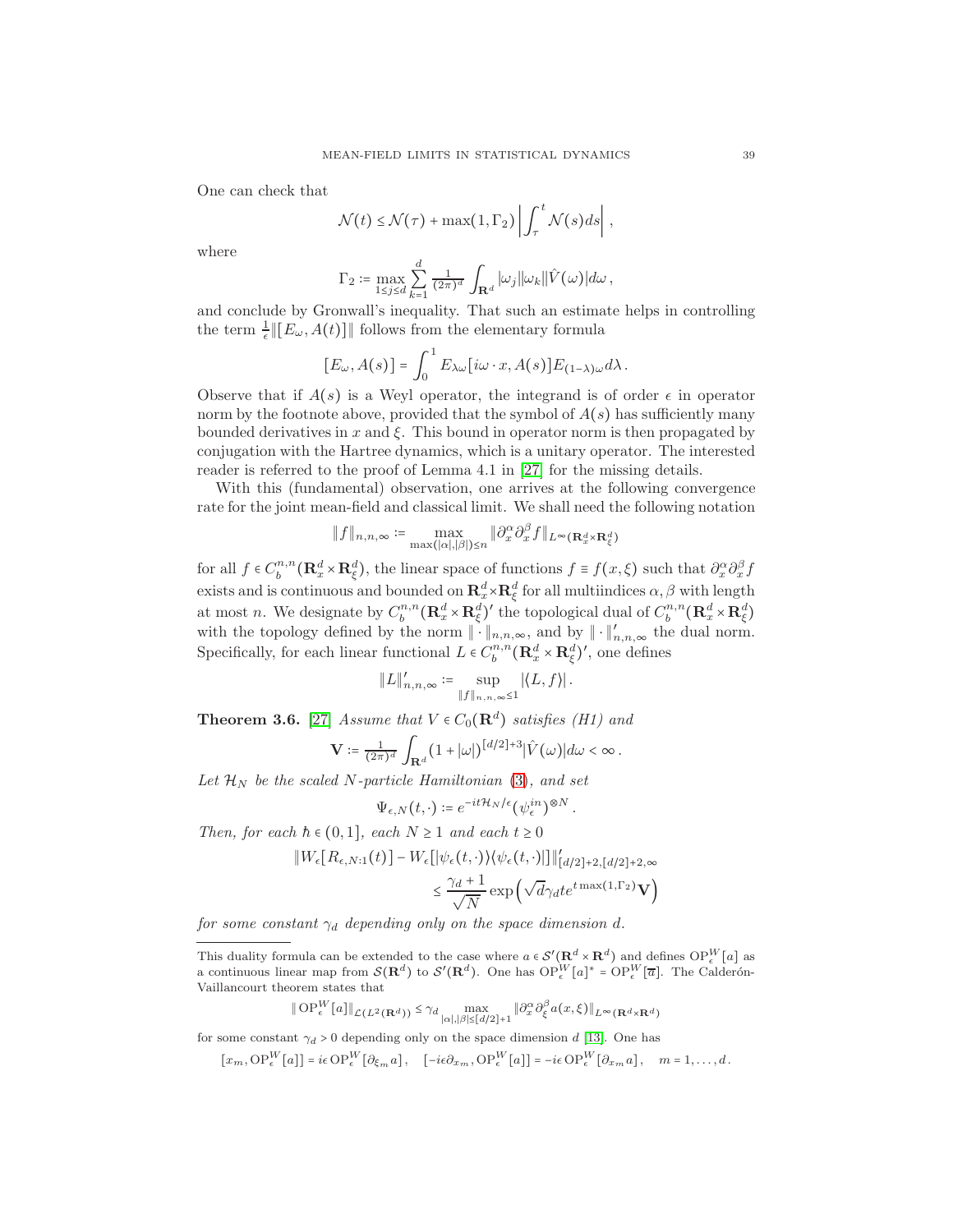The interested reader is referred to section 4 of [\[27\]](#page-44-7) for the detailed proof of this result, which is somewhat technical.

3.5. From the Quantum Coulomb Gas to Pressureless Euler-Poisson. So far in this lecture and in Lecture 1, we have dealt with regular (at least  $C^{1,1}$ ) potential. The treatment of singular potentials at the end of Lecture 2 does not seem compatible with the classical limit — observe indeed the presence of the  $1/h$ term in the exponential amplifying rate in Theorem [2.9](#page-23-0) (3). In order to pass to the limit in the quantum dynamical equation as both  $1/N$  and  $\epsilon$  tend to 0, we need an estimate on the Coulomb force field replacing the Lipschitz continuity argument used in the Dobrushin inequality.

First we recall the N-particle quantum Hamiltonian for the Coulomb gas:

$$
\mathcal{H}_N = \sum_{k=1}^N -\frac{1}{2} \epsilon^2 \Delta_{x_k} + \frac{1}{N} \sum_{1 \le k < l \le N} \frac{1}{|x_k - x_l|} \, .
$$

By Kato's theorem, the operator  $\mathcal{H}_N$  has an extension to  $\mathfrak{H}_N = L^2(\mathbf{R}^{3N})$  as an unbounded operator such that  $\mathcal{H}_N = \mathcal{H}_N^*$ .

Henceforth, we assume that the N-particle initial state is factorized, i.e. is of the form

$$
\Psi_{\epsilon,N}^{in} \coloneqq \prod_{j=1}^N \psi_\epsilon(x_j)\,,
$$

where  $\psi_{\epsilon}$  is a normalized element of  $\mathfrak{H}$ . The N-particle wave function at time t is therefore

$$
\Psi_{\epsilon,N}(t,\cdot)=e^{-it\mathcal{H}_N/\epsilon}\Psi^{in}_{\epsilon,N}.
$$

(Indeed,  $e^{-it\mathcal{H}_N/\epsilon}$  is a unitary group on  $\mathfrak{H}_N$  according to Stone's theorem.)

In addition, we shall assume that the Wigner function of the initial single-particle state satisfies

$$
W_{\epsilon}[\psi_{\epsilon}^{in}\rangle\langle\psi_{\epsilon}^{in}|](x,\xi) \to \rho^{in}(x)\delta(\xi - u^{in}(x))
$$

in  $\mathcal{S}'(\mathbf{R}^3 \times \mathbf{R}^3)$  as  $\epsilon \to 0$ . This type of phase space probability measure is referred to as a "monokinetic" distribution.

Example. Perhaps the most famous example of (single-particle) wave function leading to a "monokinetic" Wigner measure in the vanishing  $\epsilon$  limit is the case of WKB wave function:

$$
\psi^{in}_{\epsilon}(x) = a^{in}(x)e^{iS^{in}(x)/\epsilon},
$$

with

$$
\|a^{in}\|_{L^2(\mathbf{R}^3)} = 1 \quad \text{and} \quad S^{in} \in W^{1,\infty}(\mathbf{R}^3).
$$

One easily checks that

$$
W_{\epsilon} [|\psi_{\epsilon}^{in}\rangle \langle \psi_{\epsilon}^{in}|](x,\xi) \to a^{in}(x)^2 \delta(\xi - \nabla S^{in}(x)).
$$

3.5.1. The Pressureless Euler-Poisson System. The target equation of interest here is the following pressureless Euler-Poisson system. Its unknown is  $(\rho, u)$ , where  $\rho(t,x) \geq 0$  is the gas density and  $u(t,x) \in \mathbb{R}^3$  its velocity field. It reads

$$
\begin{cases} \partial_t \rho + \text{div}_x(\rho u) = 0, & \rho \big|_{t=0} = \rho^{in}, \\ \partial_t u + u \cdot \nabla_x u = -\nabla_x \frac{1}{|x|} \star_x \rho, & u \big|_{t=0} = u^{in}. \end{cases}
$$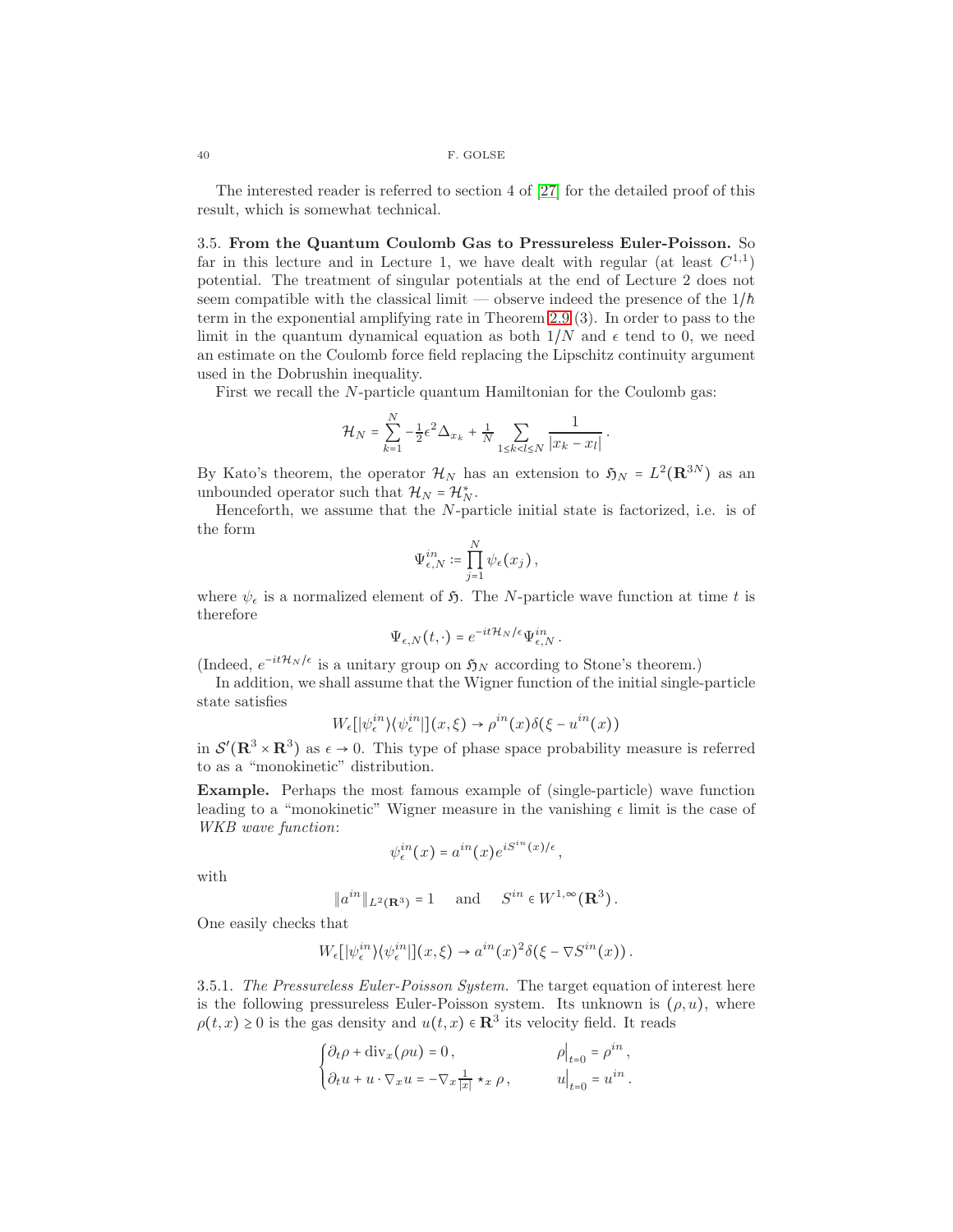The Euler-Poisson system is related to the Vlasov-Poisson system by the following observation: if  $(\rho, u)$  is a classical solution of the pressureless Euler-Poisson system, the monokinetic phase space probability measure

$$
f(t, x, \xi) \coloneqq \rho(t, x) \delta(\xi - u(t, x))
$$

is a solution of the Vlasov-Poisson system

$$
\begin{cases} \partial_t f + \xi \cdot \nabla_x f - \nabla_x V_f(t, x) \cdot \nabla_{\xi} f = 0, \\ -\Delta_x V_f(t, x) = 4\pi \int_{\mathbf{R}^3} f(t, x, \xi) d\xi. \end{cases}
$$

One easily proves the following local existence result for the pressureless Euler-Poisson system.

**Theorem 3.7** (Local Existence/Uniqueness for Euler-Poisson). Let  $u^{in} \in L^{\infty}(\mathbb{R}^3)$ be such that  $\nabla_x u^{in} \in H^{2m}(\mathbf{R}^3)$ , and let  $\rho^{in} \in H^{2m}(\mathbf{R}^3)$  satisfy

$$
\rho^{in}(x) \ge 0 \text{ for a.e. } x \in \mathbf{R}^3, \quad \text{and} \quad \int_{\mathbf{R}^3} \rho^{in}(y) dy = 1.
$$

Then

(1) there exists  $T \equiv T[\|\rho^{in}\|_{H^{2m}(\mathbf{R}^3)} + \|\nabla_x u^{in}\|_{H^{2m}(\mathbf{R}^3)}] > 0$ , and a unique solution  $(\rho, u)$  of the Euler-Poisson system such that

$$
u \in L^{\infty}([0, T] \times \mathbf{R}^{3})
$$
 while  $\rho$  and  $\nabla_x u \in C([0, T], H^{2m}(\mathbf{R}^{3}))$ ;

(2) besides, for all  $t \in [0, T]$ , one has

$$
\rho(t,x) \ge 0
$$
 for a.e.  $x \in \mathbb{R}^3$ , and  $\int_{\mathbb{R}^3} \rho(t,y) dy = 1$ .

This result is proved by a standard energy method (notice that  $\nabla_x^k \rho$  and  $\nabla_x^{k+1} u$ appear at the same order in this estimate; see [\[47\]](#page-45-16) for more details).

3.5.2. From N-Body Schrödinger to the Euler-Poisson System. Our result on the joint mean field and classical limit for the N-particle Coulomb gas (i.e. the oblique arrow in the diagram at the beginning of Lecture 3) with monokinetic initial data is summarized in the following theorem.

**Theorem 3.8.** [\[29\]](#page-44-27) Let  $\rho^{in} \in H^4(\mathbf{R}^3) \cap \mathcal{P}(\mathbf{R}^3)$  and  $u^{in} \in L^{\infty}(\mathbf{R}^3)^3$  be such that  $\nabla u^{in} \in H^4(\mathbf{R}^3)^3.$ 

Let  $\Psi_{\epsilon,N}^{in} = (\psi_{\epsilon}^{in})^{\otimes N}$ , with  $\|\psi_{\epsilon}\|_{L^2} = 1$  satisfying

$$
\sup_{0<\epsilon<1}\langle\psi^{in}_\epsilon\,|\,|\epsilon D_x|^4\,|\psi^{in}_\epsilon\rangle<\infty\,,\quad \langle\psi^{in}_\epsilon\,|\,|\epsilon D_x-u^{in}|^2\,|\psi^{in}_\epsilon\rangle\rightarrow 0
$$

 $\overline{0}$ 

and

$$
\iint_{\mathbf{R}^3 \times \mathbf{R}^3} \frac{(|\psi_{\epsilon}^{in}(x)|^2 - \rho^{in}(x)) (|\psi_{\epsilon}^{in}(y)|^2 - \rho^{in}(y))}{|x - y|} dxdy \to
$$

as  $\epsilon \to 0$ . Set

$$
\mathcal{H}_N := \sum_{k=1}^N -\frac{1}{2} \epsilon^2 \Delta_{x_k} + \frac{1}{N} \sum_{1 \le k < l \le N} \frac{1}{|x_k - x_l|},
$$

the N-particle quantum Hamiltonian for the Coulomb gas. Let

$$
\Psi_{\epsilon,N}(t,\cdot) \coloneqq e^{\frac{it\mathcal{H}_N}{\epsilon}} \Psi_{\epsilon,N}^{in}, \qquad R_{\epsilon,N}(t) = |\Psi_{\epsilon,N}(t,\cdot)\rangle \langle \Psi_{\epsilon,N}(t,\cdot)|,
$$

and let  $R_{\epsilon,N:1}(t)$  be the first marginal (reduced density operator) of  $R_{\epsilon,N}(t)$ .

Let  $(\rho, u)$  be the (classical) solution on  $[0, T] \times \mathbb{R}^3$  for some  $T > 0$  of the pressureless Euler-Poisson system with initial data  $(\rho^{in}, u^{in})$ .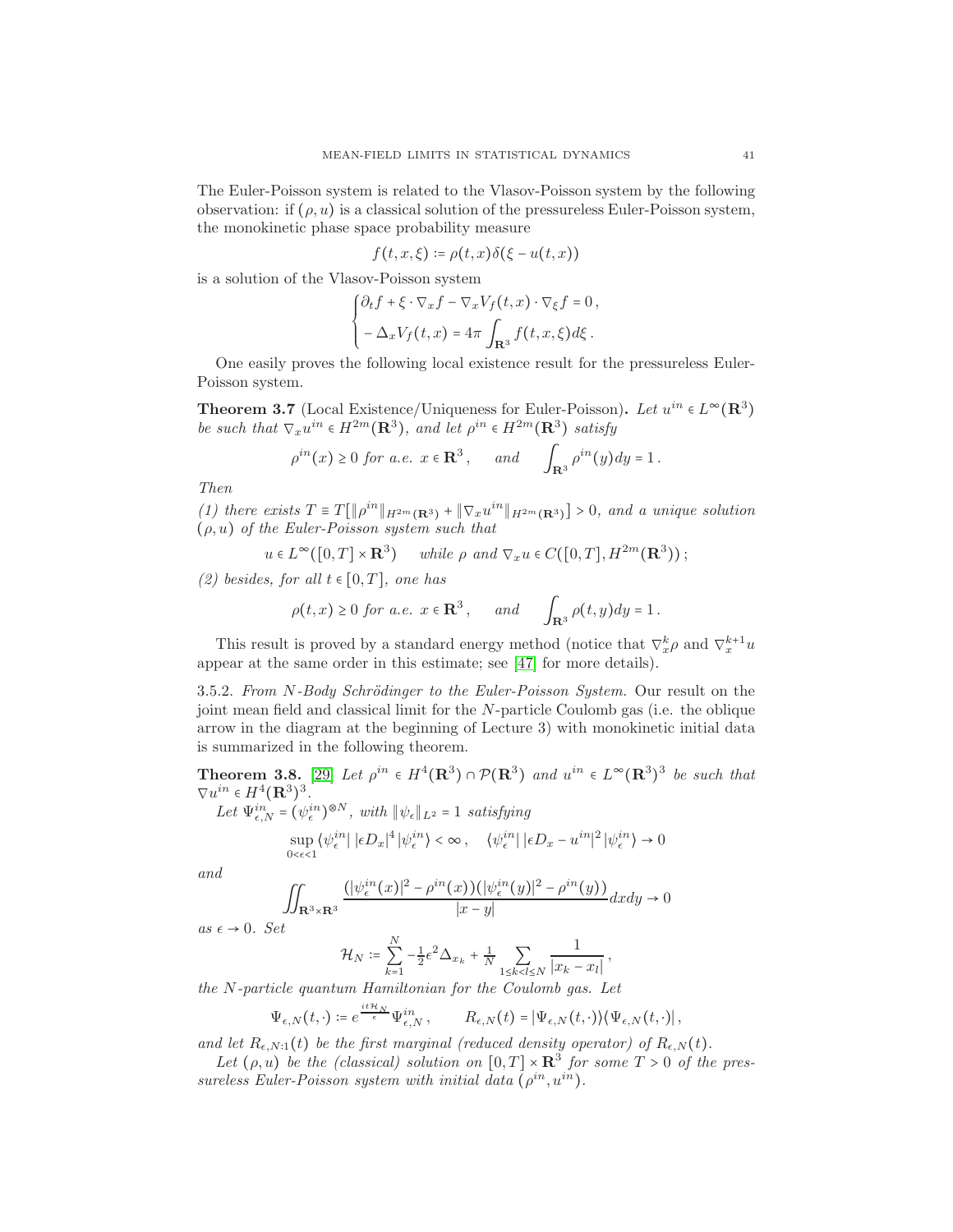Then, in the limit as  $\epsilon + \frac{1}{N} \to 0$ , the reduced density operator of the N-particle wave function  $\Psi_{\epsilon,N}(t)$  satisfies

$$
W_{\epsilon}[R_{\epsilon,N:1}(t)](x,\xi) \to \rho(t,x)\delta(\xi - u(t,x)) \quad \text{in } \mathcal{S}'(\mathbf{R}^3),
$$

and

$$
\int_{\mathbf{R}^3} W_{\epsilon}[R_{\epsilon,N:1}(t)]d\xi \to \rho(t,\cdot)
$$

$$
\int_{\mathbf{R}^3} \xi W_{\epsilon}[R_{\epsilon,N:1}(t)]d\xi \to \rho u(t,\cdot)
$$

for the narrow topology of Radon measures on  $\mathbf{R}^3$ .

The conclusions of the theorem above can be recast as follows: in the limit as  $\epsilon + \frac{1}{N} \to 0$ , one has

$$
\int_{\mathbf{R}^{3(N-1)}} |\Psi_{\epsilon,N}(t,\cdot,X_{2,N})|^2 dX_{2,N} \to \rho(t,\cdot)
$$
  

$$
\hbar \int_{\mathbf{R}^{3(N-1)}} \Im\left(\overline{\Psi_{\epsilon,N}} \nabla_{x_1} \Psi_{\epsilon,N}\right)(t,\cdot,X_{2,N}) dX_{2,N} \to \rho u(t,\cdot)
$$

for the narrow topology of Radon measures on  $\mathbb{R}^3$ .

The key new ingredient used in the proof of this theorem is the following remarkable inequality, due to Serfaty [\[47\]](#page-45-16).

For all  $\rho \in L^{\infty}(\mathbf{R}^3)$ , all  $u \in W^{1,\infty}(\mathbf{R}^3)^3$  and all  $X_N \in \mathbf{R}^{3N}$ , set

$$
\begin{cases}\nF[X_N, \rho] := \iint_{x \neq y} \frac{(\mu_{X_N} - \rho)(dx)(\mu_{X_N} - \rho)(dy)}{|x - y|}, \\
G[X_N, \rho, u] := \iint_{x \neq y} \frac{(u(x) - u(y)) \cdot (x - y)}{|x - y|^3} (\mu_{X_N} - \rho)(dx)(\mu_{X_N} - \rho)(dy).\n\end{cases}
$$

# SERFATY'S INEQUALITY

There exists  $C > 2$  such that, for all  $\rho \in L^{\infty}(\mathbf{R}^{3})$ , all  $u \in W^{1,\infty}(\mathbf{R}^{3})^{3}$  and a.e.  $X_N \in \mathbf{R}^{3N}$ 

$$
|G[X_N, \rho, u]| \leq C ||\nabla u||_{L^{\infty}} F_N[X_N, \rho] + \frac{C}{N^{1/3}} (1 + ||\rho||_{L^{\infty}}) (1 + ||u||_{W^{1,\infty}}).
$$

Besides, there exists  $C' > 0$  such that

$$
F[X_N, \rho] \ge -\frac{C'}{N^{2/3}} (1 + \|\rho\|_{L^{\infty}(\mathbf{R}^3)}).
$$

With this inequality, Serfaty and Duerinckx proved that, if  $t \mapsto (X_N, \Xi_N)(t)$  is a solution of the N-body Newton equations with Coulomb repulsive potential such that

$$
\frac{1}{N} \sum_{j=1}^{N} \delta_{x_j(0)} \to \rho^{in} \quad \text{and} \quad \frac{1}{N} \sum_{j=1}^{N} \xi_j(0) \delta_{x_j(0)} \to \rho^{in} u^{in}
$$

in the narrow topology as  $N \to \infty$ , then, for each  $t \in [0, T]$ , one has

$$
\mu_{X_N(t)} \coloneqq \frac{1}{N} \sum_{j=1}^N \delta_{x_j(t)} \to \rho(t, \cdot) \quad \text{and} \quad \frac{1}{N} \sum_{j=1}^N \xi_j(t) \delta_{x_j(t)} \to \rho u(t, \cdot).
$$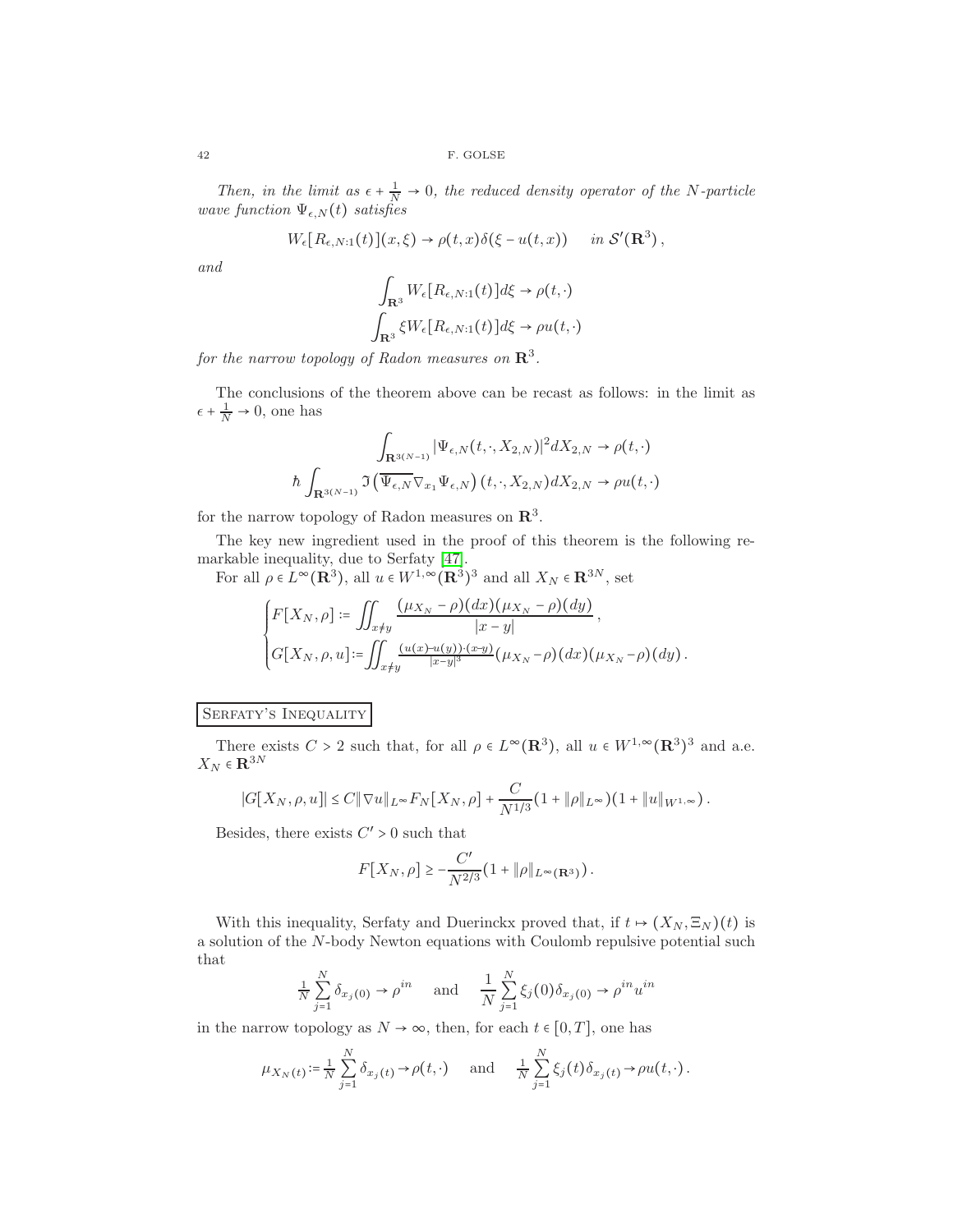To arrive at this result, Serfaty and Duerinckx obtained a Gronwall type inequality for the classical modulated energy for Klimontovich solutions of the Vlasov equation, in other words, for the quantity

$$
\frac{1}{N}\sum_{j=1}^{N}|\xi_j(t)-u(t,x_j(t))|^2 + F[X_N(t),\rho(t,\cdot)]
$$

Serfaty's inequality is used in a slightly different manner in the proof of the above theorem.

Sketch of the proof. First, we define some appropriate modulation of the total energy of the quantum particles. With the notation

$$
J_1 A = A \otimes I \otimes \cdots \otimes I,
$$

we consider the quantity (modulated energy)

$$
\mathcal{E}[\Psi_{h,N},\rho,u](t) \coloneqq \langle \Psi_{h,N}(t) | J_1| - i\hbar \nabla_x - u(t,\cdot)|^2 |\Psi_{h,N}(t)\rangle
$$

$$
+\left\langle \Psi_{\hbar,N}(t)\right|F[X_N,\rho(t,\cdot)]\left|\Psi_{\hbar,N}(t)\right\rangle.
$$

Denoting  $\Sigma = \frac{1}{2} (\nabla_x u + (\nabla_x u)^T)$  the deformation tensor, some fastidious (but easy!) computations show that

$$
\frac{d}{dt}\mathcal{E}[\Psi_{h,N},\rho,u](t)+2\left\langle\Psi_{h,N}\right|J_1((ih\nabla_x+u)^T\Sigma(ih\nabla_x+u))|\Psi_{h,N}\rangle
$$

$$
= \frac{1}{2}\hbar^2 \left\langle \Psi_{h,N} \right| J_1(\Delta_x \operatorname{div}_x u(t,\cdot)) \left| \Psi_{h,N} \right\rangle + \left\langle \Psi_{h,N} \right| G[X_N, \rho, u] \left| \Psi_{h,N} \right\rangle.
$$

Using Gronwall's and Serfaty's inequalities, one arrives at the bound

$$
0 \leq \mathcal{E}[\Psi_{\hbar,N},\rho,u](t) + \frac{C'}{N^{2/3}}(1+\|\rho\|_{L^{\infty}(\mathbf{R}^3)})
$$

$$
\leq e^{CT\|\nabla u\|_{L^{\infty}}} \left( \underbrace{\mathcal{E}[\Psi_{\hbar,N},\rho,u](0)}_{\to 0} + \frac{C'}{N^{2/3}}(1+\|\rho\|_{L^{\infty}(\mathbf{R}^3)}) \right)
$$

$$
+Te^{CT\|\nabla u\|_{L^{\infty}}} \frac{C}{N^{1/3}}(1+\|\rho\|_{L^{\infty}})(1+\|u\|_{W^{1,\infty}})
$$

$$
+Te^{CT\|\nabla u\|_{L^{\infty}}} \frac{1}{2}\hbar^2 \|\Delta_x \operatorname{div}_x u\|_{L^{\infty}}.
$$

By the lower bound in Serfaty's inequality and the Cauchy-Schwarz inequality

$$
\mathcal{E}[\Psi_{\hbar,N}, \rho, u](t) + \frac{C'}{N^{2/3}} (1 + \|\rho\|_{L^{\infty}(\mathbf{R}^3)})
$$
  
\n
$$
\geq \left| \left\langle \Psi_{\hbar,N}(t) \right| J_1(-i\hbar \nabla_x - u(t, \cdot)) \left| \Psi_{\hbar,N}(t) \right\rangle \right|^2.
$$

This implies the announced convergence to the momentum density.

The narrow convergence of the densities is the second important conclusion deduced from the modulated energy. It is specifically based on the properties of the potential energy. Starting from the decomposition (left to the reader as an exercise)

$$
\frac{1}{4\pi|x-y|} = \int_0^\infty dr \int_{\mathbf{R}^3} G_r(x-z)G_r(y-z)dz, \quad \text{with} \quad G_r(w) = \frac{e^{-\frac{|w|^2}{2r}}}{(2\pi r)^{\frac{3}{2}}},
$$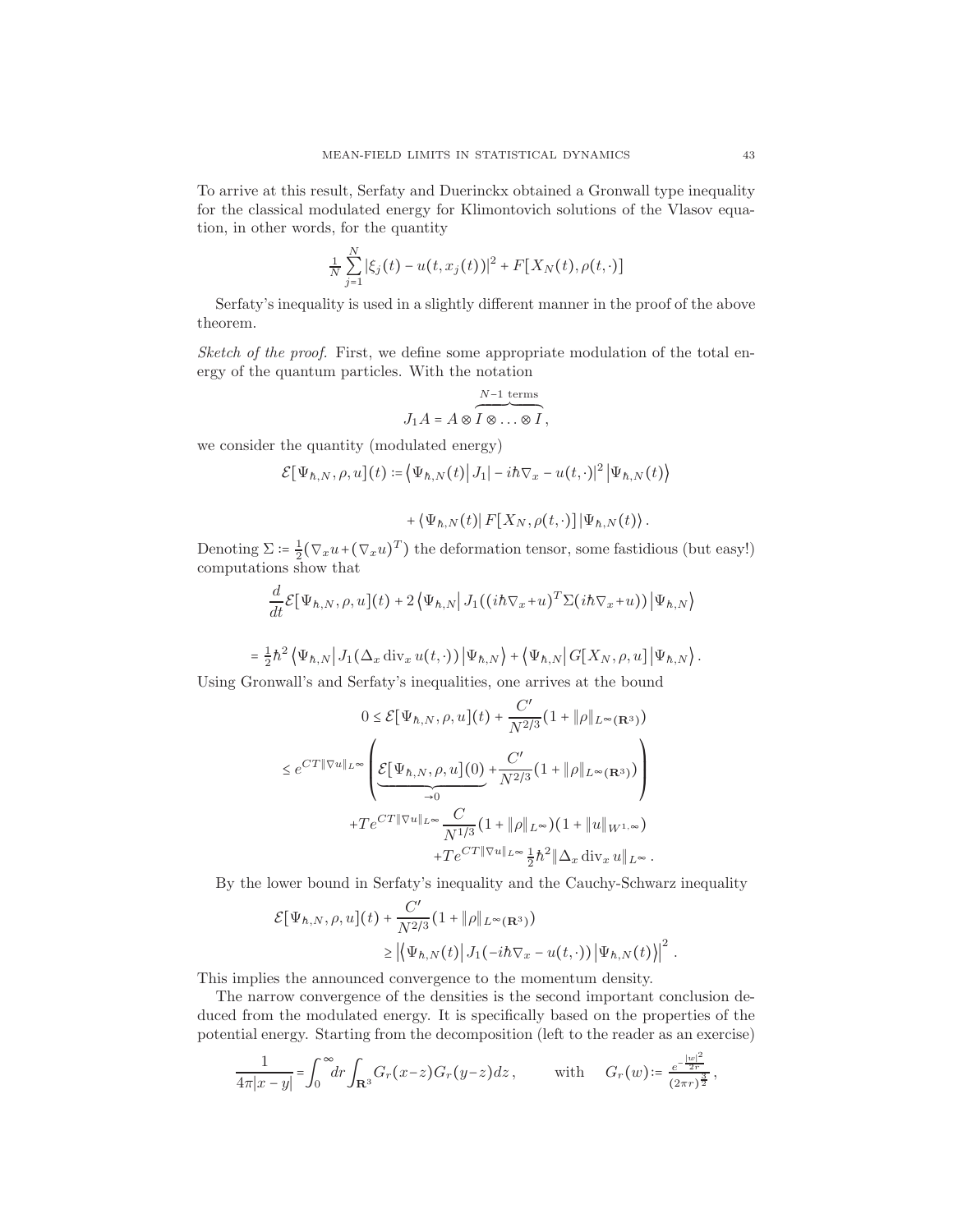one can prove that

$$
\int_{\epsilon}^{\infty} \|e^{r\Delta/2} \rho_{h,N:1}(t,\cdot) - \rho(t,\cdot)\|_{L^2}^2 dr
$$
  

$$
\leq \underbrace{\langle \Psi_{h,N}(t) | F[X_N, \rho(t,\cdot)] | \Psi_{h,N}(t) \rangle}_{\to 0} + O(N^{-2/3}),
$$

where

$$
\rho_{\hbar,N:1}(t,\cdot)\coloneqq \int_{\mathbf{R}^{3(N-1)}} |\Psi_{\hbar,N}(t,\cdot,X_{2,N})|^2 dX_{2,N} \,.
$$

 $\Box$ 

The interested reader is referred to [\[29\]](#page-44-27) for the missing details.

3.6. Miscellaneous Remarks. (1) As already mentioned in Remark (7) at the end of lecture 2, the mean-field limit for a gas of  $N$  fermions with comparable kinetic and potential energies involve a distinguished limit which is reminiscent of a joint mean-field and classical limit (with  $\epsilon = N^{-1/3}$  in space dimension 3). Hopefully, the material presented in lecture 3 might become useful to a better understanding of this case, which is of considerable importance, for instance in chemistry. The interested reader should read  $[42]$  — see also  $[8]$ .

(2) The method of [\[29\]](#page-44-27) based on Serfaty's inequality can be used to derive rigorously the Vlasov-Poisson system from the Hartree equation in the Coulomb case and in the monokinetic setting: see Proposition 2.4 in [\[29\]](#page-44-27). (This is the right vertical arrow in the diagram at the beginning of lecture 3, in other words, the classical limit of the Hartree equation leading to the Vlasov-Poisson system). This problem has already been treated some time ago: see Theorem IV.5 in [\[40\]](#page-45-15). (See also [\[8\]](#page-44-28) in the case of regular potentials.) There is however a fundamental difference between Proposition 2.4 in [\[29\]](#page-44-27) and Theorem IV.5 in [\[40\]](#page-45-15). Indeed, Theorem IV.5 in [\[40\]](#page-45-15) assumes that the Wigner transform of the states considered is bounded in  $L^{\infty}([0,T], L^2(\mathbf{R}^3 \times \mathbf{R}^3))$ . This incompatible with the monokinetic setting in [\[29\]](#page-44-27), where the Wigner functions considered converge to a Dirac distribution in the momentum variable. Thus Proposition 2.4 in [\[29\]](#page-44-27) and Theorem IV.5 in [\[40\]](#page-45-15) both establish the validity of the classical limit of the Hartree equation, but in radically different asymptotic regimes.

(3) All the quantum dynamics considered here do not include any magnetic field. The quantum-to-classical Wasserstein pseudo distance can also be used in the presence of an external magnetic field: see [\[11\]](#page-44-29).

(4) Whether the results in [\[47\]](#page-45-16) or in [\[29\]](#page-44-27) can be extended beyond the monokinetic case is a major open question. What is at stake is a rigorous derivation of the Vlasov-Poisson system starting from a classical or a quantum Coulomb gas, a notoriously difficult and fundamental problem in the kinetic theory of charged particles.

#### **REFERENCES**

- <span id="page-43-0"></span>[1] L. Ambrosio, N. Gigli, G. Savaré: "Gradient Flows in Metric Spaces and in the Space of Probability Measures", 2nd edition, Lectures in Mathematics ETH Zürich, Birkhäuser Verlag, Basel, 2008.
- <span id="page-43-1"></span>[2] C. Bardos, L. Erdös, F. Golse, N. Mauser, H.-T. Yau: *Derivation of the Schrödinger-Poisson* equation from the quantum  $N$ -body problem. C. R. Acad. Sci. Paris, Sér. I  $334$  (2000), 515–520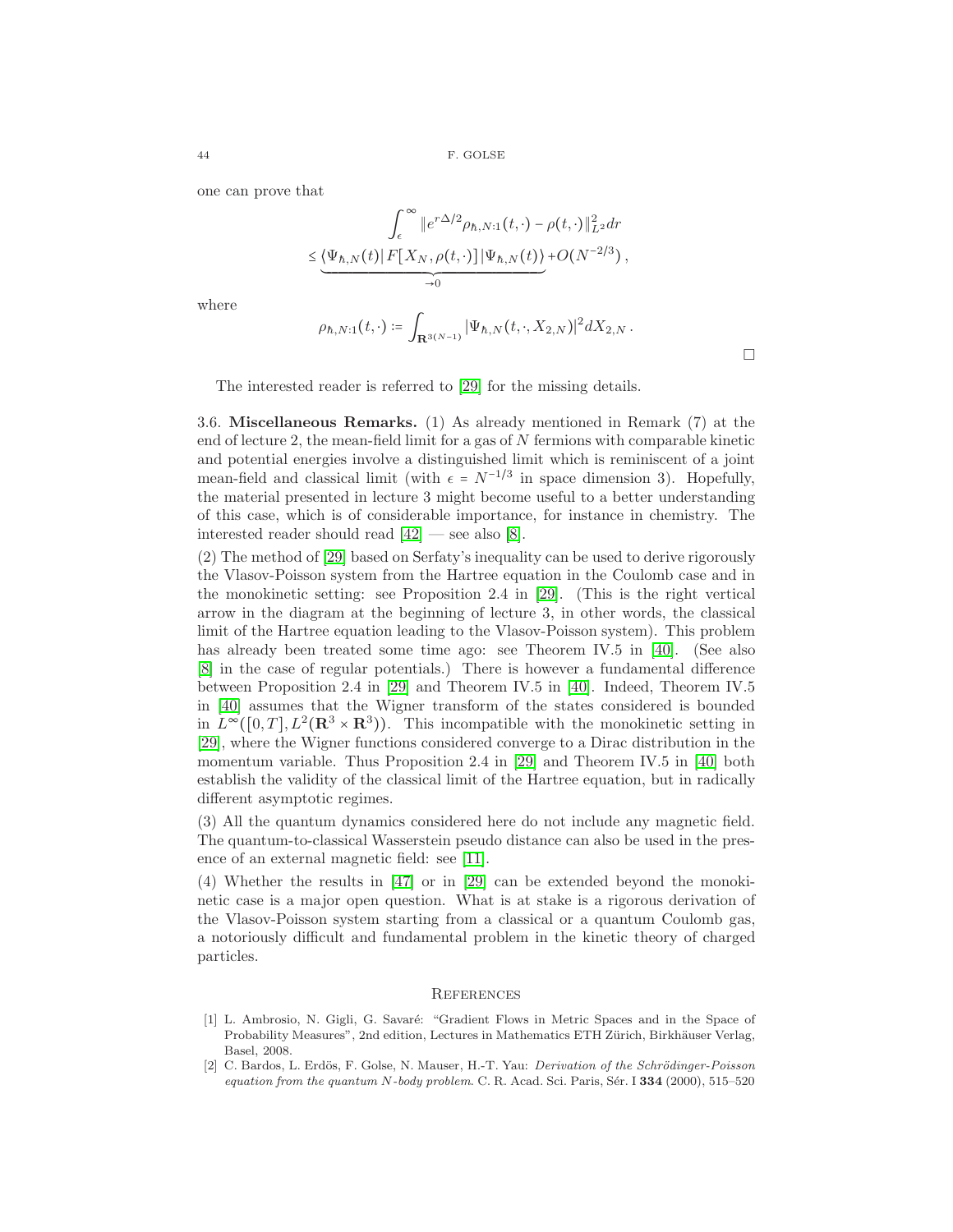- <span id="page-44-16"></span>[3] C. Bardos, F. Golse, A. Gottlieb, N. Mauser: Mean field dynamics of fermions and the time-dependent Hartree-Fock equation. J. Math. Pures Appl. (9) 82 (2003), 665–683
- <span id="page-44-17"></span>[4] C. Bardos, F. Golse, A. Gottlieb, N. Mauser: Accuracy of the time-dependent Hartree-Fock approximation for uncorrelated initial states. J. Stat. Phys.  $115$  (2004), 1037-1055
- <span id="page-44-10"></span>C. Bardos, F. Golse, N. Mauser: Weak coupling limit of the N-particle Schrödinger equation. Methods Appl. Anal. 7 (2000), 275–294
- <span id="page-44-14"></span>[6] G. Ben Arous, K. Kirkpatrick, B. Schlein: A central limit theorem in many-body quantum dynamics. Commun. Math. Phys. 321 (2013), 371–417
- <span id="page-44-20"></span>[7] N. Benedikter, V. Jaksic, M. Porta, C. Saffirio, B. Schlein: Mean-field evolution of fermionic mixed states. Comm. on Pure Appl. Math. 69 (2016), 2250–2303
- <span id="page-44-28"></span>[8] N. Benedikter, M. Porta, C. Saffirio, B. Schlein: From the Hartree dynamics to the Vlasov equation. Arch. Ration. Mech. Anal. 221 (2016), 273–334
- <span id="page-44-18"></span>[9] N. Benedikter, M. Porta, B. Schlein: Mean-field evolution of fermionic systems. Commun. Math. Phys. 331 (2014), 1087–1131
- <span id="page-44-19"></span>[10] N. Benedikter, S. Rademacher, C. Saffirio, B. Schlein: Mean field evolution of fermions with Coulomb interaction. J. Stat. Phys. 166 (2017), 1345–1364
- <span id="page-44-29"></span><span id="page-44-9"></span>[11] I. Ben Porat: PhD thesis. In preparation.
- [12] I. Ben Porat, F. Golse: Pickl's Proof of the Quantum Mean-Field Limit and Quantum Klimontovich Solutions. In preparation.
- <span id="page-44-26"></span><span id="page-44-4"></span>[13] A. Boulkhemair:  $L^2$  estimates for Weyl quantization. J. Funct. Anal. 165 (1999),173-204
- [14] W. Braun, K. Hepp: The Vlasov dynamics and its fluctuations in the 1/N limit of interacting  $classical\ particles.$  Commun. Math. Phys.  $56$  (1977), 101–113
- <span id="page-44-1"></span>[15] J.M. Chadam, R.T. Glassey: Global existence of solutions to the Cauchy problem for timedependent Hartree equations. J. Mathematical Phys. 16 (1975), 1122-1130.
- <span id="page-44-11"></span><span id="page-44-2"></span>[16] R.L. Dobrushin: Vlasov equations. Funct. Anal. Appl. 13 (1979),115–123
- [17] M. Duerinckx: On the size of chaos via Glauber calculus in the classical mean-field dynamics. Commun. Math. Phys. 382 (2021), 613–653
- <span id="page-44-12"></span>[18] L. Erdös, H.-T. Yau: *Derivation of the nonlinear Schrödinger equation from a many body* Coulomb system. Adv. Theor. Math. Phys. 5 (2001), 116–1205
- <span id="page-44-5"></span>[19] N. Fournier, A. Guillin: On the rate of convergence in Wasserstein distance of the empirical measure. Probab. Theory Rel. Fields  $162$  (2015), 707-738
- <span id="page-44-24"></span>[20] C.R. Givens, R.M. Shortt: A class of Wasserstein metrics for probability distributions. Michigan Math. J. 31 (1980), 231–240
- <span id="page-44-3"></span><span id="page-44-0"></span>[21] R.T. Glassey: "The Cauchy Problem in Kinetic Theory". SIAM, Philadelphia, 1996
- [22] F. Golse: On the dynamics of large particle systems in the mean field limit. In "Macroscopic and large scale phenomena: coarse graining, mean field limits and ergodicity", A. Muntean, J.D.M. Rademacher, A. Zagaris eds., pp. 1–144. Lect. Notes Appl. Math. Mech., 3, Springer, [Cham], 2016.
- <span id="page-44-25"></span><span id="page-44-13"></span>[23] F. Golse: In preparation.
- [24] F. Golse, C. Mouhot, T. Paul: On the Mean Field and Classical Limits of Quantum Mechanics, Commun. Math. Phys. 343 (2016), 165–205.
- <span id="page-44-8"></span>[25] F. Golse, C. Mouhot, V. Ricci: Empirical measures and Vlasov hierarchies. Kinet. Relat. Models 6 (2013), 919–943
- <span id="page-44-22"></span>[26] F. Golse, T. Paul: The Schrödinger Equation in the Mean-Field and Semiclassical Regime, Arch. Rational Mech. Anal. 223 (2017), 57–94.
- <span id="page-44-7"></span>[27] F. Golse, T. Paul: Empirical measures and quantum mechanics: applications to the meanfield limit. Commun. Math. Phys. 369 (2019), 1021–1053
- <span id="page-44-23"></span>[28] F. Golse, T. Paul: Semiclassical evolution with low regularity. J. Math. Pures Appl. (9) 151 (2021), 257–311
- <span id="page-44-27"></span>[29] F. Golse, T. Paul: Mean-Field and Classical Limit for the N -Body Quantum Dynamics with Coulomb Interaction. Comm. on Pure and Appl. Math. 75 (2022), to appear.
- [30] F. Golse, T. Paul: Quantum and Semiquantum Pseudometrics and Applications. Preprint arXiv: 2102.05184 [math.AP].
- <span id="page-44-21"></span><span id="page-44-15"></span>[31] F. Golse, S. Salem: In preparation
- [32] S. Graffi, A. Martinez, M. Pulvirenti: Mean-field approximation of quantum systems and classical limit. Math. Models Methods Appl. Sci. 13 (2003), 59–73
- <span id="page-44-6"></span>[33] M. Hauray, P.-E. Jabin: N-particle approximation of the Vlasov equations with singular potential. Arch. Ration. Mech. Anal. 183 (2007), 489–524